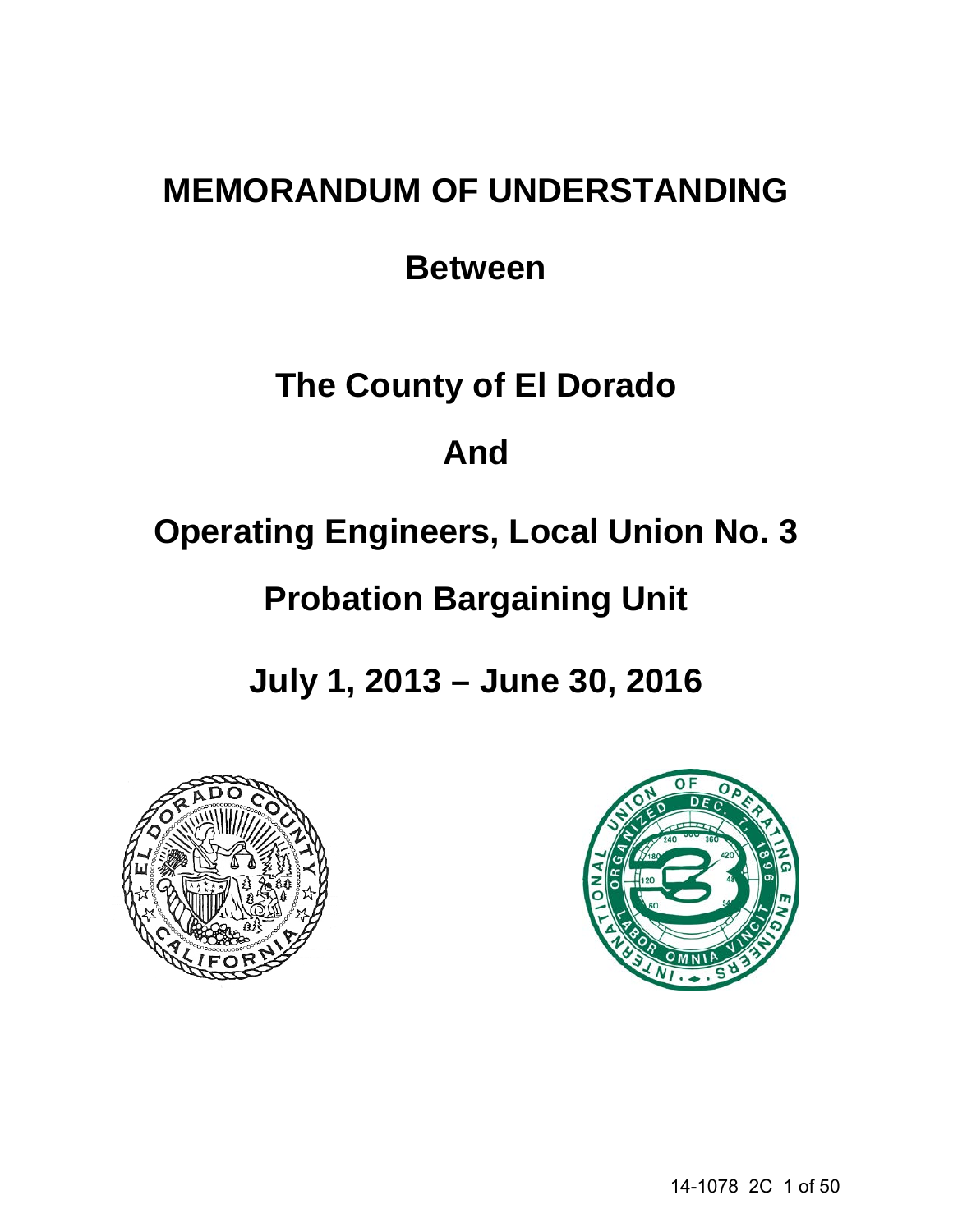## **MEMORANDUM OF UNDERSTANDING**

## **TABLE OF CONTENTS**

| <b>ARTICLE 1.</b> |                                                                     |  |
|-------------------|---------------------------------------------------------------------|--|
| <b>ARTICLE 2.</b> |                                                                     |  |
|                   |                                                                     |  |
| <b>ARTICLE 3.</b> |                                                                     |  |
|                   |                                                                     |  |
|                   |                                                                     |  |
| <b>ARTICLE 5.</b> |                                                                     |  |
|                   |                                                                     |  |
| <b>ARTICLE 6.</b> |                                                                     |  |
|                   |                                                                     |  |
|                   |                                                                     |  |
|                   | SECTION 1. TUITION REIMBURSEMENT FOR ACCREDITED ACADEMIC COURSES 12 |  |
| <b>ARTICLE 8.</b> |                                                                     |  |
|                   |                                                                     |  |
| <b>ARTICLE 9.</b> |                                                                     |  |
|                   |                                                                     |  |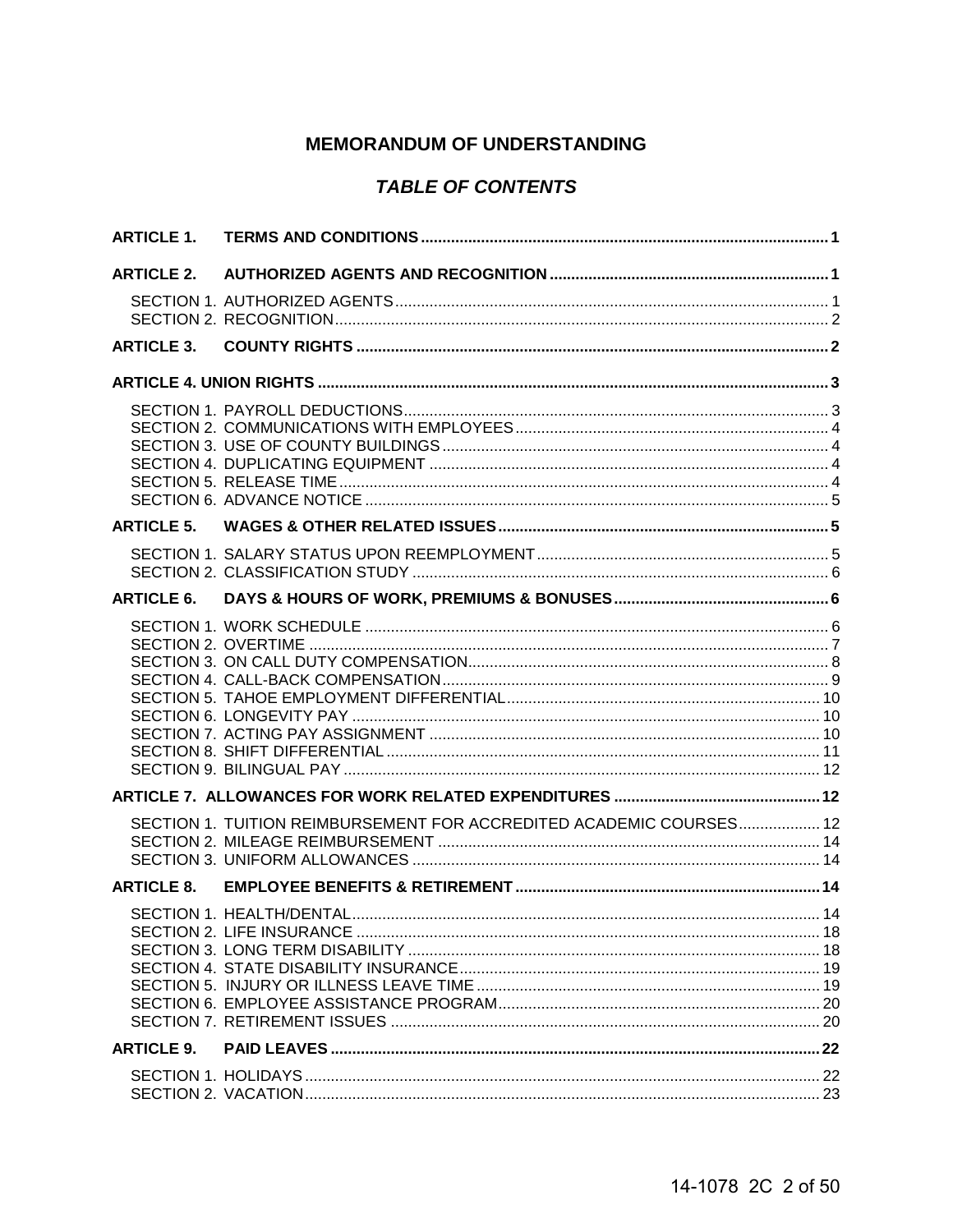| <b>ARTICLE 10.</b> |                                                                 |  |
|--------------------|-----------------------------------------------------------------|--|
|                    |                                                                 |  |
|                    |                                                                 |  |
|                    |                                                                 |  |
|                    |                                                                 |  |
| <b>ARTICLE 13.</b> | SECTION 1. JOB SICK-OUTS - VARIANCE FROM PERSONNEL RULE 1404 44 |  |
|                    |                                                                 |  |
|                    |                                                                 |  |
| <b>ARTICLE 16.</b> |                                                                 |  |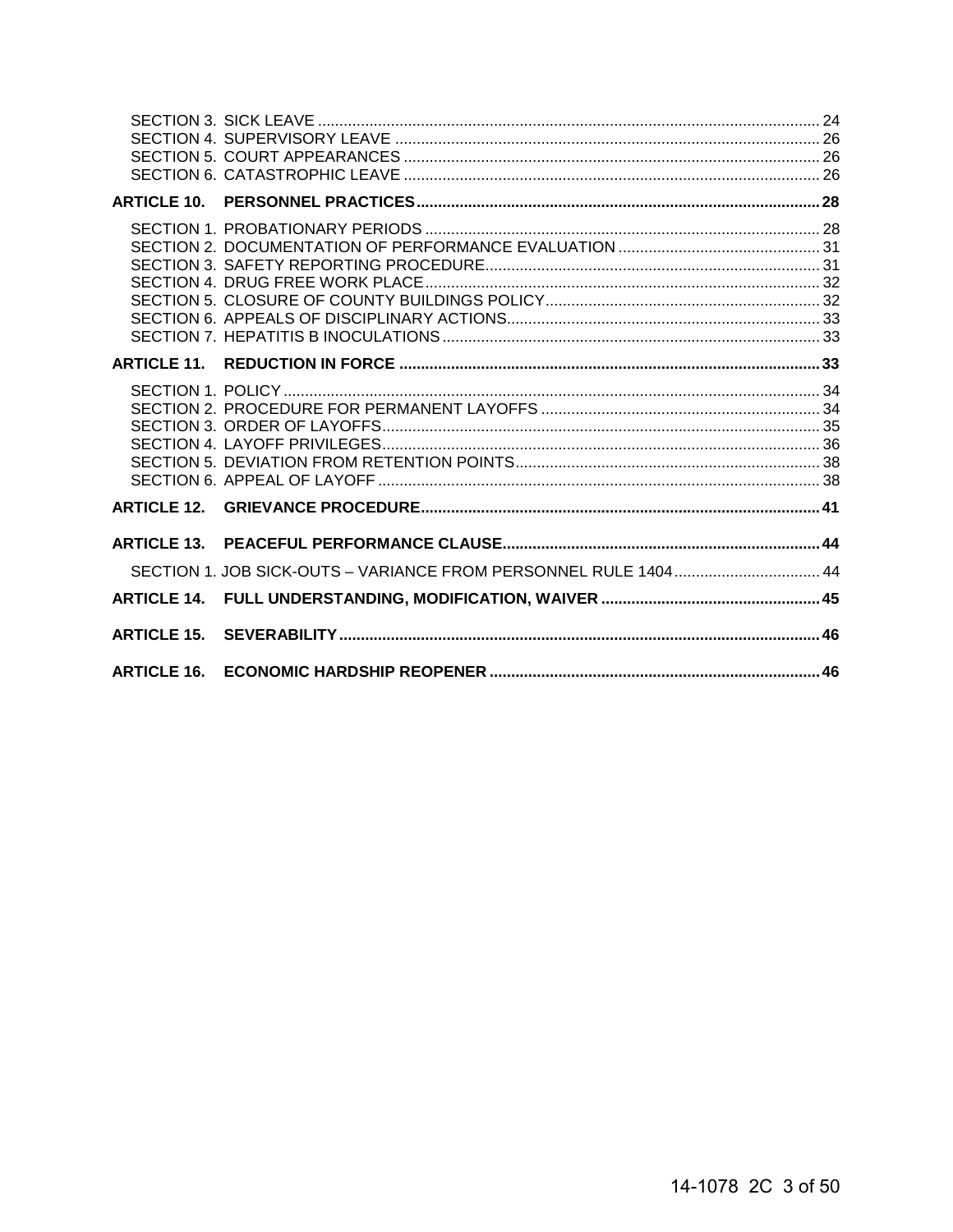## **MEMORANDUM OF UNDERSTANDING**

## <span id="page-3-0"></span>**ARTICLE 1. TERMS AND CONDITIONS**

Operating Engineers Local No. 3 (herein referenced to as "Union") and representatives of the County of El Dorado (herein referenced to as "County") have met and conferred in good faith regarding wages, hours and other terms and conditions of employment of employees in the Probation (PR) Bargaining Unit, have exchanged freely information, opinions and proposals and have reached mutual agreement on all matters relating to the employment conditions and employer-employee relations of such employees.

This Memorandum of Understanding (MOU) is entered into pursuant to the Meyers-Milias-Brown Act (Government Code Sections 3500-3510), and has been jointly prepared by the parties.

This MOU shall become of full force and effect for the period commencing July 1, 2013 through June 30, 2016. Nothing contained herein is intended to be applied retroactively unless expressly indicated below within this MOU.

The County's Personnel Rules shall remain in force and effect other than where superseded by specific provisions of this MOU. Nothing contained herein shall be applied on a retroactive basis unless specifically stated.

The parties acknowledge that this MOU, together with all referenced documents incorporated herein, set forth the complete, exclusive and integrated understanding of the parties which supersedes all proposals or prior agreements, oral or written, side letters and all other prior communications between the parties relating to the provisions of the Agreement.

## <span id="page-3-1"></span>**ARTICLE 2. AUTHORIZED AGENTS AND RECOGNITION**

## <span id="page-3-2"></span>**Section 1. Authorized Agents**

For the purpose of administering the terms and provisions of this MOU, the following authorized agents have been designated:

> *County of El Dorado* Director of Human Resources 330 Fair Lane Placerville, CA 95667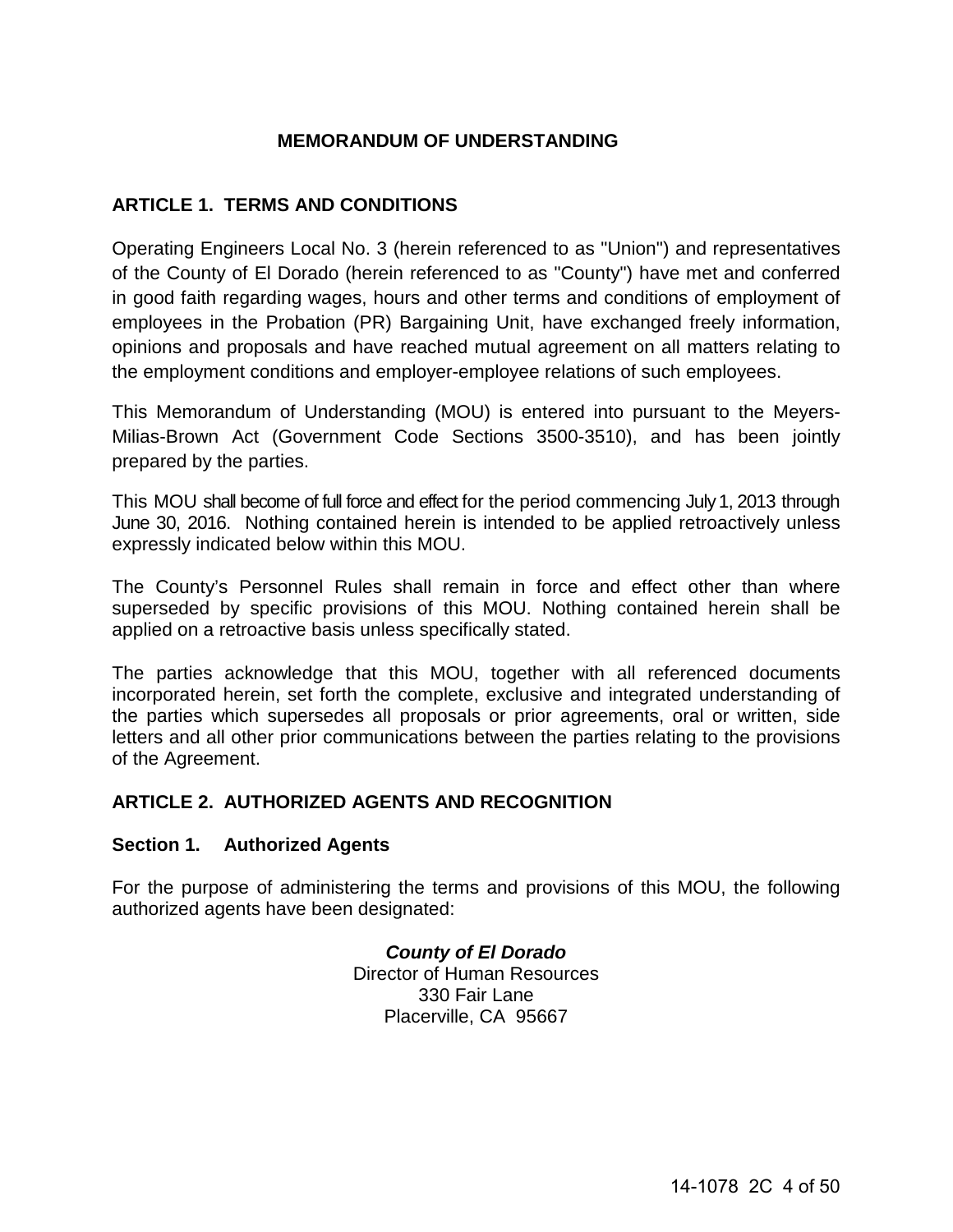## *Operating Engineers Local Union No. 3* Business Representative 3920 Lennane Drive Sacramento, CA 95834

The Union shall provide in writing to the County and be responsible for keeping current the name, address and telephone number of the designated representative and a list of persons authorized to act on its behalf or receive service in its name.

## <span id="page-4-0"></span>**Section 2. Recognition**

- A. County recognition The Director of Human Resources or designee is the representative of the County in matters related to employer employee relations.
- B. The Union is the exclusively recognized employee organization for the Probation (PR) Unit.
- Section 3 Labor Management Committee

The County and the Union agree that the Labor Management Committee (LMC) is an ongoing problem solving forum designed to aid in communication between the parties and administer this Agreement.

- 1. The LMC shall meet on the odd months (January, March, May, July, September, and November) unless the parties mutually agree to have more frequent meetings. Meetings can be postponed by mutual agreement due to business necessity.
- 2. The parties will mutually prepare an agenda a week in advance. The meeting will be cancelled if there is no agenda.
- 3. The LMC shall consist of an employee-member representative and a management representative from Placerville – Institution, the Shingle Springs office, South Lake Tahoe – Institution and field, the business agent for the Union, and Probation Officer or designee.
- 4. The county shall allow the employee-member representative to attend LMC meetings on County time, including travel, but shall not pay for overtime used beyond an employee-member representative's regularly scheduled shift.

## <span id="page-4-1"></span>**ARTICLE 3. COUNTY RIGHTS**

County retains, solely and exclusively, all the rights, powers and authority exercised or held prior to the execution of this MOU, except as expressly limited by a specific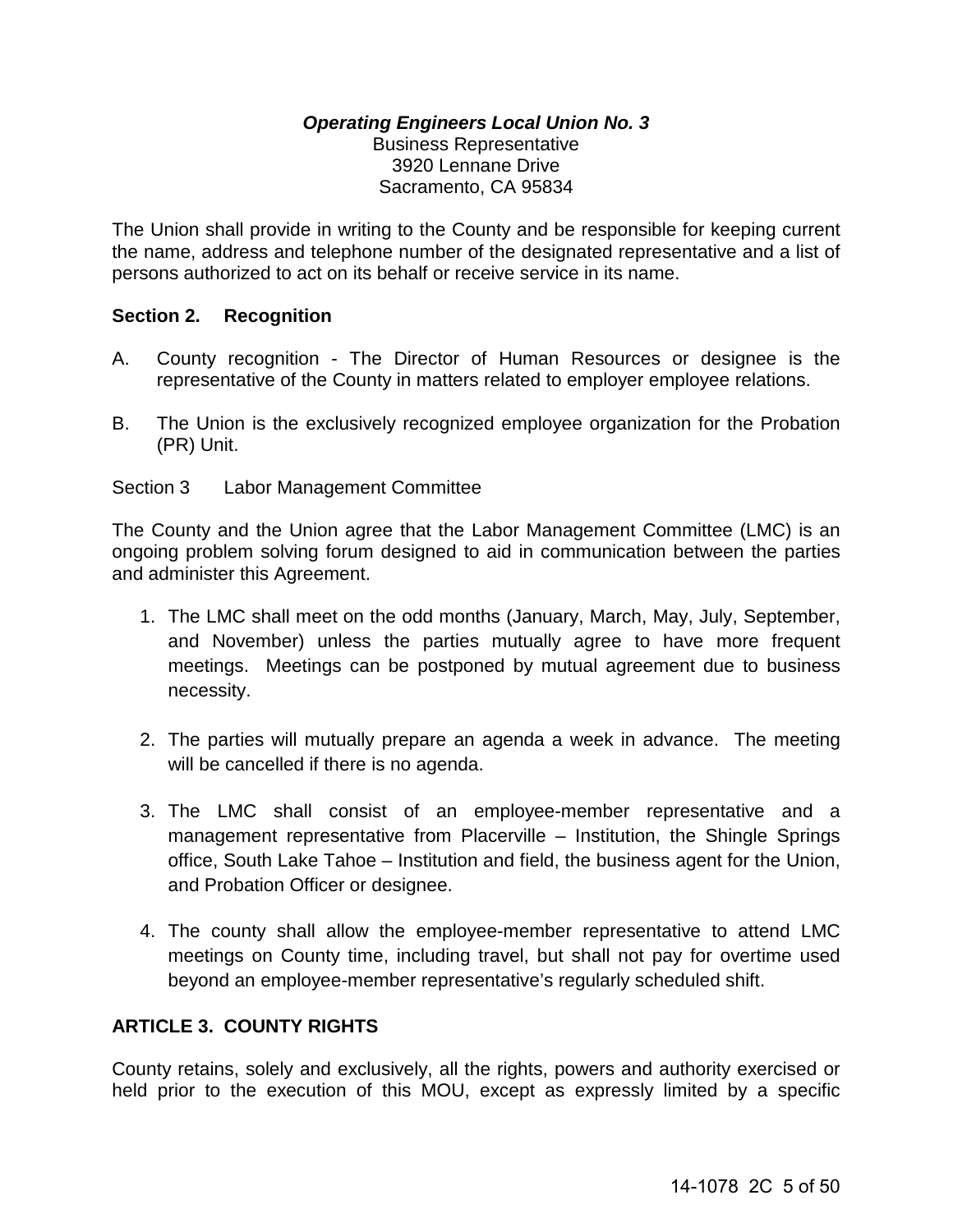provision of this MOU. Without limiting the generality of the foregoing, the rights, powers, and authority retained solely and exclusively by the County and not abridged herein, include, but are not limited to, the following; to manage and direct its business and personnel; to manage, control, and determine the mission of its departments, building facilities, and operations; to create, change, combine or abolish jobs, departments and facilities in whole or in part; to direct the work force; to increase or decrease the work force and determine the number of employees needed; to hire, transfer, promote and maintain the discipline and efficiency of its employees; to establish work standards, schedules of operation and reasonable work load; to specify or assign work requirements and require overtime; to schedule working hours and shifts; to adopt rules of conduct; to determine the type and scope of work to be performed by County employees and the services to be provided; to classify positions, to establish initial salaries of new classifications; to determine the methods, processes, means, and places of providing services and to take whatever action necessary to prepare for and operate in an emergency.

Nothing in this article is intended to alter the post-agreement rights of the respective parties as established by law to meet and confer on changes which would affect the wages, hours, and other terms and conditions of employment, except, however that the scope of representation shall not include consideration of the merits, necessity, or organization of any service or activity provided by law or executive order.

## <span id="page-5-0"></span>**ARTICLE 4. UNION RIGHTS**

## <span id="page-5-1"></span>**Section 1. Payroll Deductions**

- A. The Union may have the regular dues, insurance plans and credit union deductions of its members deducted from employees' paychecks under procedures prescribed by the County Auditor/Controller. Dues deductions from employees who are in another bargaining unit will be allowed if there is no objection from the exclusive representative of that bargaining unit. Employees desirous of such deductions must sign and submit an Employee Payroll Deduction Authorization (PDA) for each type of deduction. All duly authorized PDA's will be processed promptly. Deductions authorized in the above manner will be accumulated and forwarded on a regular basis to the authorized payees. Nothing herein shall prohibit the County from placing reasonable limits as to the number of payees or deductions per employee for the purpose of efficient administration of the payroll system.
- B. The County will provide to the Union a list of new employees hired into regular positions represented by the Union on a biweekly basis.
- C. The County shall not be liable to the Union, employees, or any other party by reason of the requirements of this Article for the remittance or payment of any sum other than the constituted actual deductions made from an employee's wages earned. The Union shall hold and keep the County harmless against any and all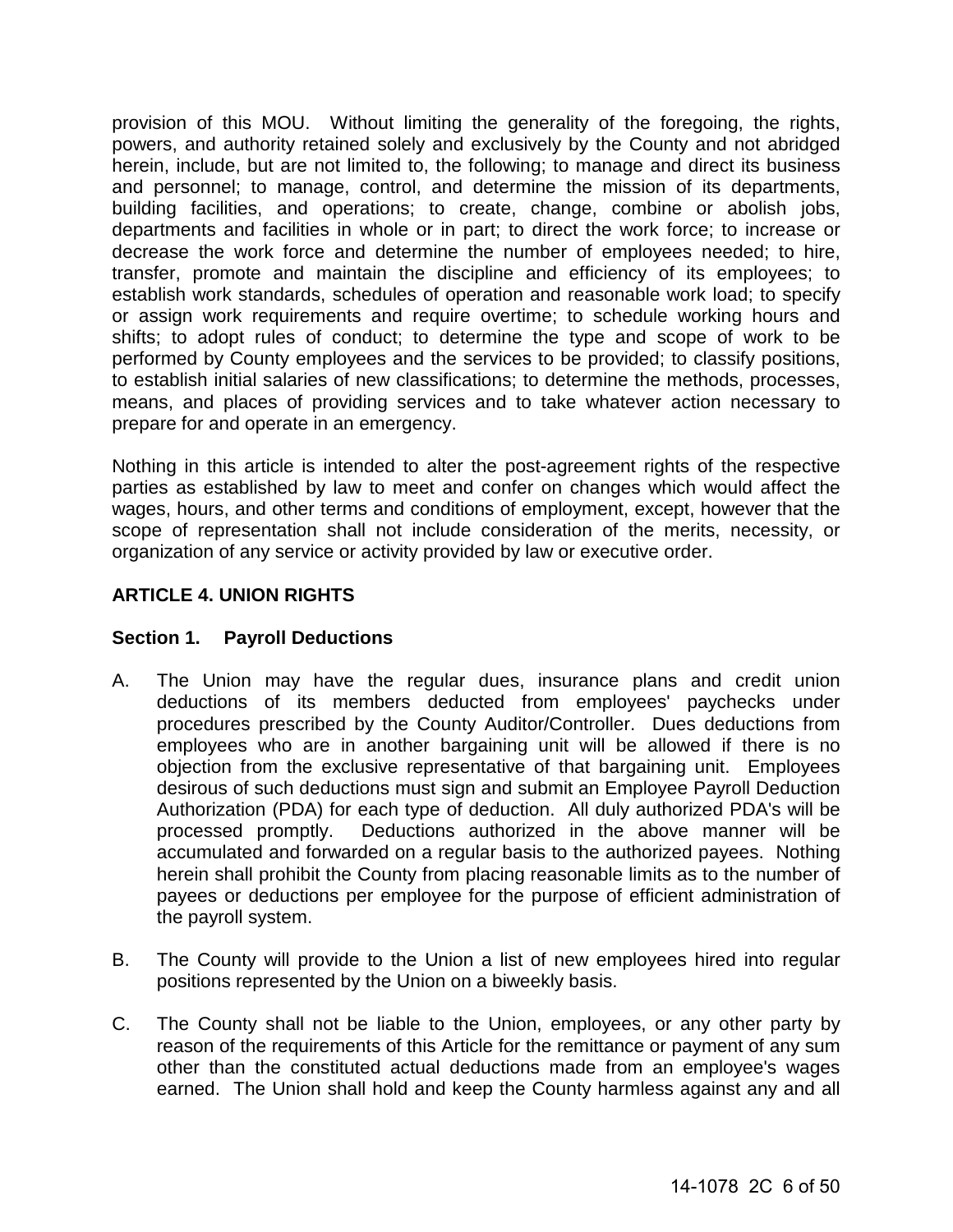claims, demands, suits, orders, judgments or other forms of liability that may arise out of or by reason of action taken by the employer under this Article.

## <span id="page-6-0"></span>**Section 2. Communications with Employees**

The Union shall be allowed by a County department, in which it represents employees, use of available bulletin board space for communications having to do with official organization business. All material posted shall 1) not be obscene, 2) shall not malign the County or its representatives and shall not constitute harassment, discrimination or retaliation based on a legally protected status. The Human Resources Director or designee reserves the right to remove any material posted in violation of this section if the Union refuses to remove the material on its own.

The designated representative of the Union shall give notice to the Department Head or designee when contacting departmental employees during the duty period of employees, provided that solicitation for membership or other internal employee organization business shall be conducted only during the non-duty hours of all employees concerned. Non-duty hours are defined as before or after work, lunch periods and rest break periods.

## <span id="page-6-1"></span>**Section 3. Use of County Buildings**

County buildings and other facilities shall be made available for use of the Union or its representatives during non-duty hours in accordance with such administrative procedures as may be established by the Chief Administrative Officer or Department Heads concerned.

## <span id="page-6-2"></span>**Section 4. Duplicating Equipment**

The County agrees to allow the Union to use County duplicating equipment and facilities subject only to the following conditions:

- A. The Union purchases any required access keys.
- B. The Union reimburses the County promptly upon demand for the actual costs of the use of the equipment and material.
- C. The Union use of such equipment and facilities does not interfere with the use by County employees for County business.

#### <span id="page-6-3"></span>**Section 5. Release Time**

County employees who are official representatives of the Union shall be given reasonable time off with pay to attend formal meet and confer sessions, grievance or discipline meetings with management representatives. The Union shall notify the Director of Human Resources or designee the names and departments of employees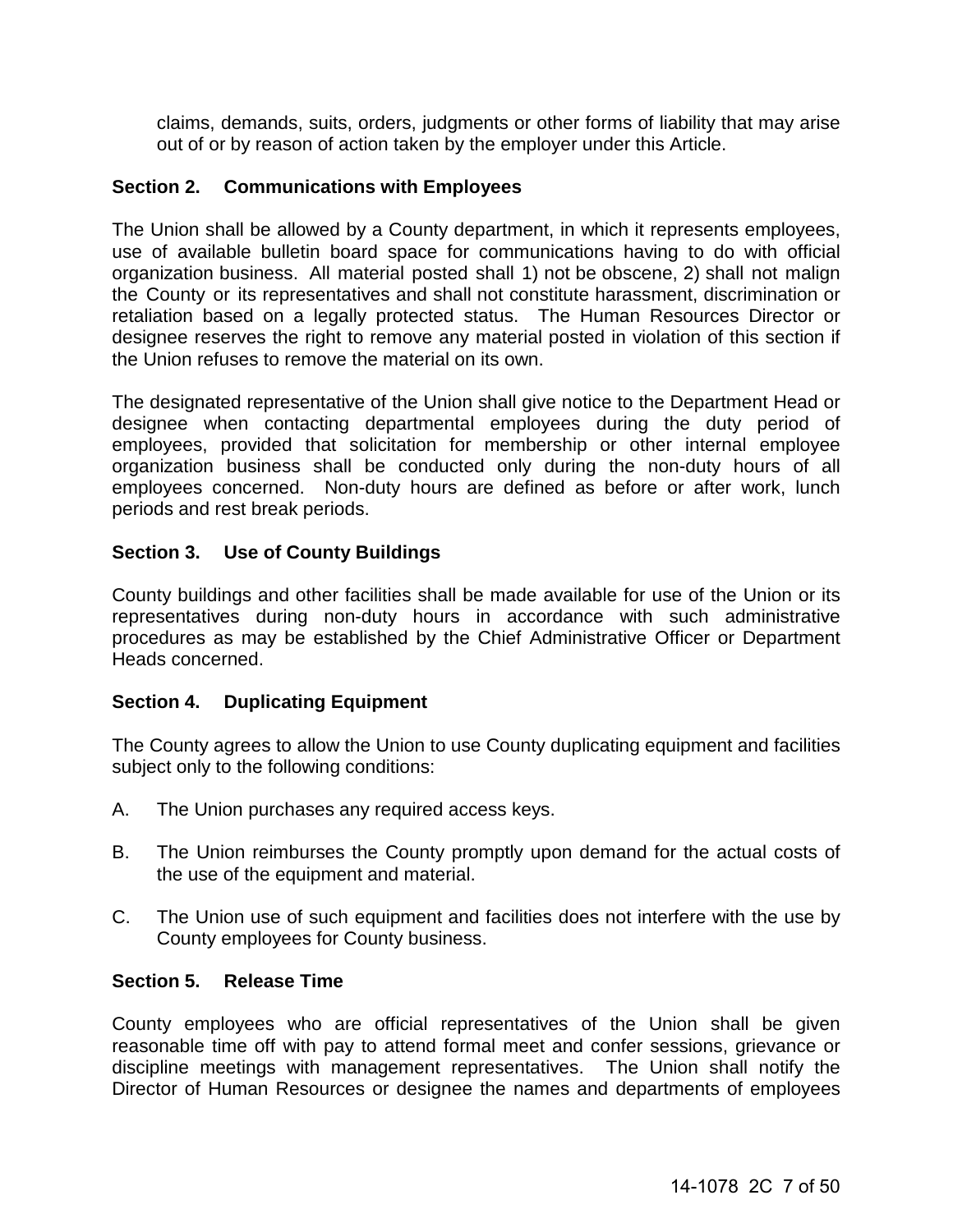who are official representatives of the Union. Such representatives shall notify their supervisors in writing on the first business day after a meeting has been scheduled of the dates of excused absences. This advance notice may be waived by the Director of Human Resources or designee in unusual circumstances. Except by agreement with the Director of Human Resources or designee, the number of employees released for meet and confer sessions shall not exceed four (4) in number.

## <span id="page-7-0"></span>**Section 6. Advance Notice**

Except in cases of emergency as provided below in this subsection, the Union, if affected, shall be given reasonable advance notice of any ordinance, resolution, rule or regulation directly relating to matters within the scope of representation proposed to be adopted by the County and shall be given the opportunity to meet with appropriate management representatives. In case of emergency, the County shall notify the Union on the first business day after the emergency of its actions.

## <span id="page-7-1"></span>**ARTICLE 5. WAGES AND OTHER RELATED ISSUES**

The base wages for the Union represented classifications will be increased by 18.75% during the term of the MOU as follows:

Cost of Living Adjustments

2014: 2% effective the first full pay period following Union ratification and Board of Supervisors adoption of the MOU.

2015: 2% effective the pay period including July 1, 2015.

Equity Adjustments

2014: 10% effective the first full pay period following Union ratification and Board of Supervisors adoption of the MOU.

2015: 1% effective the pay period including July 1, 2015.

CalPERS Liability Transfer

2014: The employees in Tier 1 and Tier 2 retirement plans shall pay the full 9% employee CalPERS contribution effective the third full pay period following Union ratification and Board of Supervisors adoption of the MOU. As an offset, all employees in the Union shall receive an additional 3.75% base wage increase.

## <span id="page-7-2"></span>**Section 1. Salary Status Upon Reemployment**

A full time or part time employee who resigns in good standing and is reappointed in the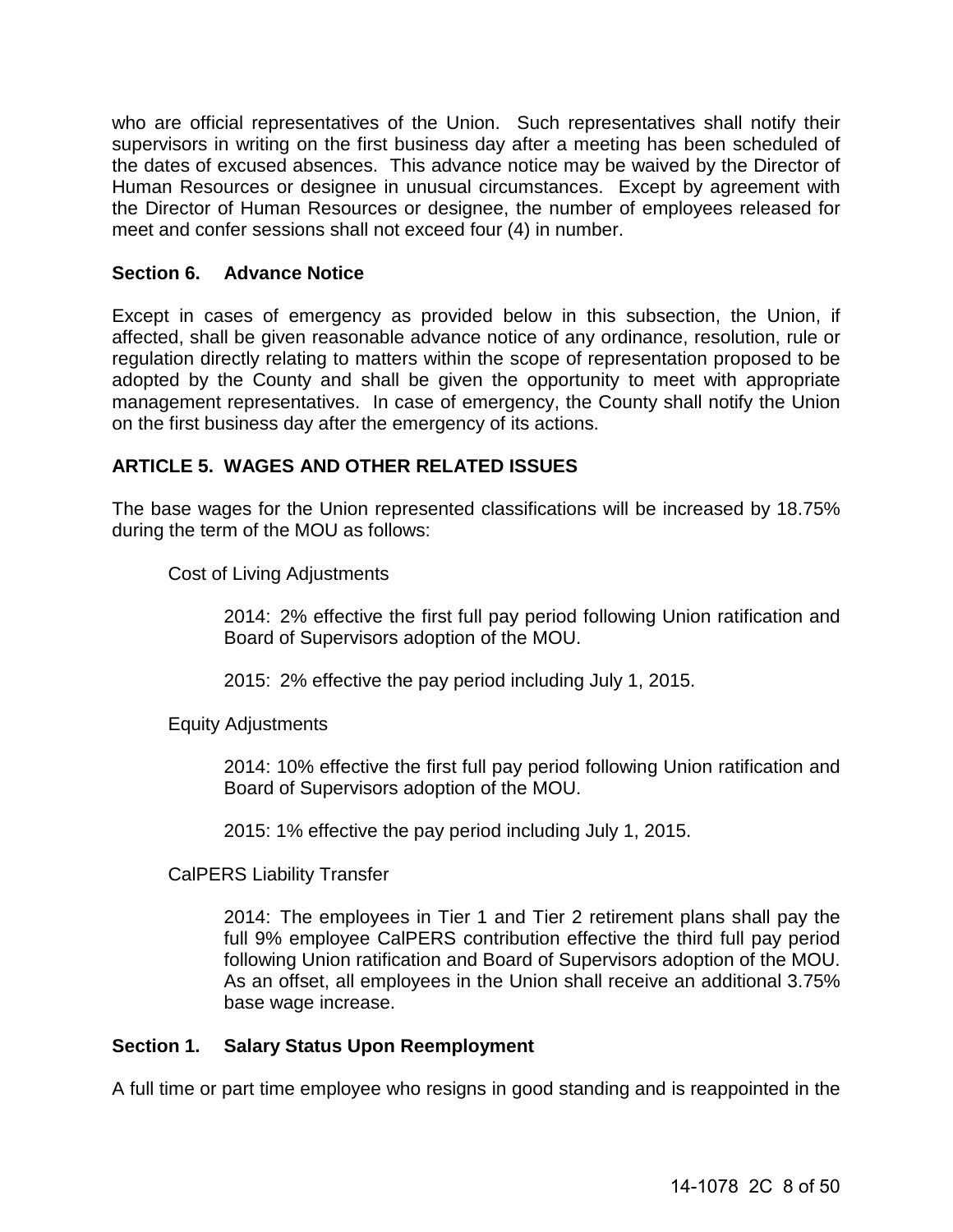same or closely related class within the same classification series within one year of resignation shall be eligible, with the approval of the appointing authority, to be reappointed at any step up to and including the salary step received prior to resignation. If the appointing authority wishes to rehire the employee at a step which exceeds the step paid at the time of resignation, approval shall be required consistent with the Early Salary Range Step Advancement Policy. For purposes of vacation accrual and longevity pay, such an employee shall receive credit for the amount of prior service in effect at the time of resignation and shall be restored to the place on the vacation accrual table and the longevity table in effect at the time of resignation.

## <span id="page-8-0"></span>**Section 2. Classification Study**

The County will initiate a classification structure study during the term of the MOU. After the study is complete, the County will present any negotiable changes to the County's classification structure to the Union. The County and the Union agree to meet and confer over the classification structure.

## <span id="page-8-1"></span>**ARTICLE 6. DAYS & HOURS OF WORK, PREMIUMS & BONUSES**

## <span id="page-8-2"></span>**Section 1. Work Schedule**

- A. The appointing authority shall fix the hours of work with due regard for the convenience of the public, and the laws of the State and the County and as the appointing authority determines best serves the County.
- B. The County agrees to assign employees to a regular work schedule. The County may change that schedule at its discretion. The County agrees to give employees a minimum of a five (5) working day advance notice of work schedule changes.
- C. Employees shall be allowed rest periods of fifteen (15) minutes during each four (4) consecutive hours of work. Such rest periods shall be scheduled in accordance with the requirements of the individual department but shall generally occur near the middle of each four (4) hour shift. Rest periods are not accumulative and if not taken during the four (4) hour shift, are lost. Rest periods if not taken are lost and may not be accumulated to extend lunch hours or to shorten the work day. Neither shall any additional pay accrue to an employee who misses or loses a rest period.
- D. In no case may an employee's work schedule be changed during the work week when the purpose of such change is to avoid overtime compensation unless agreed to by the employee.
- E. In accordance with the County Personnel Rules, employees shall work eight (8) hours per day, five days per week unless an alternative work schedule is approved in accordance with the procedures set forth herein. (See G below.)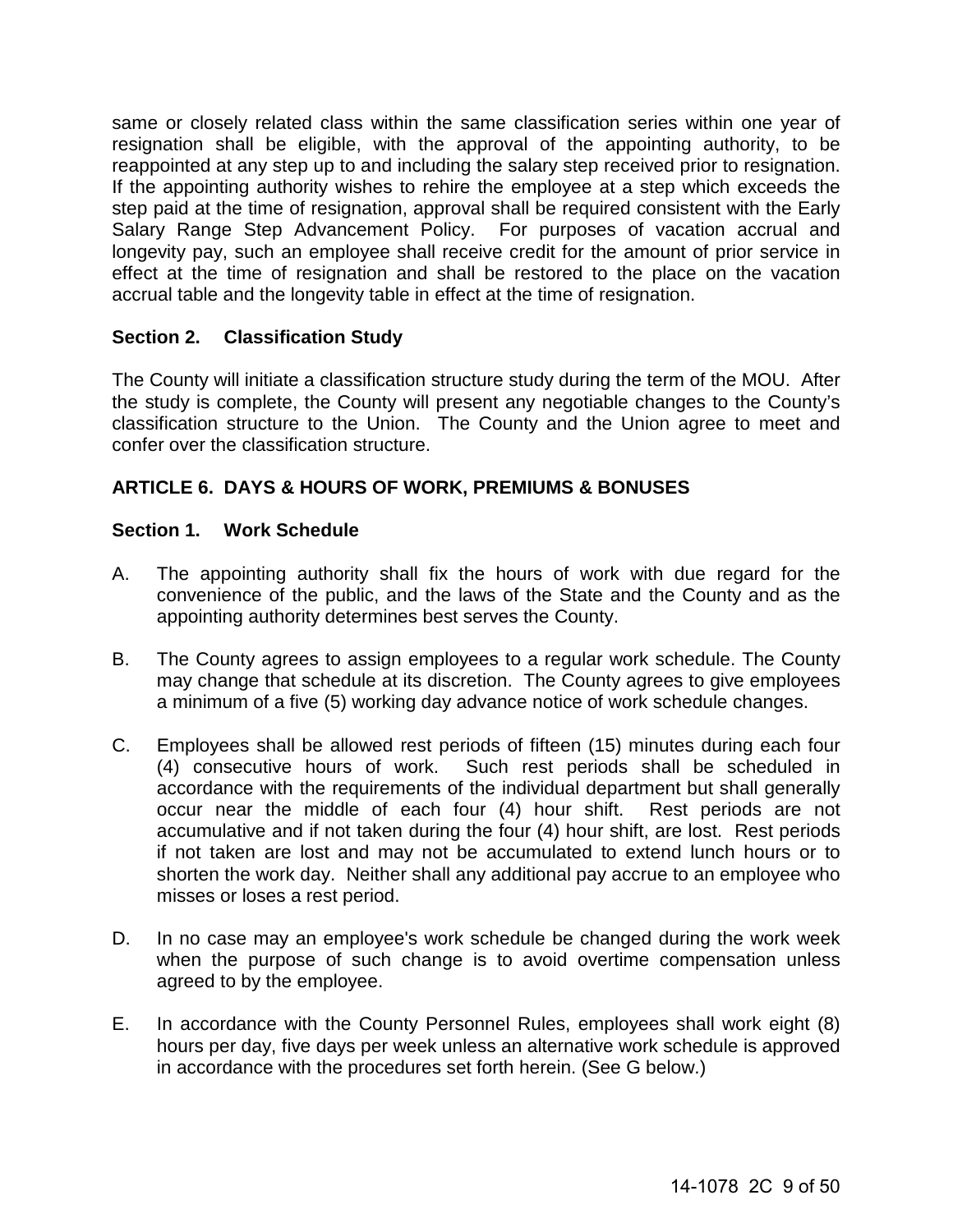- F. The Chief Administrative Officer at his/her discretion and upon recommendation of a Department Head may approve on a trial basis, during the term of this MOU of Understanding alternative work schedules. Alternative work schedules proposed by the Union shall be submitted to the Department Head and the Chief Administrative Officer. Department initiated alternative work schedules shall be submitted to the Union. Upon request by the Union, management shall discuss any proposed alternative work schedules before reaching a decision on implementation. Decisions on implementation and the reasons therefore shall be communicated to the Union.
- G. The classification of Probation Officer is exempt from the normal seven (7) day work period of the Fair Labor Standards Act (FLSA) when an employee is assigned to an alternative work schedule consisting of eighty (80) hours. At the discretion of the Chief Probation Officer or his designee, based on available staffing employees may be assigned to an alternative work schedule consisting of eighty (80) hours in a fourteen (14) day work period. Employees assigned to work an alternative work schedule shall work hours consistent with a 9/80 type schedule, unless another specific schedule is designated and approved.
- H. For employees in such alternative work schedules, overtime shall be defined as any authorized time worked beyond eighty (80) hours per biweekly pay period. The definition of "time worked" shall be as defined in the Agreement.
- I. Employees whose regular day off pursuant to the agreed upon alternative work schedule falls on an official County holiday shall be compensated eight (8) straighttime hours for each full holiday falling on the scheduled day off. The holiday benefit created by this section shall not be counted as hours worked in the fourteen (14) day period mentioned above for the purposes of overtime.
- J. Employees on an alternative work schedule who are regularly scheduled to work nine (9) hours on the official County holiday and take the holiday off, shall supplement the eight (8) hours of holiday pay for the holiday with accrued floating holiday leave, vacation, or compensatory time off (CTO) in order to earn a total of eighty (80) hours of pay in the work period.
- K. The Chief Probation Officer or his designee reserves the right to discontinue the alternative work schedule upon thirty (30) days' notice. Cancellation of the alternative work schedule shall not be considered punitive, and is not subject to any administrative review or appeal.

## <span id="page-9-0"></span>**Section 2. Overtime**

A. Authorization: The Department Head or designee may require and shall authorize the performance of any overtime work in advance of being worked. If prior authorization is not feasible because of emergency conditions, a confirming authorization must be made on the next regular working day.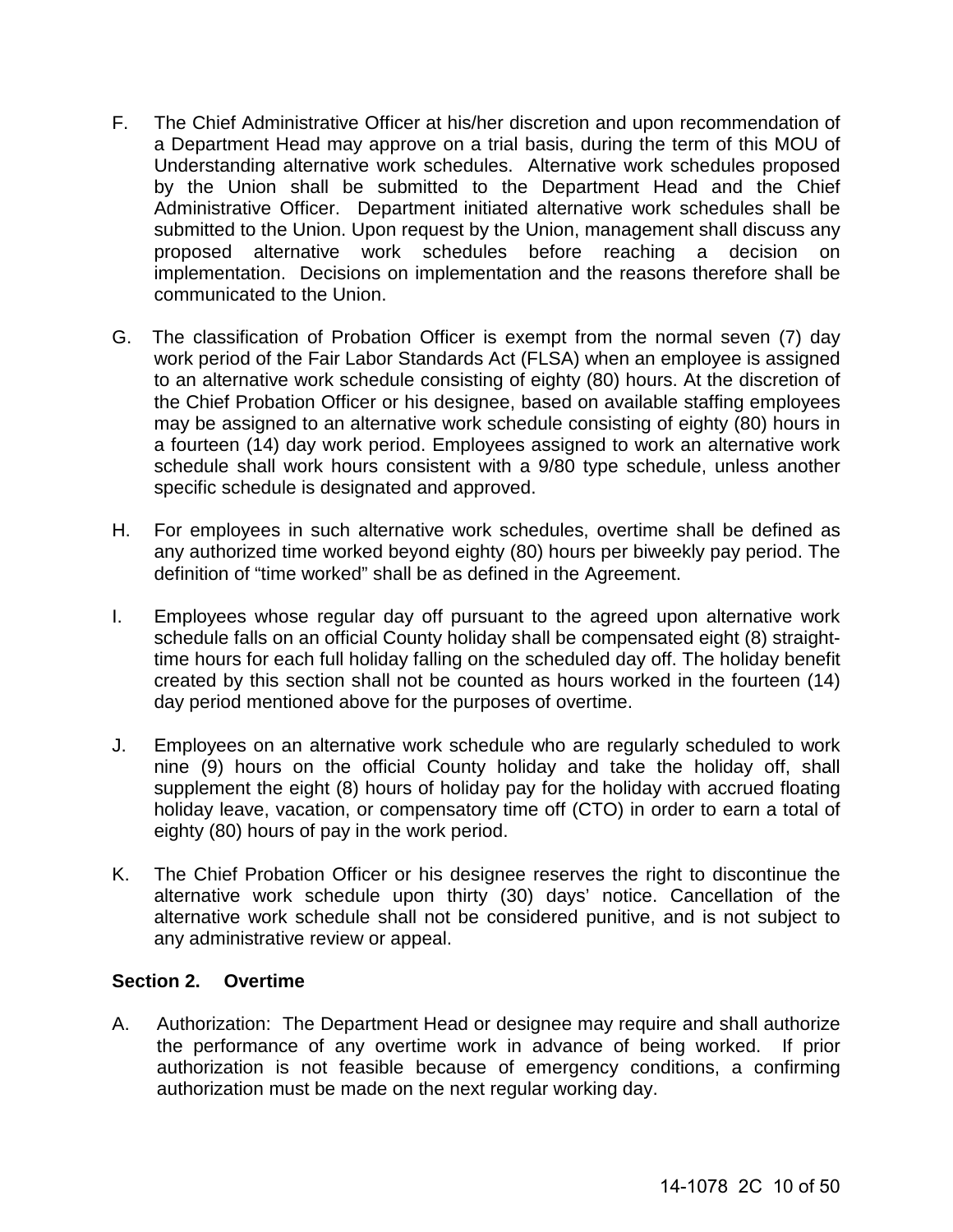- B. Definition: Except as provided in Section 4 below, overtime shall be defined as any authorized time worked beyond forty (40) hours in one work week, or eighty (80) hours in one work period. "Time worked" shall not be defined to include holidays, administrative leave, vacation, authorized compensatory time off, sick leave for work related illness or injury and sick leave.
- C. Compensation: Overtime shall be compensated at one and one half  $(1 \frac{1}{2})$  times the employee's basic hourly rate of pay, or at the employee's request and with the department's approval compensating time off (CTO) may be taken at the rate of one and one half (1 ½) times off for each hour worked in lieu of overtime pay.
- D. Accumulation and Use of Compensatory Time Off: The maximum accumulation of Compensating Time Off (CTO) shall be 160 hrs.
	- 1. Use of accumulated CTO shall be a time mutually agreeable to the Department Head and the employee.
	- 2. Employees may cash out compensatory time off at any time subject to the approval of the Department Head.
	- 3. Upon termination, any employee with accumulated CTO shall have it paid off.
- E. Other Provisions
	- 1. In no case may an employee's work schedule be changed during the work week when the purpose of such change is to avoid overtime compensation, unless agreed to by the employee.
	- 2. Time worked as overtime shall not be used to earn fringe benefits or to serve out probation or merit increase periods. Compensatory time off taken may be used as part of the established work week to earn fringe benefits and to serve out probationary and merit step increases.
	- 3. Employees assigned to positions requiring continuous coverage on a twentyfour (24) hour per day, seven (7) days per week basis who are held over at the conclusion of their shift for more than thirty (30) minutes without twentyfour (24) hours advance notice will be paid time and one half from the time they are required/ordered to remain at work regardless of the number of hours actually worked during the work week.
	- 4. Overtime shall be paid in accordance with these rules and the provision of the Fair Labor Standards Act.

## <span id="page-10-0"></span>**Section 3. On Call Duty Compensation**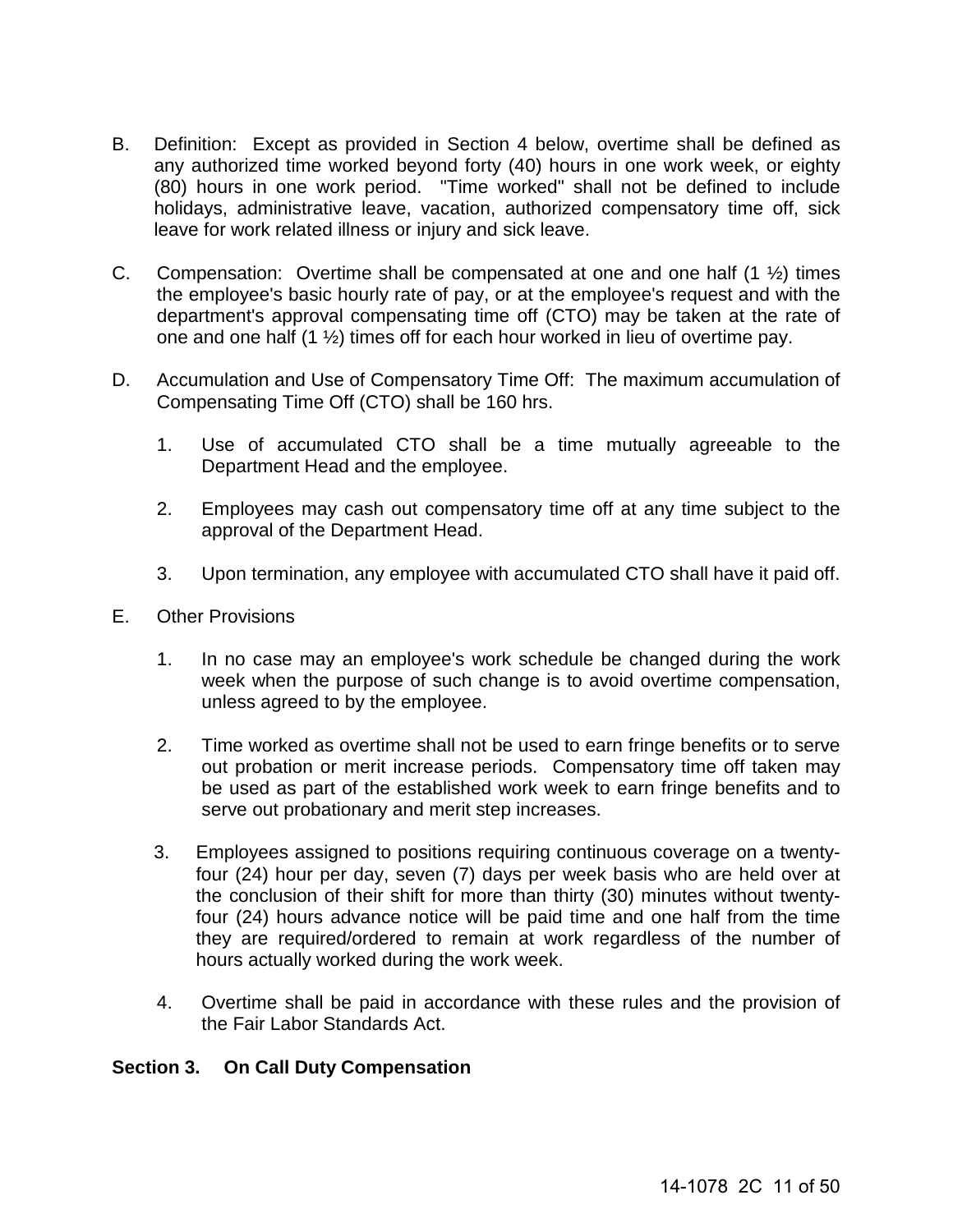- A. When warranted and in the interest of the County's operations, Department Heads or designee may assign employees to "on-call" status.
- B. "On-call Duty" is an assigned duty outside the normal work week assignment during which an employee must remain where the employee can be contacted by telephone and employee is ready for immediate call-back to employee's department to perform an essential service.
- C. An employee assigned on-call duty shall be compensated at the rate of \$1.60 per hour for each hour of such duty.
- D. An employee shall not be placed on the list to be contacted for on-call duty if the employee is on an approved vacation or sick leave.

#### <span id="page-11-0"></span>**Section 4. Call-Back Compensation**

- A. When an employee returns to work because of a department request made after the employee has completed his/her normal work shift and left the work station, the employee shall be credited with two (2) hours plus any hours of work in excess of two (2) hours in which the employee is continuously engaged in work for which he/she was called back.
- B. An employee in on-call duty shall be entitled to the aforementioned two-hour minimum only once during a single on-call period or twice during a weekend on-call period.
- C. There shall be no duplication or pyramiding of rates paid under this section. No employee shall be compensated for on-call duty and call-back duty simultaneously. Hours worked on call-back duty shall be deducted from the prescribed on-call duty to determine the appropriate on-call pay.
- D. "Call-back" time is overtime and shall be paid in accordance with overtime pay provisions.
- E. The two-hour minimum shall apply only when an employee is required to physically return to work (e.g. leave home or another off duty location) in order to perform required duties. An employee who performs work after regular work hours, but who is not required to leave home, shall be compensated at time and one half pay or compensatory time as per overtime provisions.
- F. Call-back provisions, including the two-hour minimum, shall not apply if an employee is called to work within one hour of their normal starting time. If an employee is called to work within the one hour prior to their normal starting time, they shall be compensated under normal overtime provisions.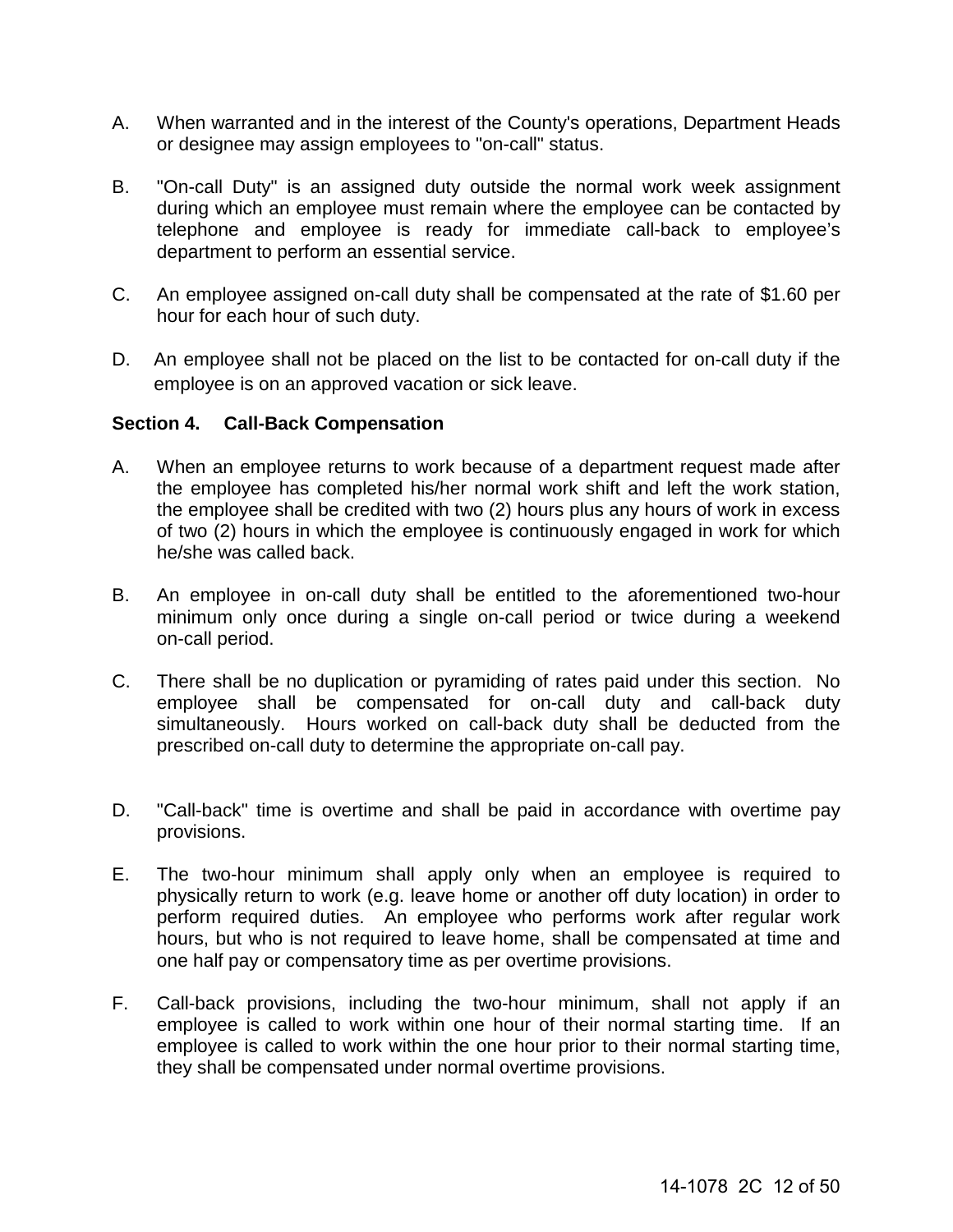## <span id="page-12-0"></span>**Section 5. Tahoe Employment Differential**

Employees whose primary work location is in the Tahoe Basin, in addition to their regular biweekly salary, shall receive a total of ninety-two dollars and thirty cents (\$92.30) biweekly. Employees working 20 hours or less in a week shall receive half of this amount.

This differential shall only apply when an eligible employee is in paid status for a majority of their allocated hours in a pay period. Employees on leave without pay are not eligible for this differential.

## <span id="page-12-1"></span>**Section 6. Longevity Pay**

Effective the beginning of the first full pay period in January 2003, longevity pay shall be granted for continuous service with the County as follows:

| After 10 years | 5.0% of base salary    |
|----------------|------------------------|
| After 15 years | 7.5% of base salary *  |
| After 20 years | 10.0% of base salary * |

\* Represents total amount of longevity granted; amounts shown are not cumulative.

Longevity pay increases shall be based upon continuous service with the County in an allocated position and shall be effective on the first day of the biweekly pay period following completion of the required period of service.

Base salary is defined as the hourly rate as listed in the Salary Resolution for the employee's classification and step.

This differential shall only apply when an eligible employee is in paid status for a majority of their allocated hours in a pay period. Employees on leave without pay are not eligible for this differential.

## <span id="page-12-2"></span>**Section 7. Acting Pay Assignment**

When an employee in a permanent position is assigned to work in a higher classification for which the compensation is greater than that to which the employee is regularly assigned, and the employee works in such assignment for more than 15 work days, the employee shall receive compensation for such work retroactive to the first day of the assignment at the rate of pay established for the higher classification pursuant to the County Personnel Rules, under the following conditions:

A. The employee is assigned to a program, service or activity established by the Board of Supervisors which is reflected in an authorized position which has been classified and assigned to the Salary Schedule and listed in the County Personnel Rules and such authorized position has become vacant due to the temporary or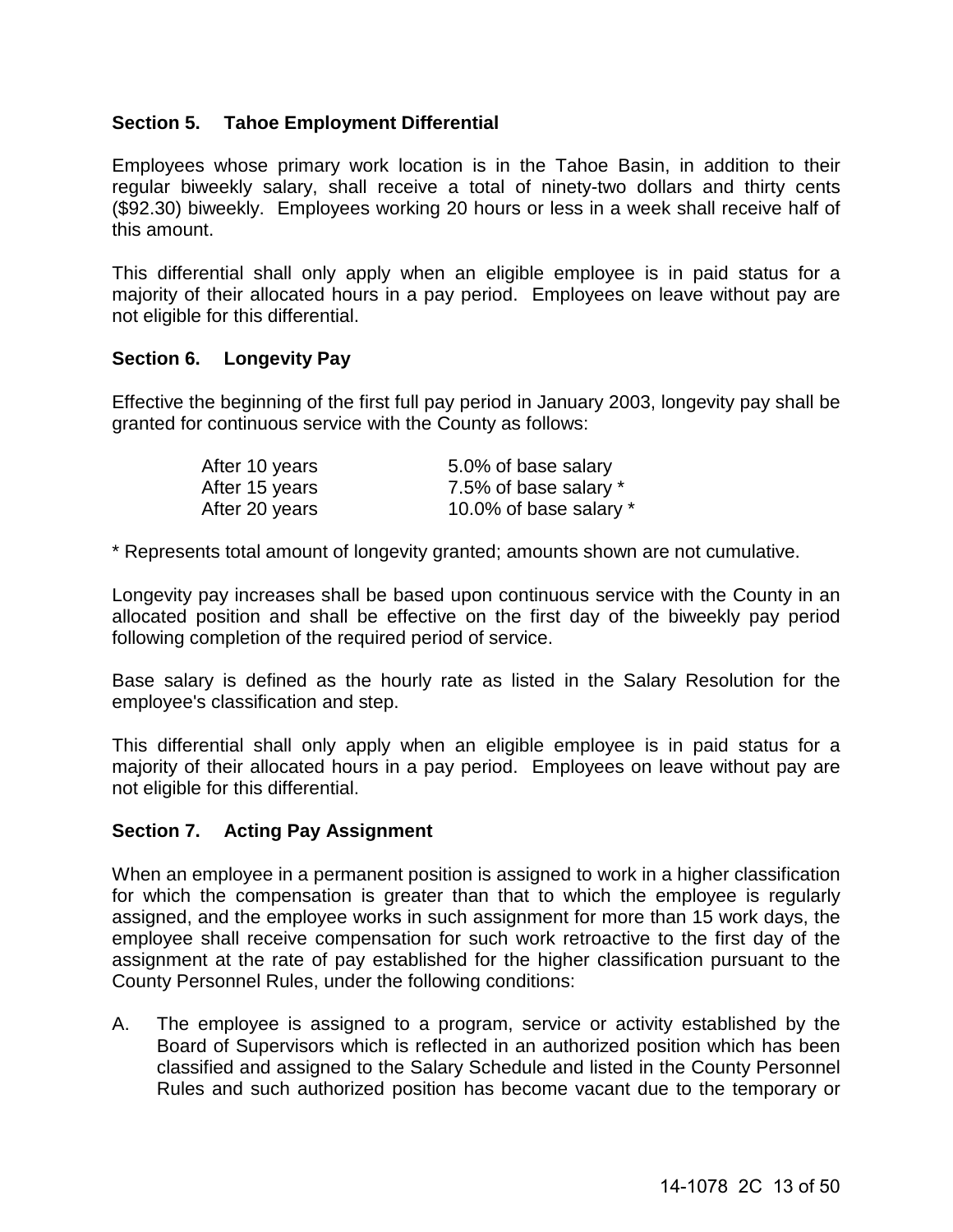permanent absence of the position's incumbent. A copy of the Department Head's written approval of this assignment must be submitted to the Director of Human Resources or designee at the start of the assignment.

The nature of the departmental assignment is such that the employee in the lower classification becomes fully responsible for the duties of the position of the higher classification.

- B. Notwithstanding Section 7.A above, in an exceptional circumstance when a vacancy does not exist but an employee has been assigned to perform duties which exceed the scope of that employee's classification, and when determined and justified by the Chief Administrative Officer, in his sole discretion, the employee will be entitled to pay for a higher classification in accordance with the other provisions of this Section.
- C. Employees selected for the assignment will normally be expected to meet the minimum qualifications for the higher classification.
- D. Pay for work in a higher classification shall not be utilized as a substitute for regular promotional procedures provided in this agreement.
- E. Higher pay assignments shall not exceed six (6) months except through reauthorization.
- F. If approval is granted for pay for work in a higher classification and the assignment is terminated and later reapproved for the same employee within thirty (30) days, no additional waiting period will be required.
- G. Allowable overtime pay, shift differentials and/or work location differentials will be paid on the basis of the rate of pay for the higher class.

#### <span id="page-13-0"></span>**Section 8. Shift Differential**

Any regular employee who is assigned to shift work, as defined by the department, and actually works a defined shift shall receive a shift differential for each hour over their regular rate of pay for all hours actually worked within the defined shift.

- 1. Swing shift shall receive seventy five cents (\$.75) for each hour over their regular rate of pay for all hours actually worked within the defined swing shift.
- 2. Graveyard shift shall receive an additional one dollar (\$1.00) per hour over their regular rate of pay for all hours actually worked within the defined graveyard shift.

Eligible employees will receive the applicable shift differential for all hours worked in the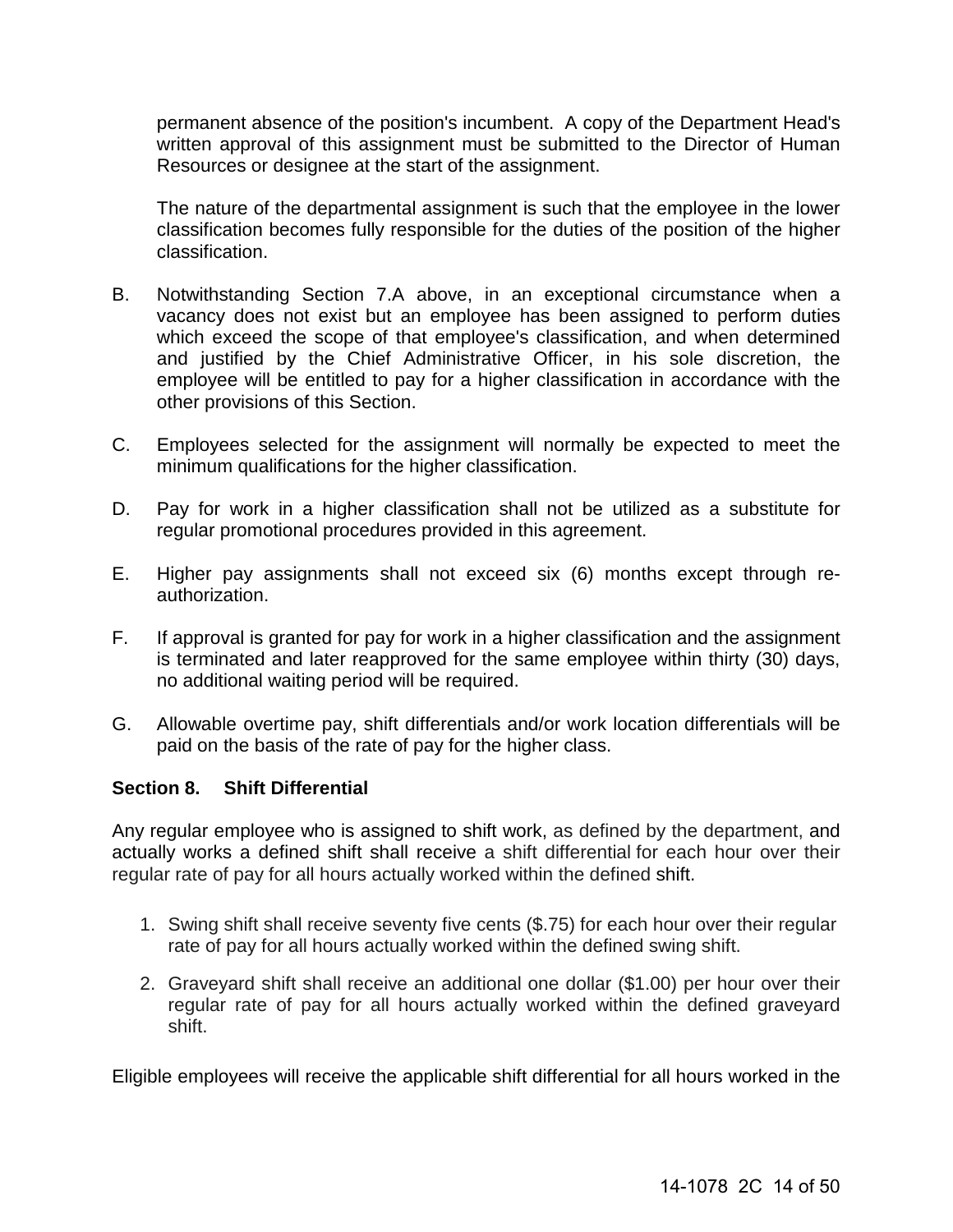defined shift. Employees required to work beyond their regularly assigned shift will receive the shift differential, if any, for that defined shift.

Employees may select to work Swing Shift and Night Shift opportunities on the basis of their seniority within their job classification in their particular work unit unless the County determines that certain employees should be assigned to the Swing Shift and/or Night Shift for job related reasons. The County will determine the term of any Swing Shift and/or Night Shift assignments and may periodically call for a new round of shift selection by employees.

## <span id="page-14-0"></span>**Section 9. Bilingual Pay**

Pay for use of bilingual skills will be forty dollars (\$40) per pay period. In order to be eligible for bilingual pay the unit member must:

- A. Be certified by the County as possessing the requisite skill in the foreign language required in the assignment; and
- B. Be authorized and required as a regular part of the assignment of duties to converse and/or write in a language other than English. In order to be eligible to receive such differential, an employee must demonstrate language proficiency acceptable to the Department Head, as certified in writing to the Director of Human Resources or designee. The County may adopt a language proficiency testing process to determine employees' qualification to serve as bilingual skill providers. The Human Resources Department shall use a verbal and/or written testing process, depending upon the level of bilingual skill required of the employee, to validate the employee's skills. The County will use existing bilingual employees to assess employees' bilingual capabilities when possible. Written authorizations to receive a bilingual differential shall be reviewed and renewed annually by the Department Head.

This differential shall only apply when an eligible employee is in paid status for a majority of their allocated hours in a pay period. Employees on leave without pay are not eligible for this differential.

## <span id="page-14-1"></span>**ARTICLE 7. ALLOWANCES FOR WORK RELATED EXPENDITURES**

#### <span id="page-14-2"></span>**Section 1. Tuition Reimbursement for Accredited Academic Courses**

- A. Employee-Requested Courses
	- 1. Applicability:

This Section shall apply only to courses requested by the employee in accordance with the criteria set forth below and submitted on a form to be provided by the County.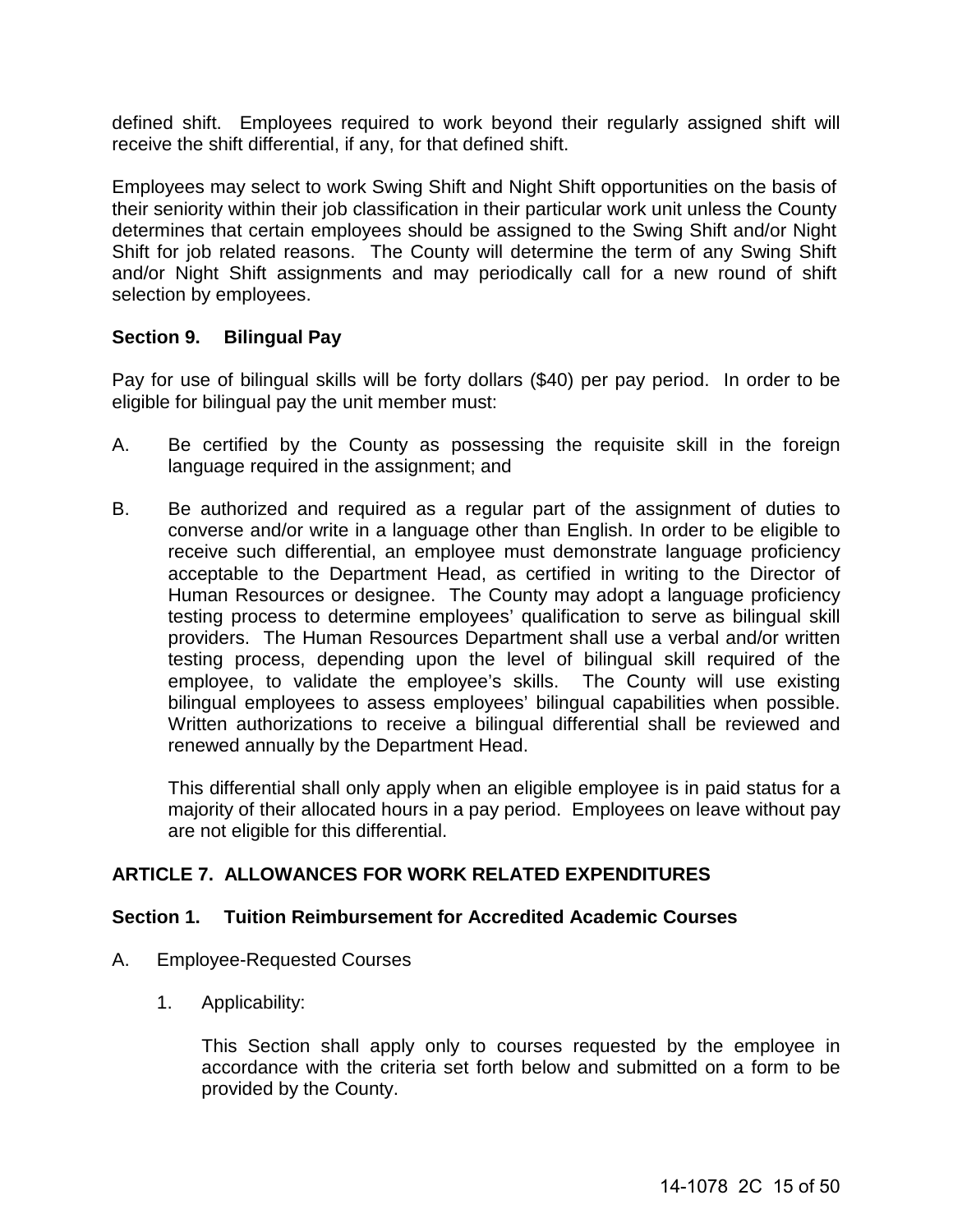- 2. Requirements for Partial Reimbursement of Tuition:
	- a. The requesting employee must be and have been in a regular full-time position in the County for at least two (2) years prior to the start of the course in question.
	- b. The subject matter of the course must be directly related to the employee's present position or to a position within the normal line of promotion within County service for the employee's current classification.
	- c. The employee's attendance at the course will not interfere with his/her normal duties, responsibilities or work hours.
	- d. The employee agrees in writing to repay the County, upon termination, any tuition reimbursement received from the County within a twelve (12) month period prior to his/her termination.
	- e. Requests for reimbursement shall be submitted to the County and approved prior to the commencement of the course in question.
	- 3. Limitations
		- a. In order for requests to be granted, funds for tuition reimbursement must be available for that purpose in the departmental budget.
		- b. Reimbursement shall be available at the rate of fifty percent (50%) of actual costs of the tuition fee. (Does not include books, documents, other materials, mileage, travel costs, or other incidental expenses incurred by the employee.)
		- c. The County may limit its reimbursement to the actual amount not reimbursed to the employee by some other source if such amount is less than fifty percent (50%) of the tuition fee.
		- d. Nothing shall prohibit the County from placing a reasonable dollar limit on tuition reimbursement which may be received by an employee in one fiscal year.
		- e. To be eligible for reimbursement, the employee must present satisfactory proof of a final grade of "C" or better for the approved course and of the amount of tuition paid by the employee.
- B. County-Required Training

Education or training required by the County as a condition of continued employment in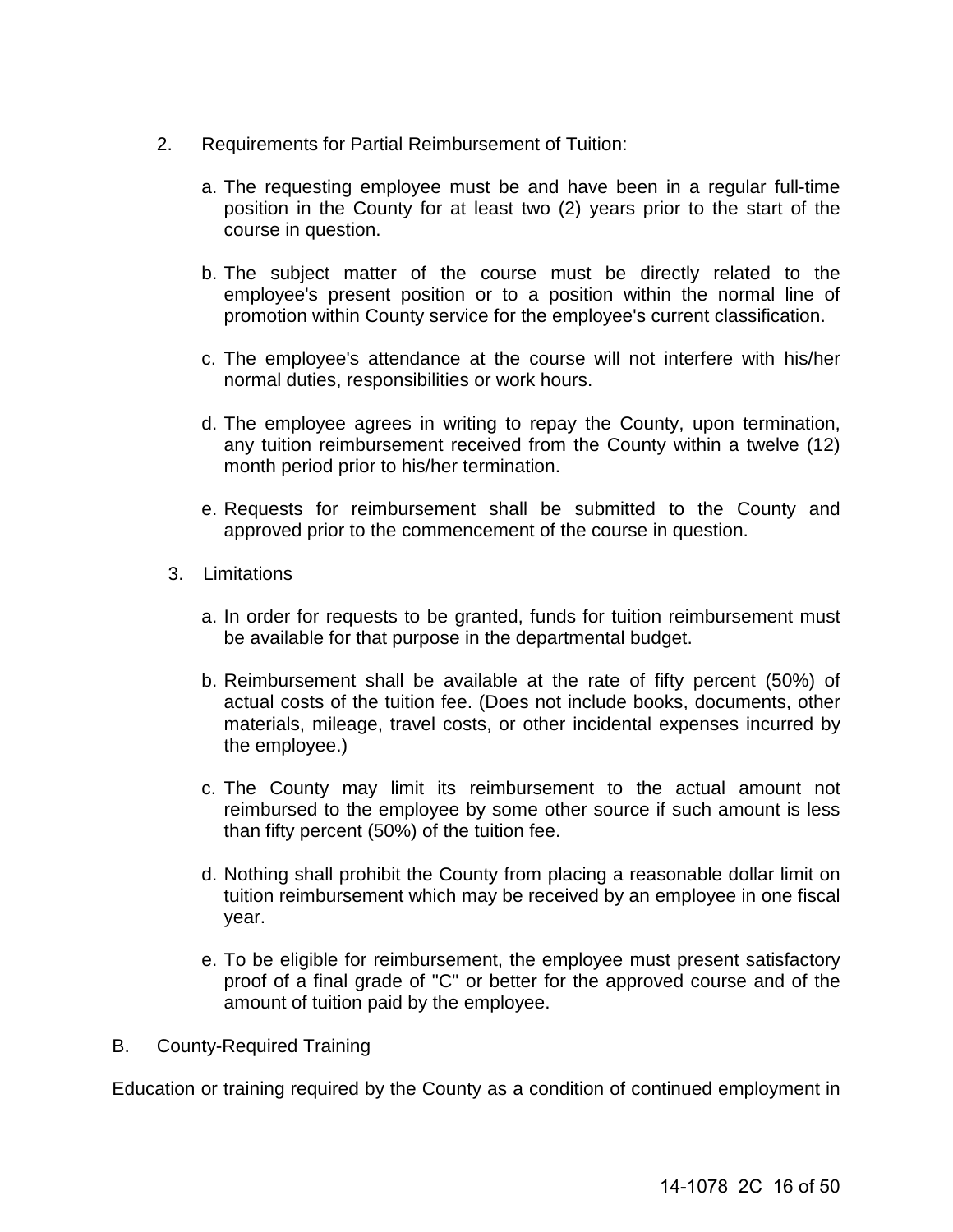the employee's present position shall be reimbursable at one hundred percent (100%) or paid directly by the County and shall take place on County time if possible.

#### <span id="page-16-0"></span>**Section 2. Mileage Reimbursement**

During the term of this MOU, the rate of reimbursement for employees' use of private vehicles on County business shall be the federal rate as determined by the Internal Revenue Service.

#### <span id="page-16-1"></span>**Section 3. Uniform Allowances**

Probation officers whether in the field or in institutions within the Probation Department who are required by the Department to wear and maintain uniform clothing (i.e. clothing with identifying logos) for identification and safety reasons shall receive a uniform allowance of  $$240.00$  per year, paid  $\frac{1}{2}$  in pay period 2 and  $\frac{1}{2}$  in pay period fifteen (15). The department may provide work clothes/uniforms as needed for special purposes and/or safety reasons.

## <span id="page-16-2"></span>**ARTICLE 8. EMPLOYEE BENEFITS & RETIREMENT**

#### <span id="page-16-3"></span>**Section 1. Health/Dental**

- A. A mutual goal of the County and the Union is to limit and manage the impacts of health plan costs on both County employees and the County's budget.
	- 1. The County and the Union agree to continue during the terms of the MOU, to meet and work on long term options for payment of health care costs. For the term of this MOU, the parties agree to implement a standardized cost sharing for the health insurance premium contribution rates, with the County paying 80% of the premium for full-time employees and the employee paying 20% of the premium.
	- 2. Health care coverage is on a calendar year (January 1 December 31). Rates for the ensuing calendar year these bargaining units shall be effective upon approval by the Board of Supervisors, but no earlier than the pay period containing December 1. Beginning with the 2014 year rates will be unblended.
	- 3. Effective the pay period containing December 1, the contributions shall be per the health plan published rates.
	- 4. The OE3 Trust Health Plan currently offers members two health plan options, Plan A and Plan B. For the term of this MOU, the County will sponsor these plans and will work with OE3 Trust Health Plan to explore and potentially add additional plan options.

The County contribution levels to the OE3 Trust Health Plan will be the same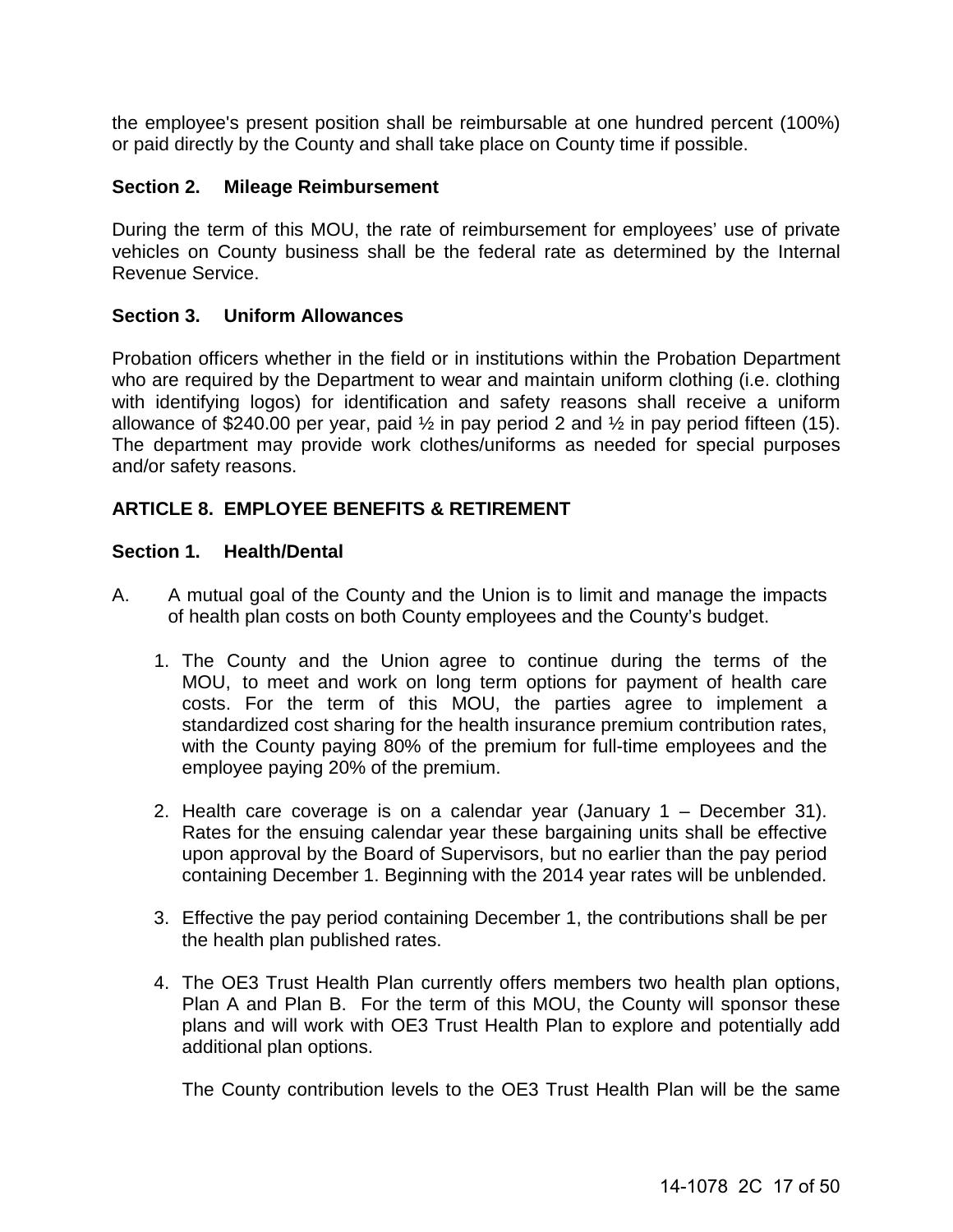amount as provided to similar County health plans (e.g., Blue Shield 200 to Plan A and Kaiser to Plan B), but will not exceed the OE3 Trust Health Plan actual cost. If additional plans are offered during the term of this MOU, the County and Union will meet and confer over negotiable changes.

Costs for the OE3 Trust Health Plan are determined solely by the OE3 Trust Health Plan administrator.

Following the Board of Supervisors approval of the MOU, a one-time double health insurance premium deduction will be deducted from each current employee's pay (or until paid in full) that is enrolled in a Union sponsored health plan and as necessary for future changes related to qualifying events.

Employees who are hired after the Board of Supervisors have approved the MOU, OE3 Trust Health Plan premium deductions will begin the first pay period after enrollment election made within enrollment time period. Payroll may double deduct premiums in consecutive pay periods based on when employee elects coverage. If enrolled, health insurance benefits will go into effect the first day of the month following hire.

- 5. For purposes of this Article, a full-time employee is defined as an employee in an allocated position whose regular work schedule on an ongoing basis is eighty (80) hours of work in each pay period; a part-time employee is defined as an employee who is in an allocated position and whose regular work schedule on an ongoing basis is less than eighty (80) hours of work in a pay period.
- 6. In order to be eligible for County contribution, other than required by law, a full-time employee must be in pay status, i.e., where the employee is receiving pay from work hours, compensatory time off, vacation or sick leave in accordance with Section 1.A.5. An employee who is receiving Workers' Compensation or temporary disability shall be eligible for continuation of the County's contribution until such time as eligibility for Workers' Compensation or temporary disability ceases.
- 7. An employee who ceases to be eligible for County contributions must pay directly to Risk Management the full amount of employee and County contribution in order to retain benefit coverage under the County-sponsored health/dental benefit plan.
- 8. The County will not contribute toward the cost of any plan other than those specifically sponsored by the County.
- B. County health plan benefits are described in the Specific Health Plan Document. While mention may be made in this MOU of various benefits and provisions of benefit programs, specific details of benefits provided under the County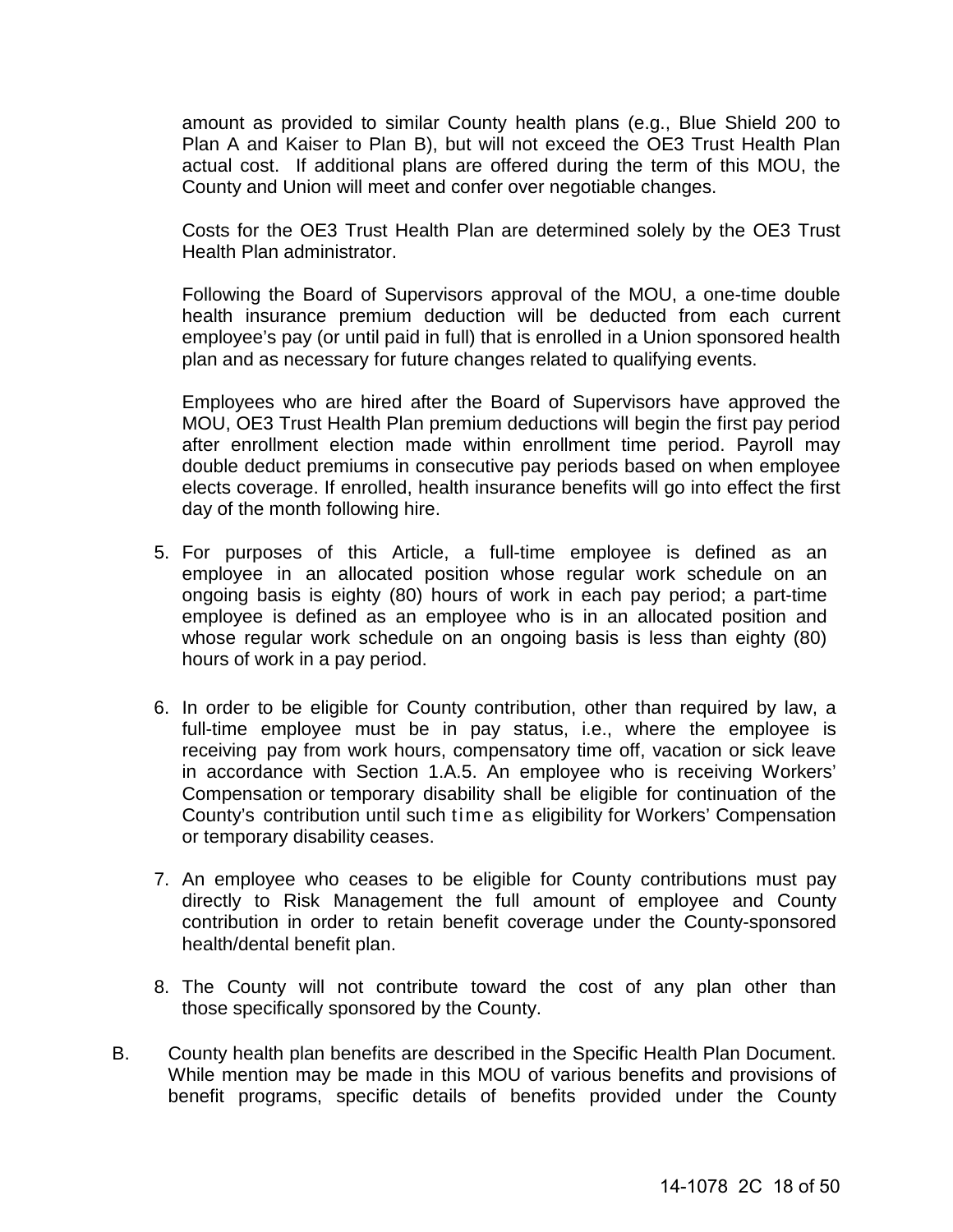Health/Dental Plan, Life, Workers' Compensation and Long-Term Disability Programs shall be governed solely by the various plan documents or insurance contracts and/or policies maintained by the County.

OE3 Trust Health Plans are described in the OE3 Specific Health Plan Document.

C. Part-time Employees

Any part-time employee and dependents who, on September 6, 1991, are being provided with the same benefit contribution as full-time employees, will continue to receive full-time benefit contribution unless and until a successor Agreement is negotiated between the parties, if required. A part-time employee, hired on or after September 7, 1991, whose regular work schedule is more than thirty-two (32) hours per pay period shall be eligible to participate in the health/dental insurance programs on a pro rata basis according to the following schedule.

- 1. The County shall pay the full County contribution to the health/dental costs as specified in Article 8. Section 1.A.5. for a part-time employee whose regular work schedule as documented on the payroll personnel form is between sixtyfour (64) to seventy-nine (79) hours per pay period on an ongoing basis; the Employee Contribution will be automatically deducted from the biweekly pay check.
- 2. The County shall pay 75% of the County contribution to the health/dental costs for a part-time employee whose regular work schedule as documented on the payroll personnel form is forty (40) to sixty-three (630 hours per pay period on an ongoing basis; the remaining 25% of the County Contribution plus the Employee Contribution will be automatically deducted from the biweekly pay check.
- 3. The County shall pay 50% of the County contribution to the health/dental costs for a part-time employee whose regular work schedule as documented on the payroll personnel form is thirty-two (32) to thirty-nine (39) hours per pay period on an ongoing basis; the remaining 50% of the County Contribution plus the Employee Contribution will be automatically deducted from the biweekly pay check.
- 4. Part-time employees whose regular work schedule is less than thirty-two (32) hours per pay period shall not be eligible for participation in the County health/dental insurance program.

A part-time employee may work additional or fewer hours than the employee's "ongoing" work schedule without changing the pro rata contribution. The pro rata contribution level may only be changed by amending the Payroll Personnel Form which documents the change to the ongoing work schedule.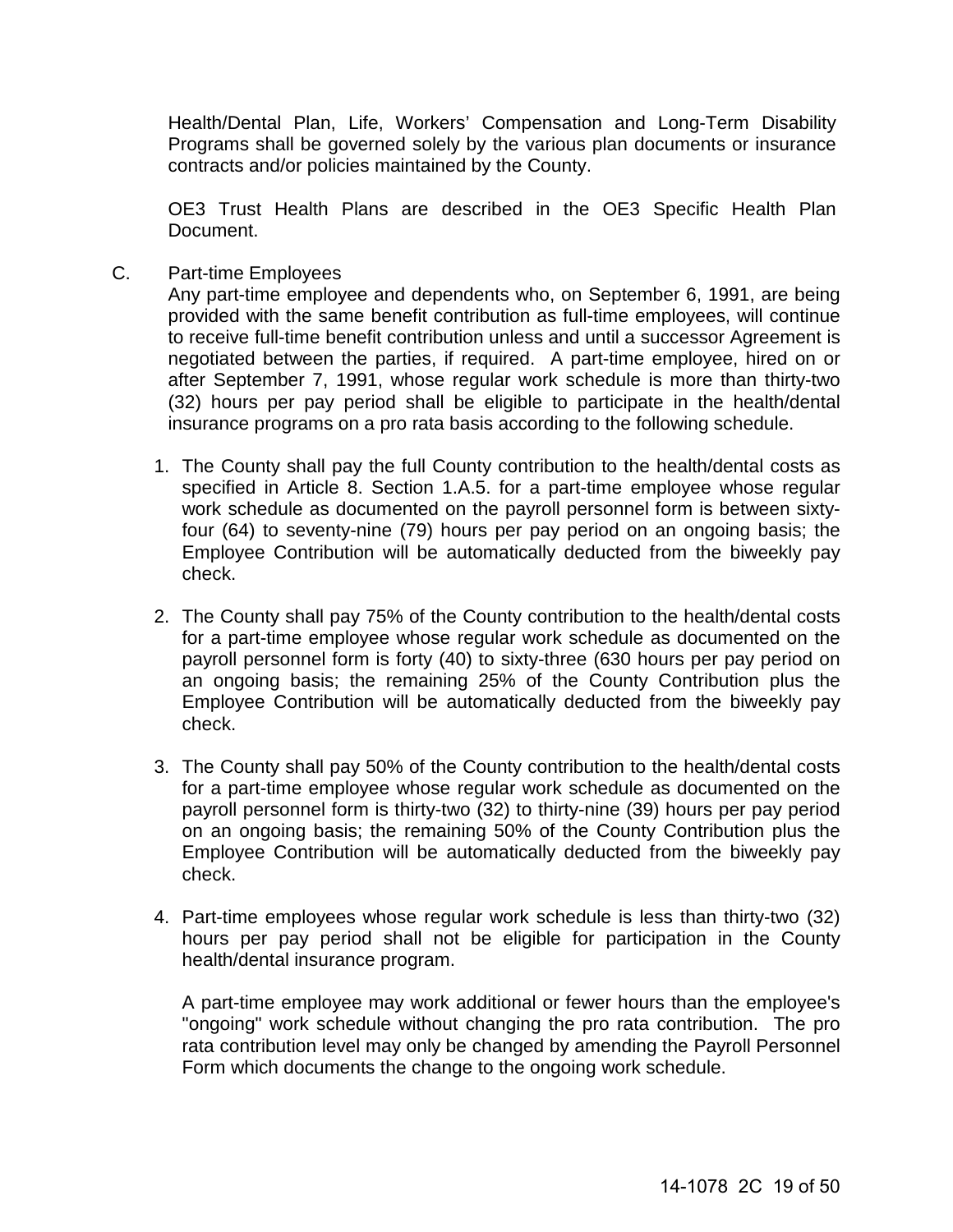Any part-time employee and dependents who, on or before September 6, 1991, are being provided with the same benefit contribution as full-time employees, will continue to receive full-time benefit contribution throughout the term of this MOU.

- D. Enrollment
	- 1. Union Unit employees may choose the County sponsored Plan or OE3 Trust Health Plan. Employees may enroll themselves and their eligible dependents in accordance with the provision of the Plan. Employees may opt not to be covered by the County sponsored health/dental plan as allowed/required by law, or the OE3 Trust Health Plan if allowed by law. In such case, neither the County nor the employee shall be required to make the contributions specified in Article 8. Section 1.A or 1.C as allowed/required by law.
	- 2. Open Enrollment Periods will occur once every calendar year in October. During an Open Enrollment Period, eligible employees may enroll themselves and eligible dependents in the County sponsored health plan of their choice.
- E. Terms & Conditions
	- 1. County sponsored medical plan coverage starts the first day of the month following employment and ends the last day of the month following termination of employment. Retirees, at their own expense, may continue to be enrolled in the County sponsored or may be eligible for contributions pursuant to Article 8, Section 6.D. Health Plan coverage shall be in accordance with the provisions of the Plan. Employees who retire or who separate from County service may, at their own expense, continue to be enrolled in the County sponsored plan in accordance with provisions of the plan or as provided by law.
	- 2. The parties agree that the County Health/Dental Plan is a Defined Benefit Plan, and that the County is required to provide the specified benefits during the term of this MOU regardless of the level of contribution by the County and its employees.
	- 3. The County will provide a vision care component for employees and their dependents that are enrolled in a County Health/Dental Plan.
	- 4. The County agrees to provide an IRC 125 Plan for employees covered by this MOU who are in a County sponsored health plan for the sole purpose of providing for employee paid health plan contributions to be paid through the IRC 125 account.
- F. Continuation of Health/Dental Plan Military Call-Up

An employee who is a member of the United States Reserve Armed Forces or the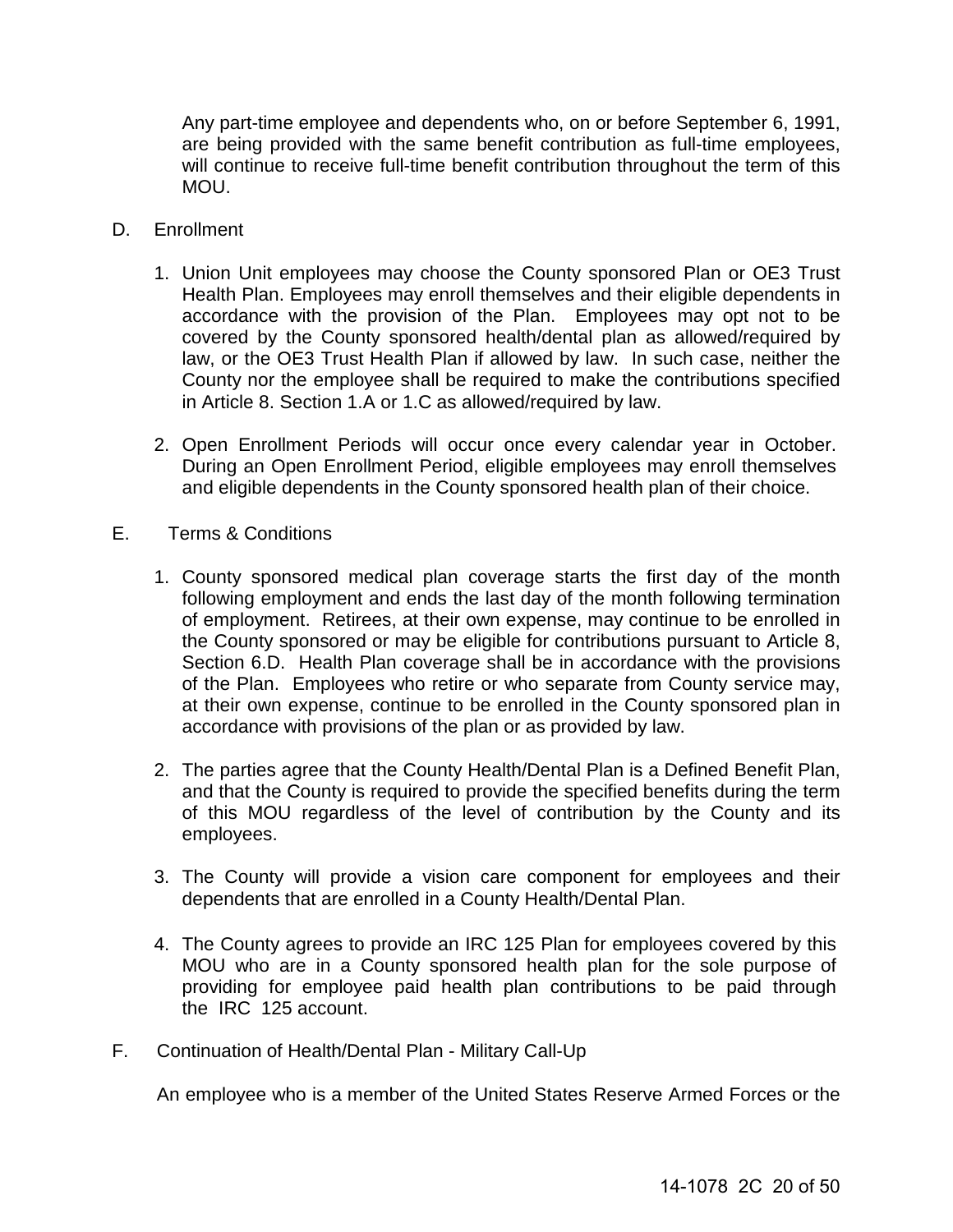National Guard and is called to or volunteers for active military duty in response to a call-up by the President of the United States as provided for by law, shall continue to be eligible for coverage under the applicable health/dental plan, notwithstanding the employee's absence due to the call-up or ineligibility due to such absence. Coverage shall continue for a period up to one (1) year from the date the employee commences an approved military leave of absence, or until the employee returns from active duty, whichever occurs first. Such continuation of coverage is contingent upon being allowed under the respective health care plan of the employee.

The County shall continue the same level of its contributions for the employee absent on military leave and that employee's dependents as would apply to other employees in the same classification and bargaining unit. The employee will be responsible for any contribution toward dependent coverage specified in the MOU. Pursuant to these provisions, the employee absent on military leave shall not be required to use accumulated paid leave in order to be eligible for continuation of coverage and the county's contribution to the health/dental plan.

Prior to being considered eligible for continued coverage under these provisions an employee shall be required to provide documentary evidence, satisfactory to the County, of the employee's active duty status and shall also be required to notify the County in writing within ten (10) days of the employee's return to inactive duty status. Upon the employee's discharge from active duty status, the standard provisions of Article 8 of this MOU shall apply with full force and effect.

G. Patient Protection and Affordable Care Act

The parties acknowledge that the Federal Patient Protection and Affordable Care Act ("PPACA"), its current and future related regulations and California law developed in response to the PPACA may create new requirements for the County during the term of this Agreement. The County will comply with these new statutory and regulatory requirements to the best of its ability. The parties acknowledge that compliance with these requirements is mandatory and therefore not subject to meet and confer.

## <span id="page-20-0"></span>**Section 2. Life Insurance**

The County shall provide a \$20,000 Group Life Insurance Plan for each employee who is regularly scheduled to work at least sixty (60) hours per pay period. Accidental Death and Dismemberment coverage is included in this Plan.

## <span id="page-20-1"></span>**Section 3. Long Term Disability**

The County shall provide a Long Term Disability (LTD) Insurance Plan. Effective January 1998, the County shall increase the maximum LTD benefit to \$3,000/month for eligible employees.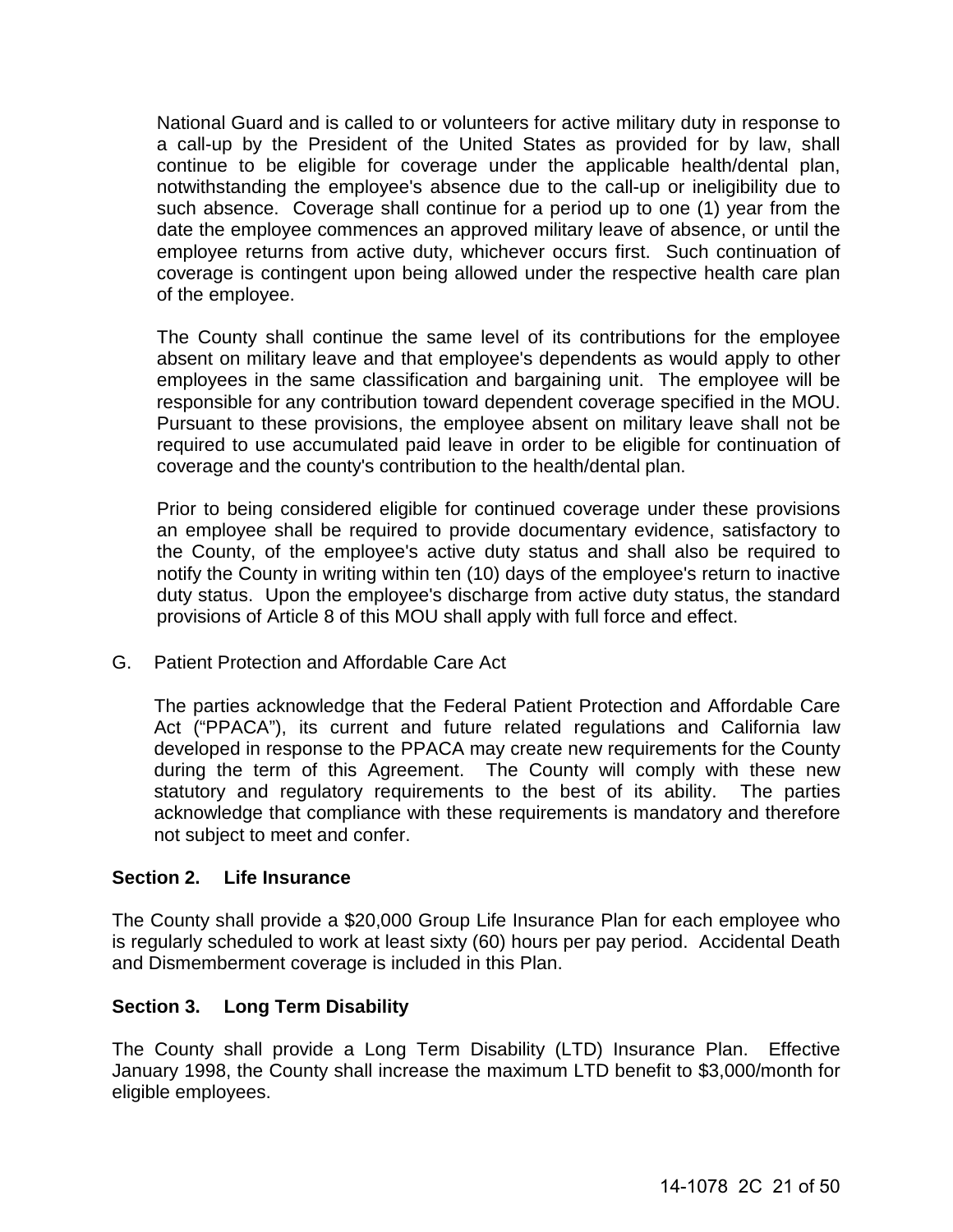## <span id="page-21-0"></span>**Section 4. State Disability Insurance**

The County shall allow employees to integrate their sick leave and/or vacation benefits with their SDI coverage to provide up to one-hundred percent (100%) of the employee gross base salary. The individual employee shall pay the cost of SDI.

## <span id="page-21-1"></span>**Section 5. Injury or Illness Leave Time**

The County and Union agree to the following in regard to "leave time" associated with employee injury and illness:

- A. When an employee is off work due to an illness or injury, the County will work with the Union to offer a plan that allows for crediting of service time to the extent possible under the law and CalPERS rules. The parties understand that employee use of their accrued time, i.e., sick leave, vacation, etc., counts as service credits for CalPERS purposes.
- B. Family Medical Leave Act (FMLA) and California Family Medical Rights Act (CFRA) leave shall begin to count towards an employee's twelve (12) week entitlement from the first day of the FMLA/CFRA qualifying event, with notice to the employee. All terms and conditions of the FMLA/CFRA shall apply.
- C. Employees off work due to a medical leave of absence shall be required to use accumulated sick leave, which may include being integrated with SDI, LTD, Worker's Compensation, etc., if necessary, before going on any other County paid or unpaid leave. Employees may elect to "bank" up to eighty (80) hours of their sick leave for use upon their return to work.
- D. Employees will be allowed to use accumulated vacation, compensatory time off, etc., during a medical leave. For employees who are off work and eligible for FMLA, the County will continue its health insurance contribution, as defined in Article 8, Section 1, on the employee's behalf (employees will be responsible for their portion), up to the time of the employee's separation from County service.

An employee who is receiving less that their scheduled hours as stated above and who ceases to be eligible for County contributions must pay directly to Risk Management the full amount of the employee and County contribution, as prorated below, in order to retain benefit coverage under the County sponsored health/Dental/Vision Benefit Plan.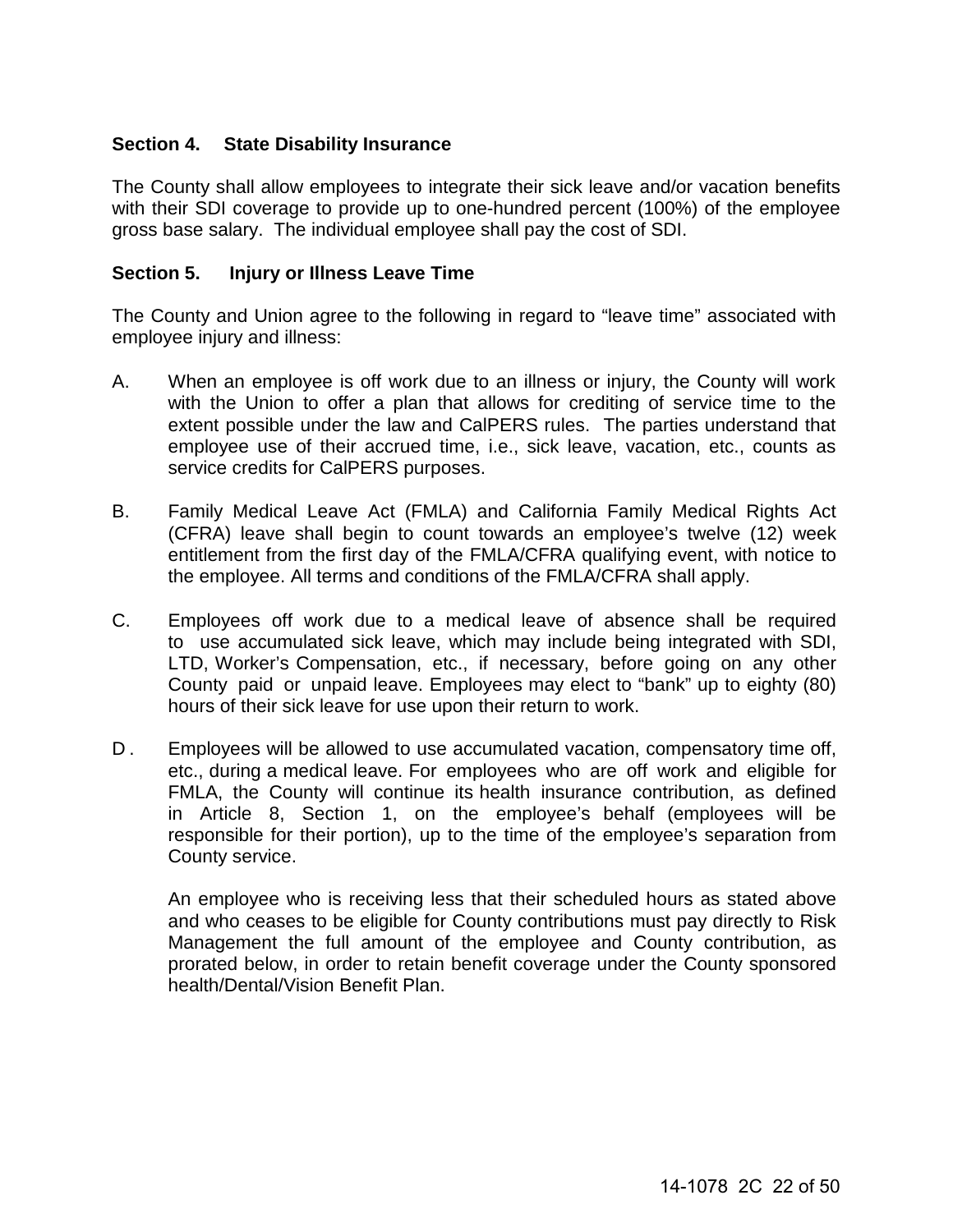| <b>Hours in Paid Status</b> | <b>Employer Portion Paid by Employee</b> |
|-----------------------------|------------------------------------------|
| 64-80                       | No charge to the employee                |
| 40-63                       | 25% of Employer Contribution             |
| 32-39                       | 50% of Employer Contribution             |
| Less than32                 | 100% of Employer Contribution            |

- E. The County will conduct periodic assessments of the status of an employee on medical leave. Assessments will be conducted at thirty (30) days of leave (or ninety (90) days of limited duty) and at least every ninety (90) days thereafter. The employee will be provided with the opportunity to provide input into the assessment.
- F. At any point the medical condition of an employee appears to be permanent, long term, of uncertain duration or likely to preclude the employee's ability to return to work, the County will move to separate the employee and, if appropriate, make application to CalPERS for a disability retirement on behalf of the employee who is eligible for a CalPERS disability retirement. If an employee is not eligible for CalPERS retirement, then the County will move to refer the employee to LTD. Notwithstanding Article 8, Section 3.F., payment for unused sick leave, employees medically separated under disability retirement shall be paid all of their unused accrued sick leave. If an employee is denied disability under CalPERS or LTD, the employee will return to work.
- G. The County and Union agree to encourage employees on medical leaves to return to work as soon as possible in a "light duty or "modified duty" capacity if possible.

## <span id="page-22-0"></span>**Section 6. Employee Assistance Program**

The County agrees to maintain the Employee Assistance Program for employees in the bargaining unit.

## <span id="page-22-1"></span>**Section 7. Retirement Issues**

- A. CalPERS Retirement Plans
	- 1. Safety Tier 1 Safety retirement benefits for employees hired prior to October 5, 2012, shall be calculated using the retirement formula of 3% @ 50 with Single-Highest Year Final Compensation.
	- 2. Safety Tier 2 Safety retirement benefits for employees hired on or after October 5, 2012 shall be calculated using the retirement formula of 2% @ 50, with Average of Three-Year Final Compensation.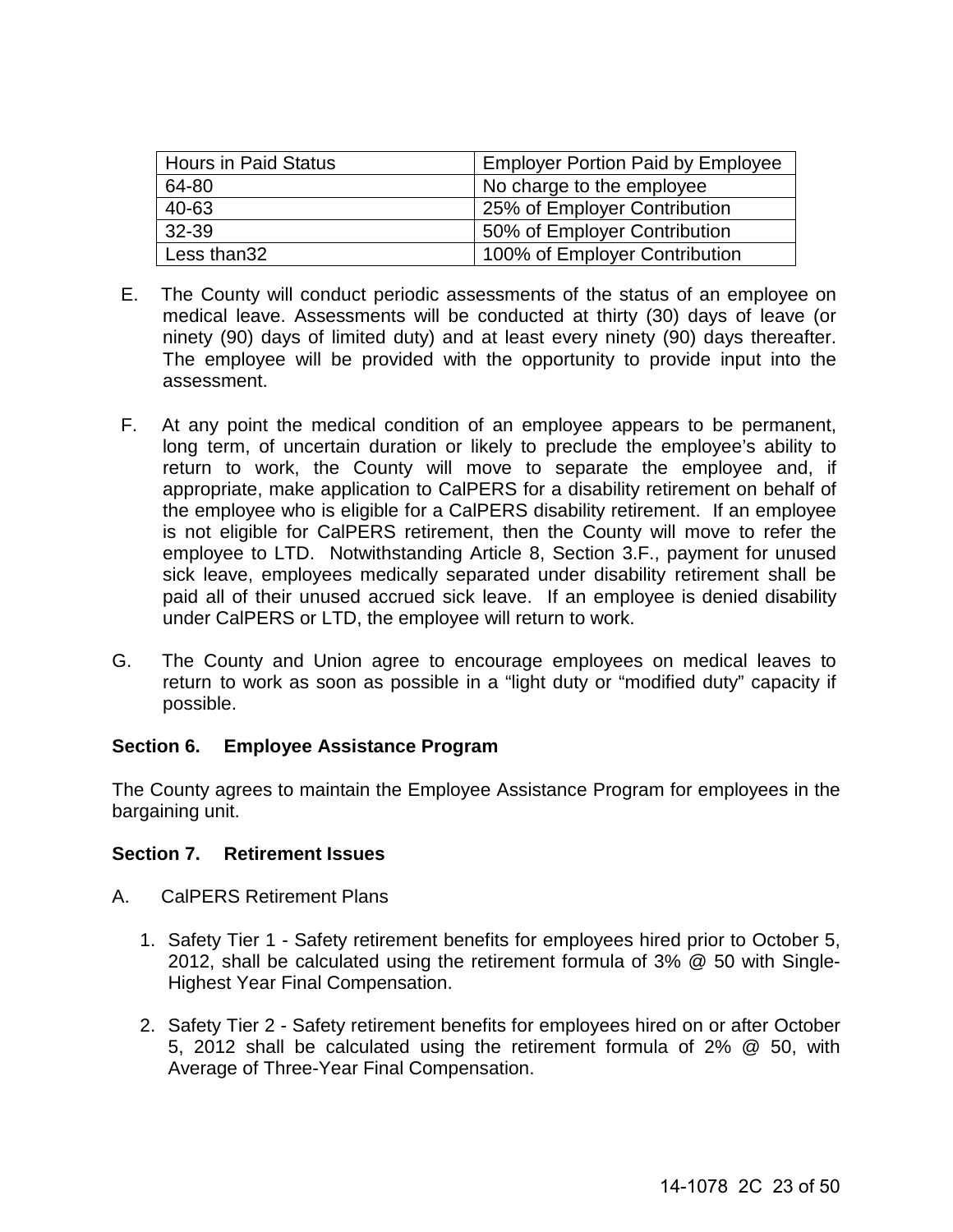- 3. Safety Tier 3 New safety members to the CalPERS system hired on or after January 1, 2013, shall have retirement benefits calculated using the retirement formula of 2.7% at age 57, with Average of Three-Year Final Compensation.
- B. CalPERS Contribution
	- 1. Effective the third full pay period following adoption of the MOU by the Board of Supervisors, safety employees subject to Tier 1 Tier 2 will pay 9% of reportable compensation to help fund their pension.
	- 2. Safety employees subject to Tier 3 will pay 50% of the normal cost of their pension.

The County agrees to continue the provisions contained in Section 414(h) (2) of the Internal Revenue Code concerning the tax treatment of employee retirement contributions to CalPERS.

C. 1959 Survivors Benefits

The County shall provide the Level 3 1959 Survivors Benefits, as defined in CalPERS Section 21382.2. Each employee shall contribute .93 cents per pay period as required by CalPERS regulations.

D. Retiree Health Contribution

For all employees hired before January 1, 2009, who have attained a cumulative total completed years of service (excluding extra help service and provisional) with the County as specified below, shall be entitled to the percentage monthly contribution of the "employee only" rate (strictly health and not to include dental or vision) at retirement toward a County-Sponsored Health Plan as follows:

| Level 3 | 20 years plus   | 67% |
|---------|-----------------|-----|
| Level 2 | $15 - 19$ years | 50% |
| Level 1 | $12 - 14$ years | 33% |

Part-time employees (excluding extra help and provisional) shall be treated in accordance with the Retiree Health Benefits Contribution Plan Document.

County contributions for all bargaining units under this program shall not exceed 1.2% of total County payroll costs during any given fiscal year pursuant to the provisions of the Retiree Health Benefits Contribution Plan Document. The retiree health contribution rates will be calculated annually on a calendar year basis effective January 1 of each calendar year.

In lieu of the above and until July 1, 2003; retiring employees with twenty or more years of service with the County shall have a one-time irrevocable option to elect four years of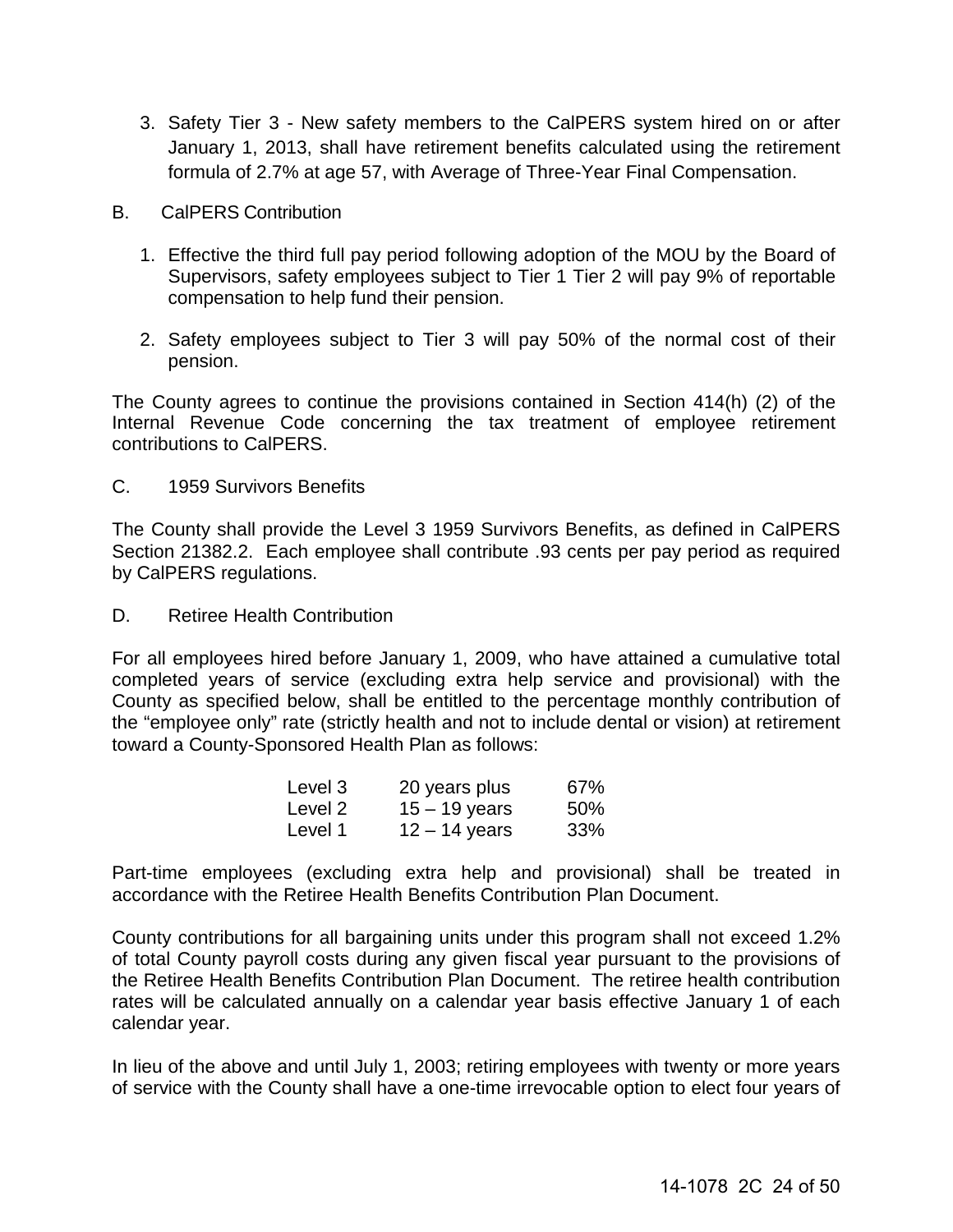contributions towards a County Sponsored Health Plan or Alternate County Sponsored Health Plan paid at the medical coverage employee-only rate (strictly health insurance, not to include dental and vision) in which the retiree is otherwise eligible to enroll.

## <span id="page-24-0"></span>**ARTICLE 9. PAID LEAVES**

## <span id="page-24-1"></span>**Section 1. Holidays**

A. The following days shall be the official County holidays:

- **January 1 New Year's Day**
- January (Third Monday) Martin Luther King Jr.'s Birthday
- **February (Third Monday) Washington's Birthday**
- May (Last Monday) Memorial Day
- Uuly 4 Independence Day
- September (First Monday) Labor Day
- **November 11 Veteran's Day**
- November Thanksgiving Day
- **November Friday after Thanksgiving**
- December 24 Christmas Fye
- (When December 25 falls on a Thursday, December 26, the day after Christmas, shall be observed as a County holiday in lieu of Christmas Eve.)
- December 25 Christmas Day

In addition to which every day appointed by the President or Governor, upon concurrence by the County Board of Supervisors, for a public fast, Thanksgiving, or holiday shall also be considered as a holiday for purposes herein.

## B. Floating Holidays

Regular employees shall be entitled to up to sixteen (16) hours of floating holiday time which include Lincoln's Birthday February 12 and Columbus Day, the second Monday in October. This time will be credited in pay period 01 of each year; hours of floating holiday time for newly hired employees will be pro-rated based upon date of hire. Floating holidays shall be taken at a time agreeable to both the employee and the appointing authority. Part-time employees shall receive this holiday time on a pro-rated basis.

Lincoln's Birthday and Columbus Day will not be considered holidays for payroll purposes. Floating holiday time must be used by the last day of pay period 26 of each year and is not subject to the payoff provisions. Any unused floating holiday time will be lost.

C. If a holiday falls on a Sunday, the following Monday shall be observed as the holiday in lieu thereof. If a holiday falls on a Saturday, the preceding Friday shall be observed as the holiday in lieu thereof. In years in which December 24th falls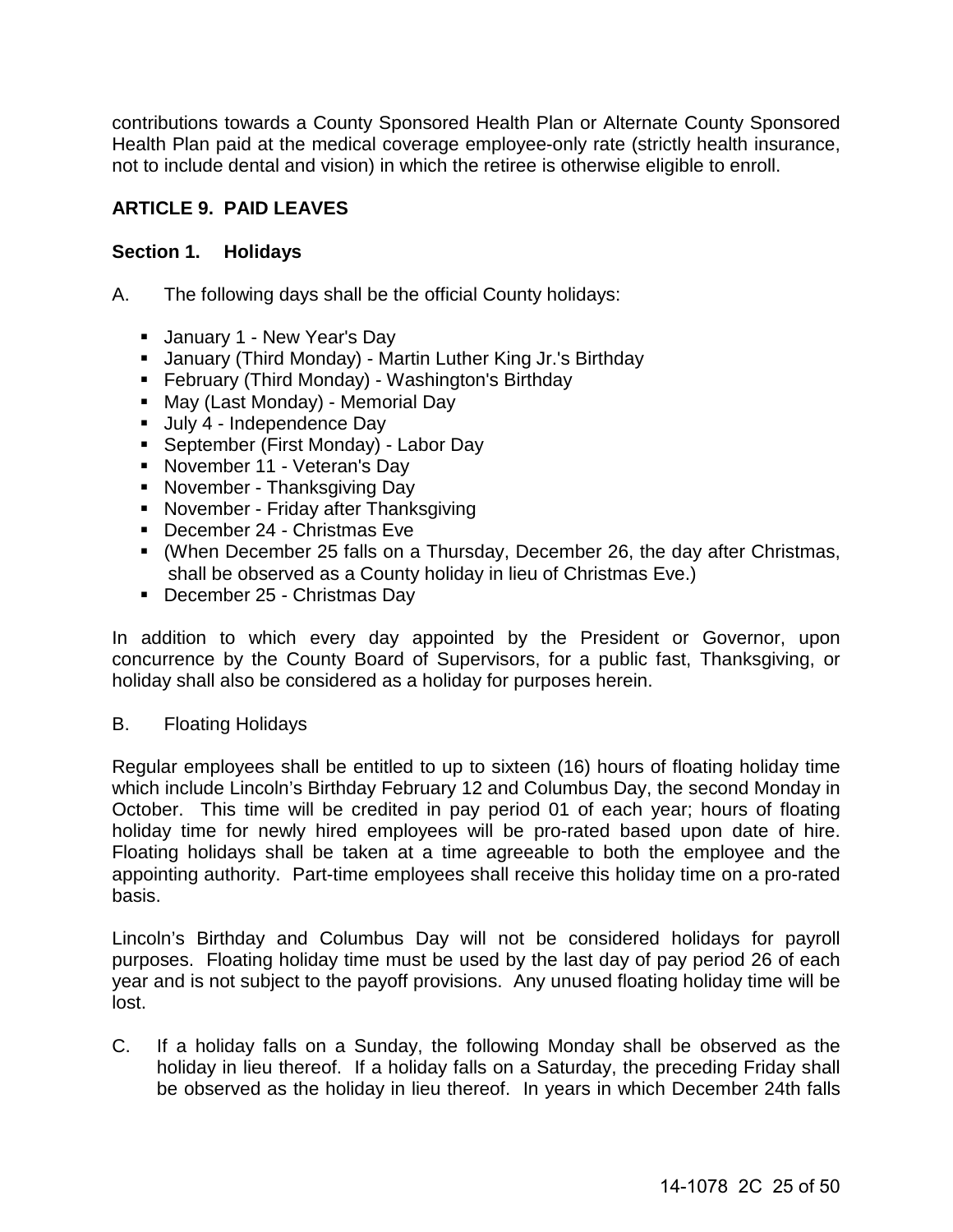on a Sunday, the County shall also observe December 26th as a holiday (Tuesday). In years in which December 25th falls on a Saturday, the County shall also observe December 23 as a holiday (Thursday).

- 1. If an employee works a nonstandard (rather than Monday through Friday) work schedule, their first day off shall be treated as if it was a Saturday and their second day off as if it was a Sunday.
- 2. It is the intent of this section to give all unit employees the same number of days off [thirteen (13) eight (8) hour days] with pay for holidays.
- D. If a full-time or part-time employee is required to work on a holiday, the employee shall be entitled to be compensated at the overtime rate. Overtime shall be compensated in cash or in compensatory time off (CTO) in accordance with the provisions of Article 6, Section 2.
- E. Regular employees shall be entitled to take all authorized holidays at their base pay, including longevity, not to exceed eight (8) hours for any one (1) day, provided they are in a pay status on both their regularly scheduled work days immediately preceding and following the holiday. Part time employees shall be entitled to holiday pay in proportion to the percentage of full time hours worked during the biweekly pay period which includes a holiday.

#### <span id="page-25-0"></span>**Section 2. Vacation**

.

Unit employees receive vacation benefits consistent with the provisions of the County Personnel Rules subject to the provisions herein:

- A. Accumulation Earned
	- 1. Under four (4) years employment: .03875 per hour on pay status (3.1 hours earned per full pay period paid.) Maximum accumulation of 240 hours.
	- 2. Between the fourth and eleventh years: .05875 per hour on pay status (4.7 hours earned per full pay period paid). Maximum accumulation of 320 hours.
	- 3. Over eleven (11) years: .0775 per hour on pay status (6.2 hours earned per full pay period paid). Maximum accumulation of 320 hours.
- B. Conditions
	- 1. Employees may be allowed to take advanced vacation accruals during exceptional circumstances when the employee cannot get to work due to extreme weather conditions.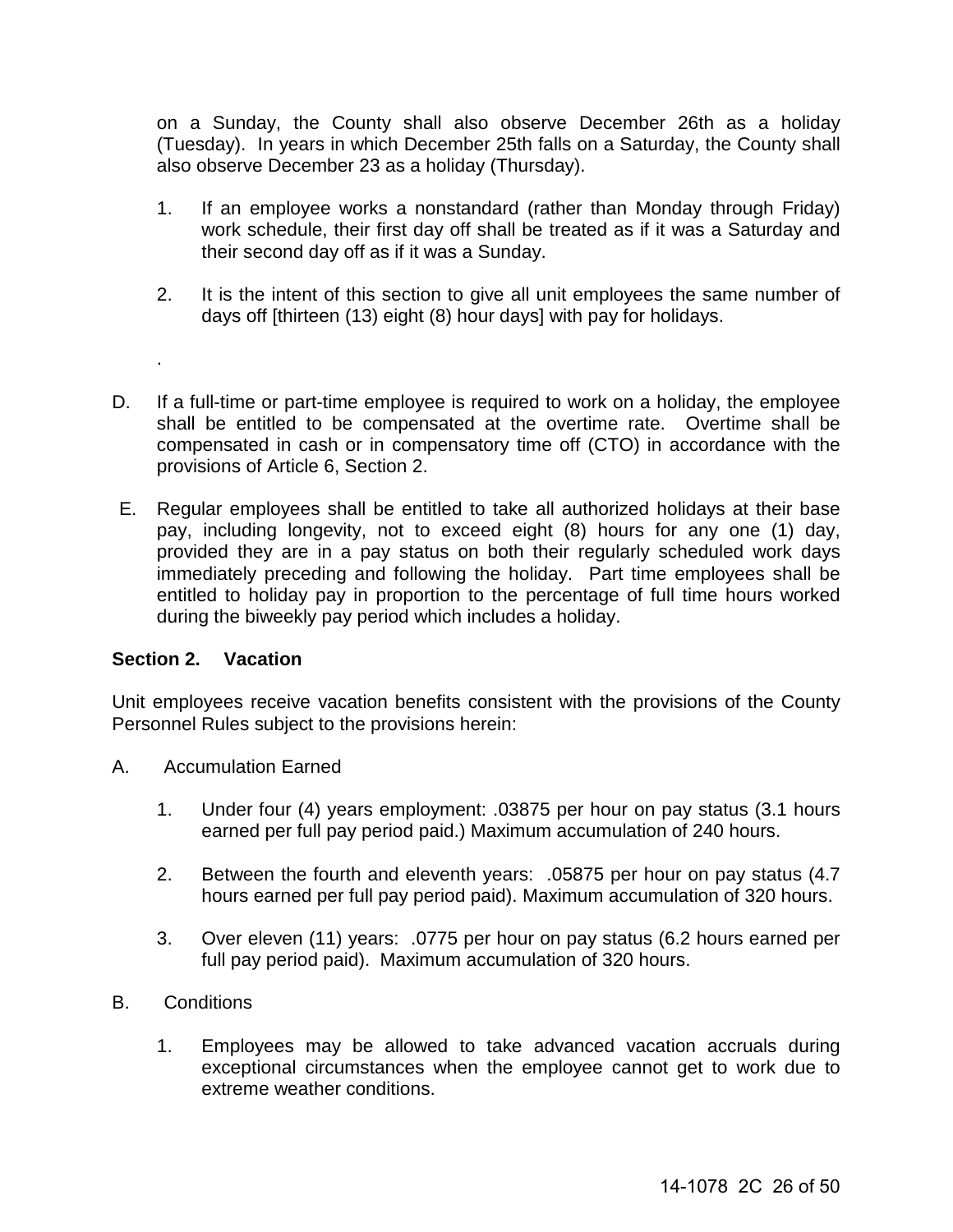2. Extra-help, or other employment time may not count toward the required continuous service for vacation benefits.

#### <span id="page-26-0"></span>**Section 3. Sick Leave**

A. Accrual

Every regular employee shall accumulate sick leave at the rate of .04625 per hour on a pay status, calculated on the basis of actual service (3.7 hours earned per full pay period paid). There is no maximum accumulation.

B. Eligibility

New employees will be eligible to use sick leave with pay after completion of two (2) full biweekly periods of continuous service with the County.

C. Verification

Employees are required to notify their supervisor as soon as possible of their absence due to illness or injury. A department, depending on its internal record keeping, may require an employee to fill-out a sick leave request form or record of sick leave use before or after an absence.

- 1. If an employee who has taken sick leave is suspected of abuse, the Department may institute an investigation. Based on the results of that investigation, appropriate action will be taken.
- 2. If an employee is believed to be an excessive user of sick leave or if the employee's sick leave use is suspect, the Department may require a physician's letter or other acceptable substitute before authorizing future sick leave usage. Examples of future sick leave usage include, but are not limited to:
	- 1. Documented abuse, or;
	- 2. In excess of six (6) individual uses of sick leave in a twelve (12) month period, or;
	- 3. More than four (4) uses of sick leave in conjunction with vacation and/or holidays in a twelve (12) month period.

Each use of sick leave may last one or more days. Each day of a multi-day sick leave absence does not continue its own individual use of leave.

D. Usage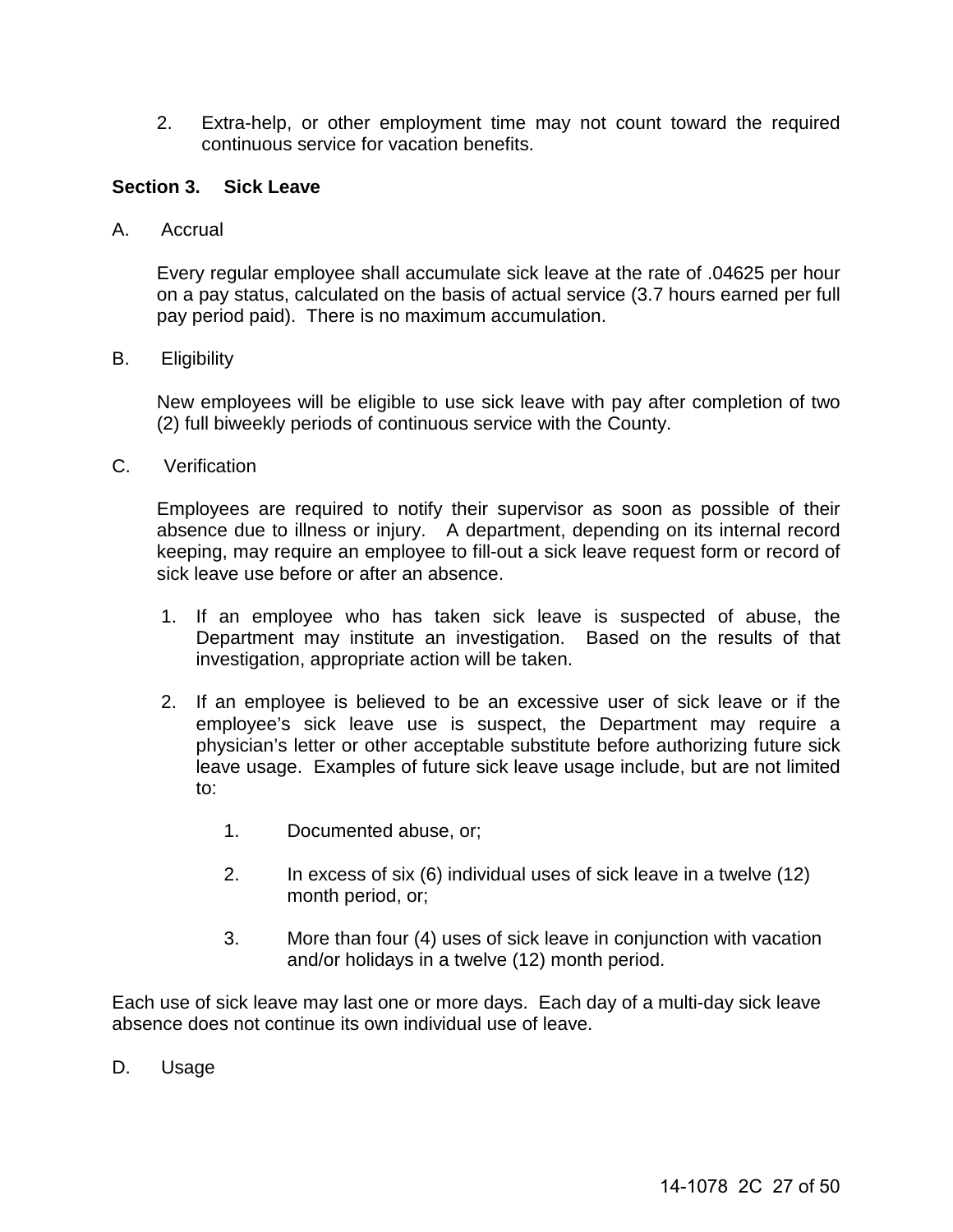Employees are entitled to be paid for sick leave used, to a maximum of the time accrued, under the following conditions:

- 1. The employees' illness, injury, disability or exposure to contagious disease which incapacitates the employee from performance of duties.
- 2. The employees' receipt of required medical, dental or optical care or consultation.
- 3. The employee may integrate the employee's sick leave with worker's compensation as provided for by State Workers Compensation laws. In addition, employees may integrate this sick leave with their SDI Benefits in accord with Article 8, Section 4.
- 4. The employees' attendance to care for a member of the immediate family who is ill. (Family Medical Leave Act)
- 5. Funeral Leave Employees may use up to three (3) days of Sick Leave for preparation, travel to and from, and attendance at the funeral of a member of the immediate family as defined below. Employees may be eligible for an additional two (2) days of Sick Leave for reasonable circumstances. For the purpose of this paragraph five (5), immediate family means: parent, spouse, (step) son, (step) daughter, sibling, mother-in-law, father-in-law, grandparents or grandchildren by blood or marriage.
- E. Incapacity to Perform Duties

If the appointing authority has been informed through a doctor's report of a medical examination, that an employee is not capable of properly performing the employee's duties, the employer may require the employee to remain absent from work until the incapacity is remedied. During such absence the employee may utilize any accumulated sick leave, vacation, holiday and compensatory time or leave without pay. If the incapacity is not of a temporary nature, the appointing authority may take such actions as appropriate under the County rules on medical retirement, termination or demotion.

- F. Payment for Unused Sick Leave
	- 1. In order to receive payment for unused sick leave at the time of retirement only, a County employee must have five (5) or more years of County service.
		- a. Employees with over five (5)years of service: Shall receive twenty percent (20%) of their unused sick leave paid.
		- b. Employees with over ten (10) years of service: Shall receive forty percent (40%) of their unused sick leave paid.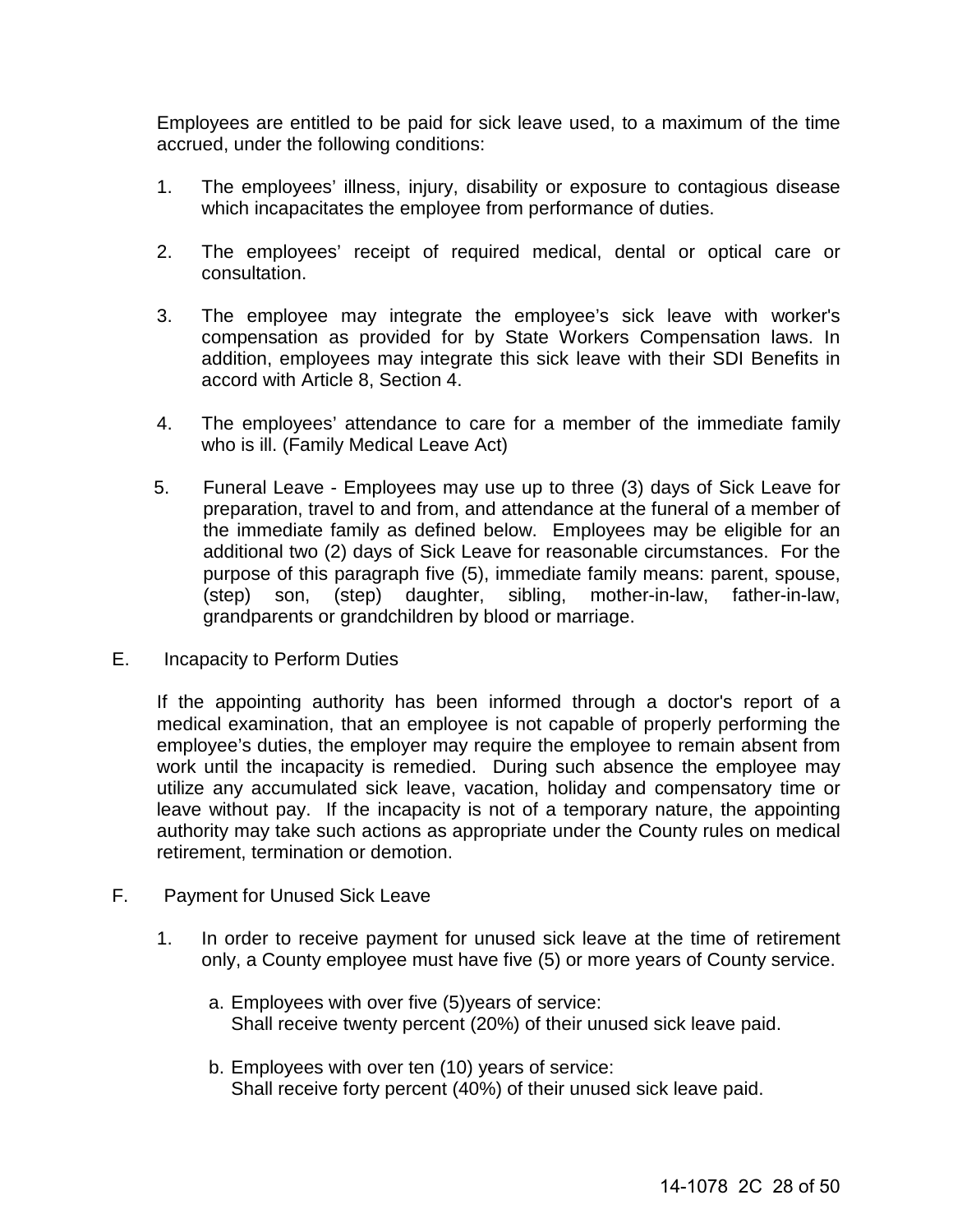- c. Employees with over fifteen (15) years of service: Shall receive seventy percent (70%) of their unused sick leave paid.
- d. Employees with over twenty (20) years of service: Shall receive one hundred percent (100%) of their unused sick leave paid.
- e. In the event an employee dies while in active service with the County their sick leave payoff will be made in accord with the above schedule and the limitation of this article and will paid in the same manner as the final check.
- 2. Maximum number of hours paid shall not exceed five-hundred (500). Employee's last hourly rate of pay shall be used in computing payment.
- G. Retirees Conversion of Sick Leave to Health Insurance Premium

An employee who is retiring under the CalPERS system may, at the employee's option, in lieu of Section F. "Payment for Unused Sick Leave", receive the equivalent value of that benefit in paid health plan premiums. Employees shall be responsible for whatever taxes as are appropriate for this benefit.

## <span id="page-28-0"></span>**Section 4. Supervisory Leave**

Employees in the classifications of Supervising Probation Officer-Institutions and Supervising Probation Officer will receive up to sixteen (16) hours of Supervisory Leave in pay period 01 of each year. Eligible employees will receive up to eight (8) hours of Supervisory Leave the first pay period in July 1999. Part-time supervisory employees shall receive this leave time on a pro-rated basis. Such leave does not accrue from year to year and must be used by the last day of pay period 26 of each year.

## <span id="page-28-1"></span>**Section 5. Court Appearances**

The provisions of the County Personnel Rules will apply to any employee who shall be called as a witness arising out of and in the course of his/her employment with another governmental agency.

## <span id="page-28-2"></span>**Section 6. Catastrophic Leave**

Catastrophic leave donation is designed to allow employees to donate vacation leave to other employees in times of exceptional need. Justifications for such transfers may include a catastrophic medical condition, injury or incapacitation of the employee.

A. To be eligible for this benefit, an employee must have been employed by the County for one continuous year and worked no less than one thousand two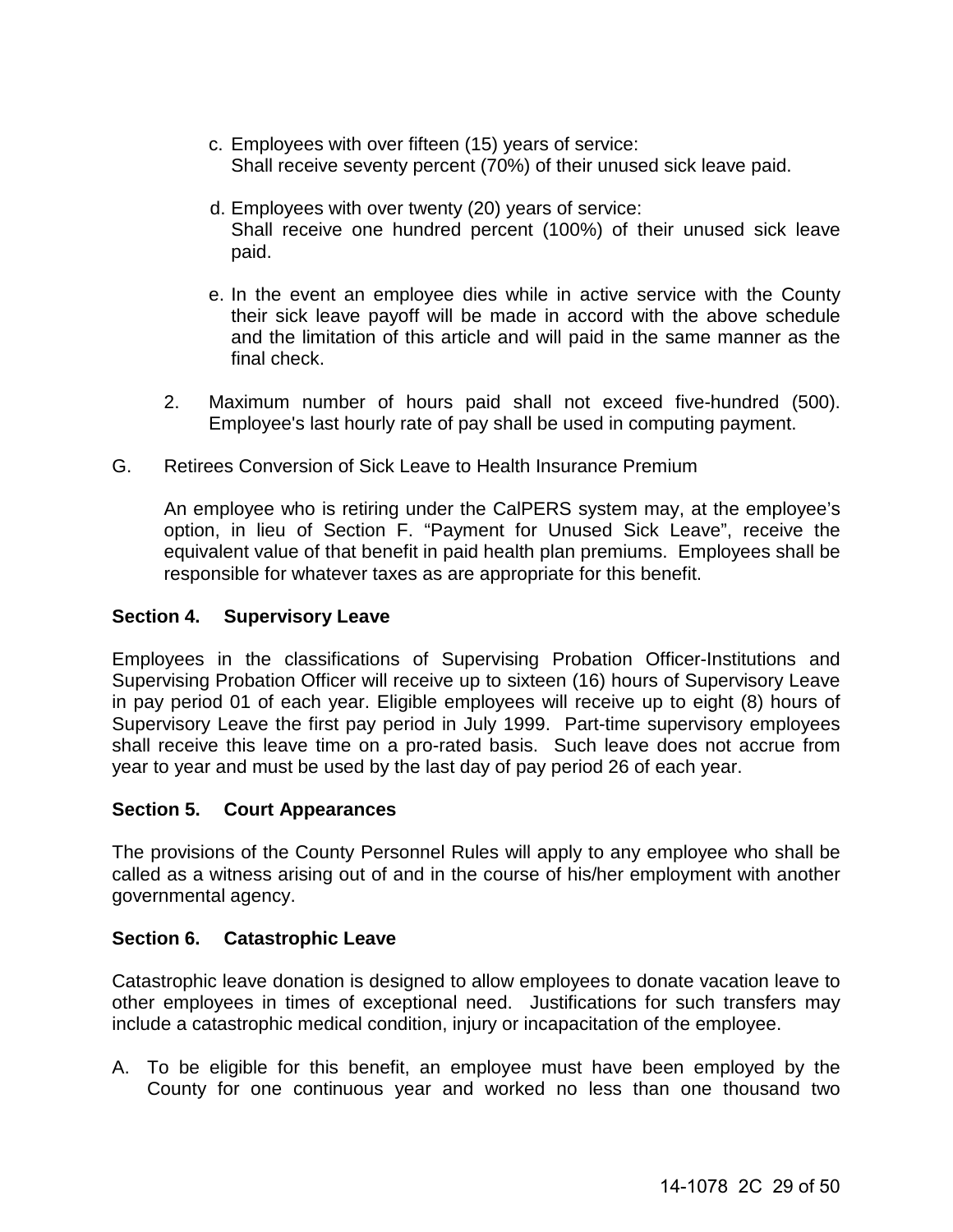hundred fifty (1,250) hours over the immediate preceding twelve (12) months. In addition, this leave may not be used for more than twelve (12) weeks in any twelve (12) month period.

- B. The employee requesting leave donations (requestor) must first exhaust all other forms of accrued paid leave.
- C. Contributions will cease if/when the catastrophic occurrence is resolved, or when twelve (12) weeks from the first transfer has passed.
- D. The amount of donated time paid to the requester will be reported as taxable income.
- E. Hours donated will not qualify the employee for hours worked as it relates to holiday pay, on-call duty compensation, Tahoe employment differential, bilingual differential, overtime, or time in class.

## PROCEDURE

- A. The requestor must provide a signed written request for donations of vacation leave to his/he supervisor. Additionally, a statement from a health professional verifying an injury or incapacity likely to last for at least one month must be forwarded to the supervisor before any action will be taken. The supervisor will forward the written request and verification to Human Resources.
- B. An employee's supervisor may take the initiative to request leave donations for an eligible employee. The recipient must consent, and all necessary documentation must be provided.
- C. Human Resources will ensure the requestor is eligible to receive catastrophic leave donations. Upon approval, Human Resources will post a notice on EDCnet advising employees of a request for donations. No additional notices will be sent.
- D. An employee wishing to donate vacation (contributor) will complete and submit to Human Resources a Catastrophic Leave – Vacation Donation form indicating the number of vacation hours being donated. The contributor must have at least 40 hours remaining after the donation. Once submitted, transfers of leave may not be revoked by the contributor. The requestor will not be made aware of who has donated leave.
- E. Donations will be made in one hour increments. Employees may donate up to an annual maximum donation of sixteen (16) hours to any employee. All donations will be deducted from the contributor's balance and held in queue until such time as they are needed by requestor. Donated hours will be drawn on by the requestor, as the need arises, from the pool of donated hours on an hour for hour basis. All unused pledges remaining in the pool will be credited back to the original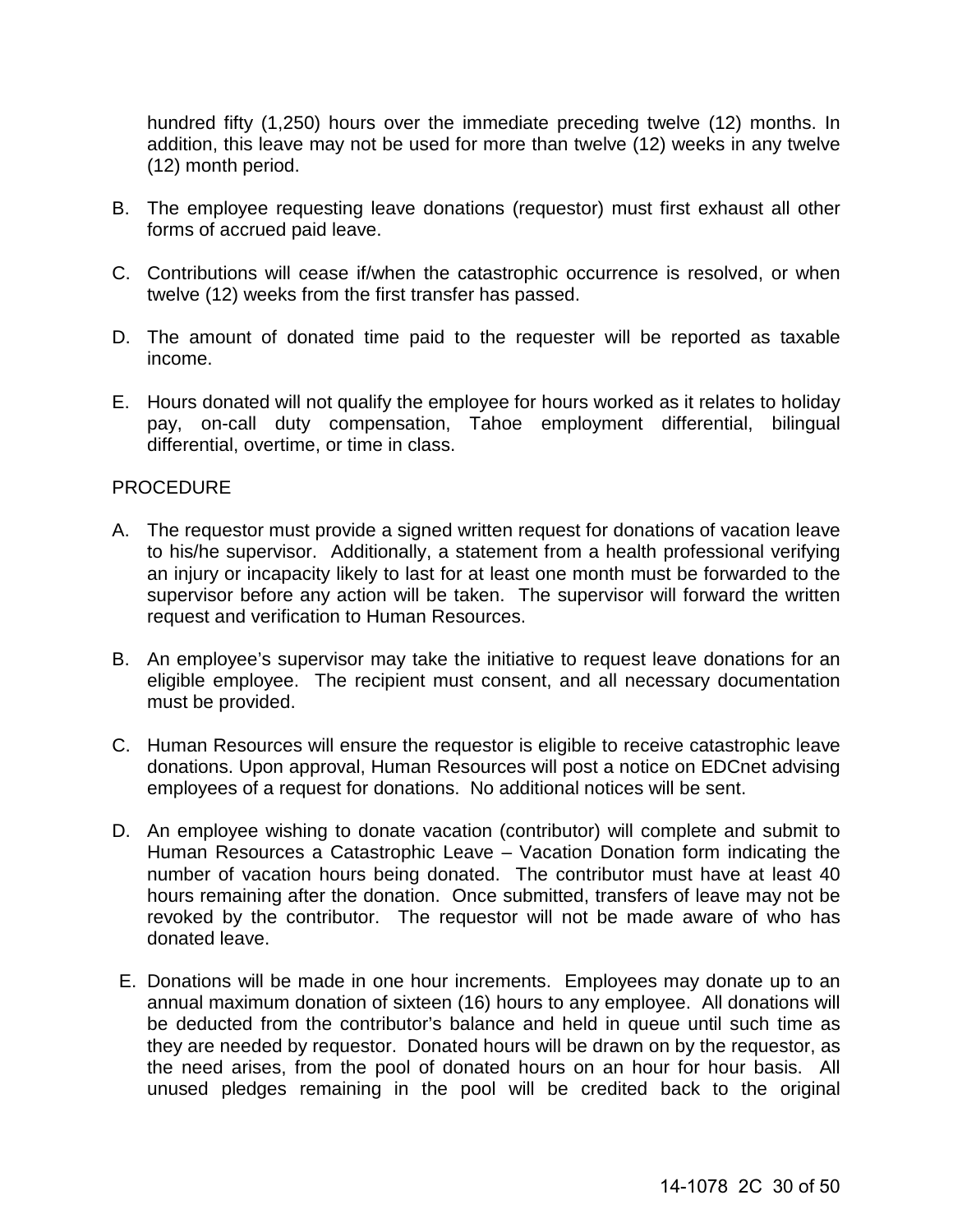contributors on a last donated, last used basis.

Donations will be charged hour for hour at the pay rate of the contributor to the department in which the requestor is employed.

## <span id="page-30-0"></span>**ARTICLE 10. PERSONNEL PRACTICES**

#### <span id="page-30-1"></span>**Section 1. Probationary Periods**

A. Duration

Probationary periods are considered as a continuation of the selection process and apply to all initial appointments, promotions, employee initiated lateral transfers to a different position and as provided in Article 11., Section 1.B.1., below. Nothing herein is intended to create a "For Cause Standard" for release during a probationary period. Civil Service Status (permanent status) shall attach only when a regular employee successfully completes the probationary period for the specific classification during their initial appointment. Nothing herein is intended to prevent the County from extending a probationary period one time for six (6) additional months to ensure an employee has demonstrated all of the necessary skills and traits to successfully pass probation for the job classification. The County must provide the employee written notice that the employee's probationary period will be extended at least seven calendar days before the employee's probationary period expires.

- 1. Employees in the Union shall have an initial probationary period of twenty-six (26) biweekly pay periods.
- 2. Employees initially hired into or promoted into classifications in the Union shall have a probationary period of twenty-six (26) biweekly pay periods.
- 3. Leaves of absences, paid or unpaid, leaves granted under the Family Medical Leave Act, California Family Rights Act, Pregnancy Disability Leave, Americans with Disabilities Act, Workers' Compensation Laws, or other legally mandated leaves, and light duty, transitional duty or modified duty assignments that are not considered significantly within the job functions of the job classification or job assignment shall not count towards completion of the probationary period, as provided by law. Individual probationary periods shall be extended commensurately by each hour under these circumstances.
- 4. Time worked by an employee in a temporary, provisional, extra-help, or other employment shall not count toward completion of any probationary period.
- 5. An employee who is not rejected prior to completion of the prescribed probationary period, unless extended per the provision herein shall acquire permanent status automatically.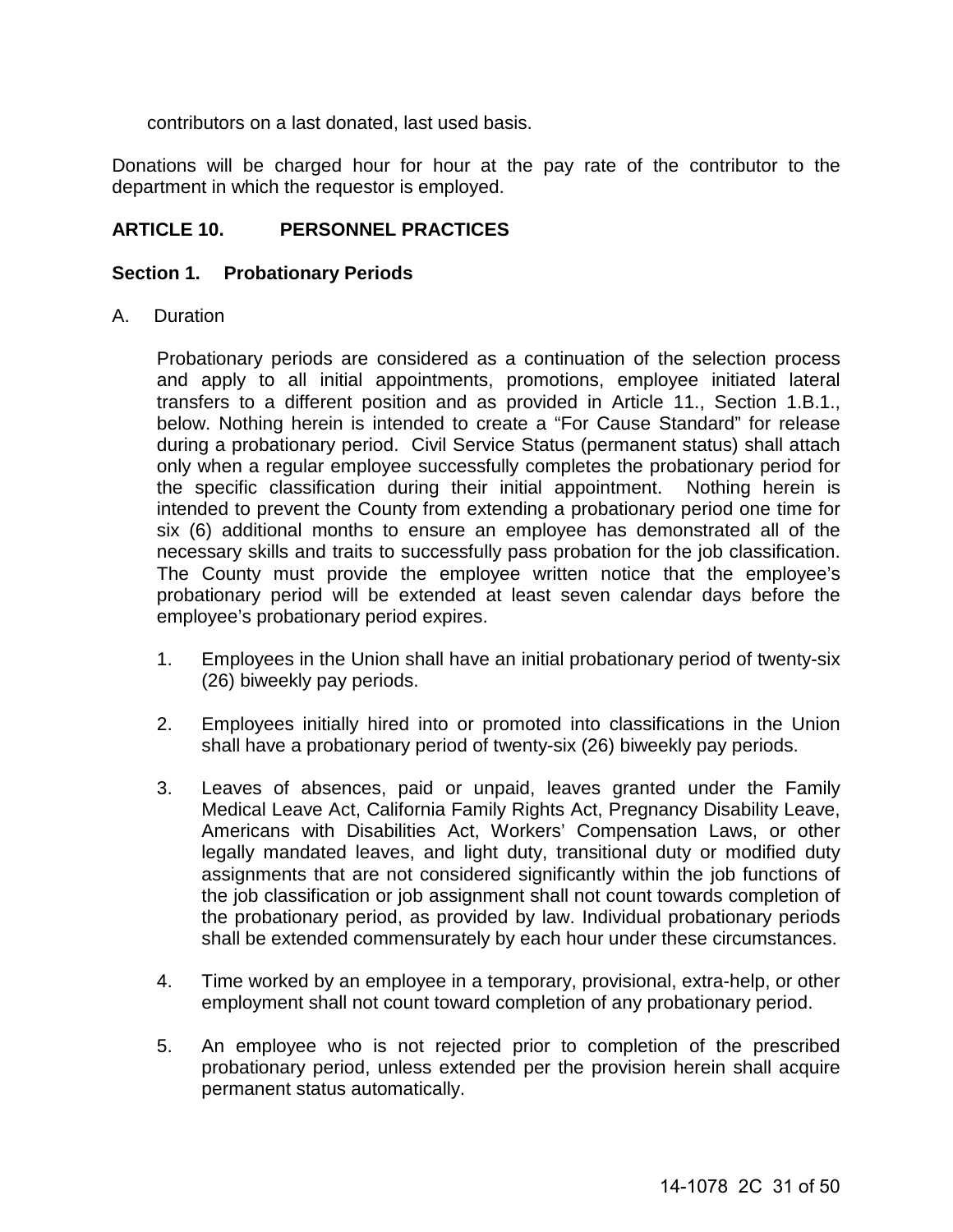#### B. Status of Employee

#### 1. Probationary Period Required

 A probationary period is required in the following circumstances: upon initial appointment to a position in a class in the classified service; upon promotion to a position in a class in the classified service; upon voluntary demotion or transfer to a position in a different class series in which the employee has not previously achieved civil service status unless a Department Head and employee agree to waiver or reduce the probationary period; upon displacement to a classification in a different class series where the employee has not completed probation at the lower level; upon displacement resulting from layoff or release from probation after promotion where total time in the higher and lower level classes is less than the required probationary period at the lower level; upon transfer to a position in the same classification in a different department when the employee has not attained permanent status in the class, except that the total time in the probationary period in the class shall not exceed one year; upon reclassification to a class at the same or higher salary range unless waived by the appointing authority; in any other circumstance not specifically excluded in B.2.

#### 2. Probationary Period Not Required

 A probationary period shall not be required upon involuntary demotion; upon displacement resulting from layoff or release from probation after promotion where time in higher and lower level classes satisfies the required probationary period at the lower level; upon voluntary demotion to a position in a class in the same class series when the employee has completed the required probationary period in a higher level class; upon transfer to a position in the same class in the same department; upon transfer of the employee to a position in the same class in a different department when the employee has previously achieved permanent status in the class except where the Department Head and employee concur on a probationary period not to exceed thirteen (13) pay periods; upon restoration resulting from a layoff to their former position or lower position in their class series where the employee had completed a probationary period; upon reclassification to a classification in which the incumbent is Y-rated.

#### C. Laid-Off Employees

An employee with permanent status who is laid off and subsequently reinstated to their former position or lower position in their class series shall not serve a new probationary period. Laid off employees hired into other County position from which they were not specifically laid off shall serve a new probationary period. Former probationary employees who were laid off and subsequently reemployed shall serve a complete new probationary period upon rehire.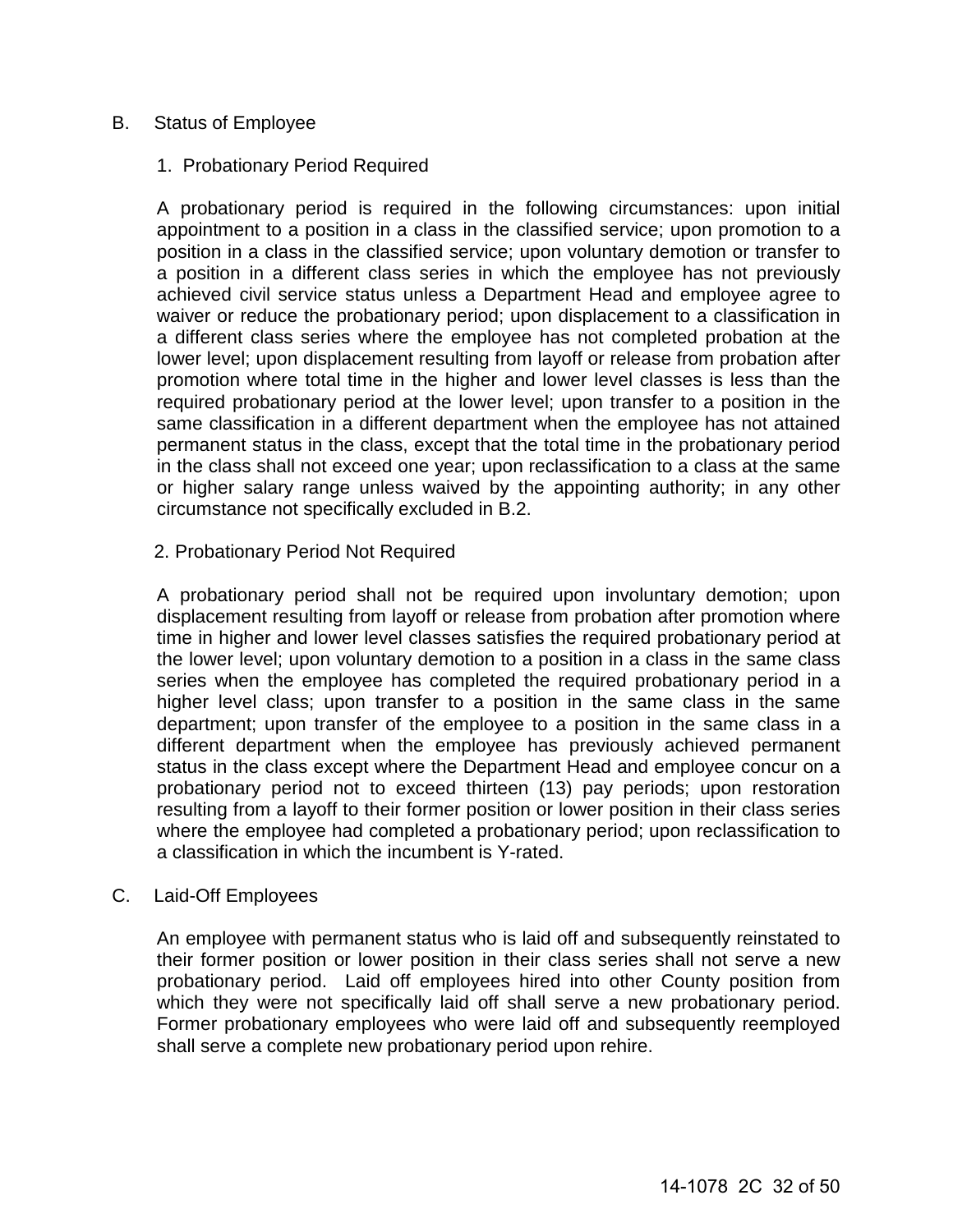#### D. Rejection During Initial Probation

The appointing authority may terminate (reject) a probationary employee at any time during the probationary period without the right of appeal in any manner and without recourse to either the Grievance or Appeal Procedure; except when the employee alleges and substantiates in writing that the termination was due to political or religious or Union activities, race, color, national origin, sex, age, handicap or sexual orientation, or otherwise provided by law. Appeals on this basis shall be processed through the County's Discrimination Complaint Procedure. The appointing authority shall notify the employee in writing that he/she is rejected during probation. No reasons for the action are necessary.

E. Rejection During Secondary Probation

Should an employee who has been promoted fail to satisfactorily complete his/her probationary period, such employee may elect to return to a position in the classification in the department from which the employee was promoted. If the employee held permanent status in such former classification, the employee shall not be required to serve a new probationary period. The employee's step and anniversary date shall be restored to their pre-promotion status.

Notwithstanding any other provisions, an employee rejected during the probationary period from a position in the County service to which the employee had been promoted, shall be restored to a position in the classification in the department from which the employee was promoted.

F. For employees hired after September 1, 1999, at the beginning of all probationary periods, the employee will receive a written statement of expectations signed by the supervisor and the employee. The supervisor shall retain the copy signed by the employee and provide a copy to the employee.

Not less than monthly the supervisor shall meet with the employee to review the employee's progress toward meeting the supervisor's expectations. The supervisor shall provide the employee with a written summary of the meeting.

The employee will acknowledge receipt of the summary of his/her progress by signing a copy of the summary. The supervisor will retain the copy signed by the employee.

The employee shall be considered to have met expectations in any month in which the supervisor does not meet with the employee and provide the employee with a written summary of his/her progress.

All written summaries, containing the employee's acknowledgment of receipt, shall be submitted to Human Resources with the appropriate forms for successful completion of probation or of the employee's failure to complete the probationary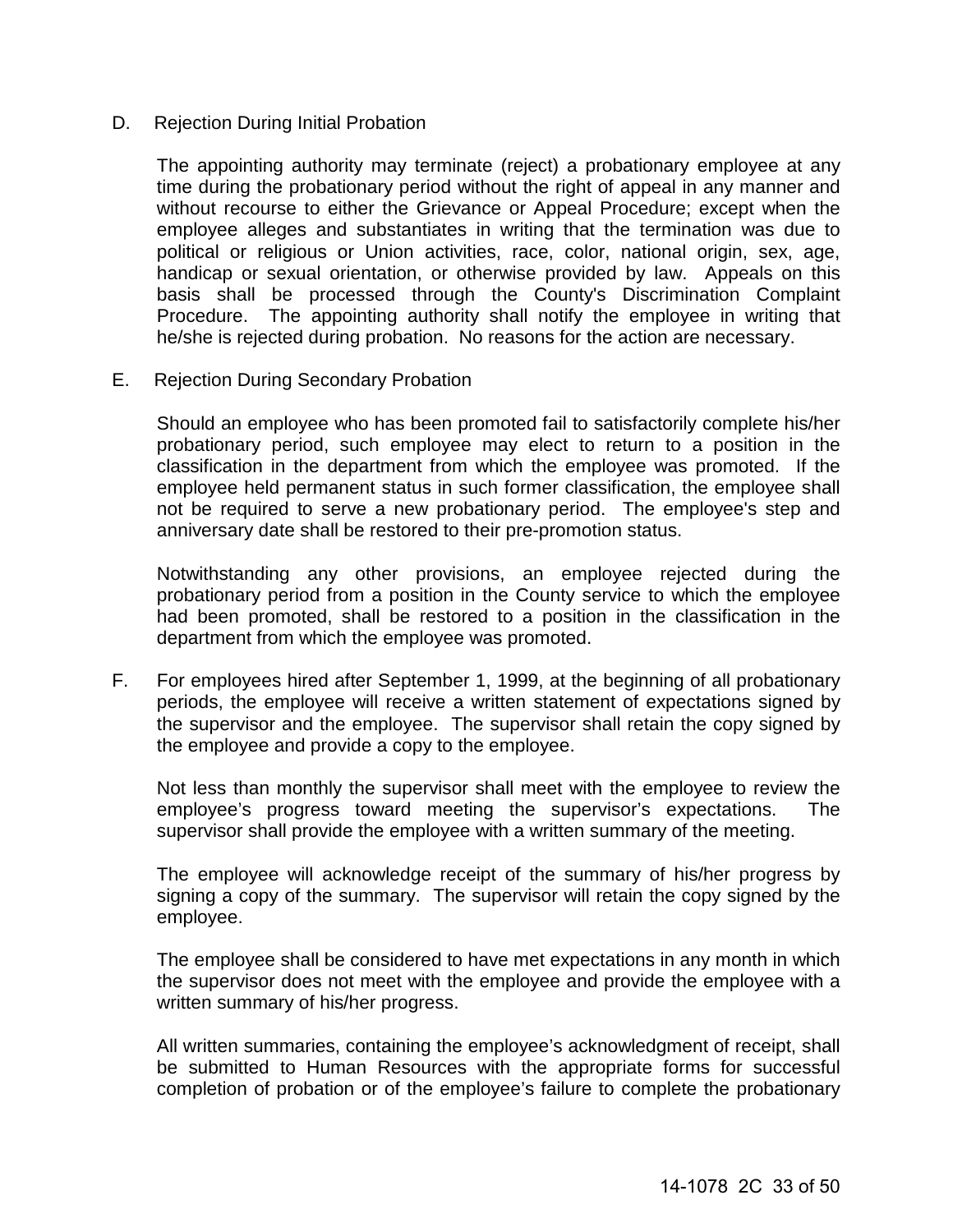period.

## <span id="page-33-0"></span>**Section 2. Documentation of Performance Evaluation**

Non-probationary employees who have not yet reached the top step of their salary range shall be evaluated approximately thirty (30) days prior to the date that their next merit increase is due. Non-probationary employees who are at the top step of their salary range shall be evaluated annually on or about the anniversary date of their appointment to their current position. Nothing in this Section is intended to preclude the County from evaluating employees on a more frequent basis.

Good performance is to be acknowledged by use of letters of commendation and/or recognition which are submitted to Human Resources for inclusion in employees' personnel files. Letters of commendation and/or recognition from outside the department are to be forwarded to Human Resources with a copy to the department for inclusion in the employee's personnel file. Neither the contents of an employees' performance evaluation nor failure to provide letters of commendation and/or recognition are grievable or appealable. However, an employee may submit a written response to a performance evaluation which shall be attached to and permanently filed with the performance evaluation.

Performance or issues which need improvement are to be documented by memorandum, e.g., letters of warning or counseling, reprimands, etc.

The Union agrees to adopt the current electronic Employee Performance Evaluation forms and process for documenting performance as noted in the MOU.

## <span id="page-33-1"></span>**Section 3. Safety Reporting Procedure**

A. Purpose

The purpose of this section is to encourage employees to observe and report unsafe working conditions or equipment to the supervisors and for the supervisor to give immediate attention to such reports.

B. Procedure

Step 1: When an employee believes that an unsafe condition exits, the employee shall immediately bring the matter to the attention of the supervisor. If the supervisor does not take immediate steps to remedy the unsafe condition, the employee may file a written "safety" complaint with the supervisor.

Step 2: The supervisor will respond in writing to the complainant within two (2) working days of the time the written complaint is filed.

Step 3: If the written response of the supervisor is unsatisfactory, the employee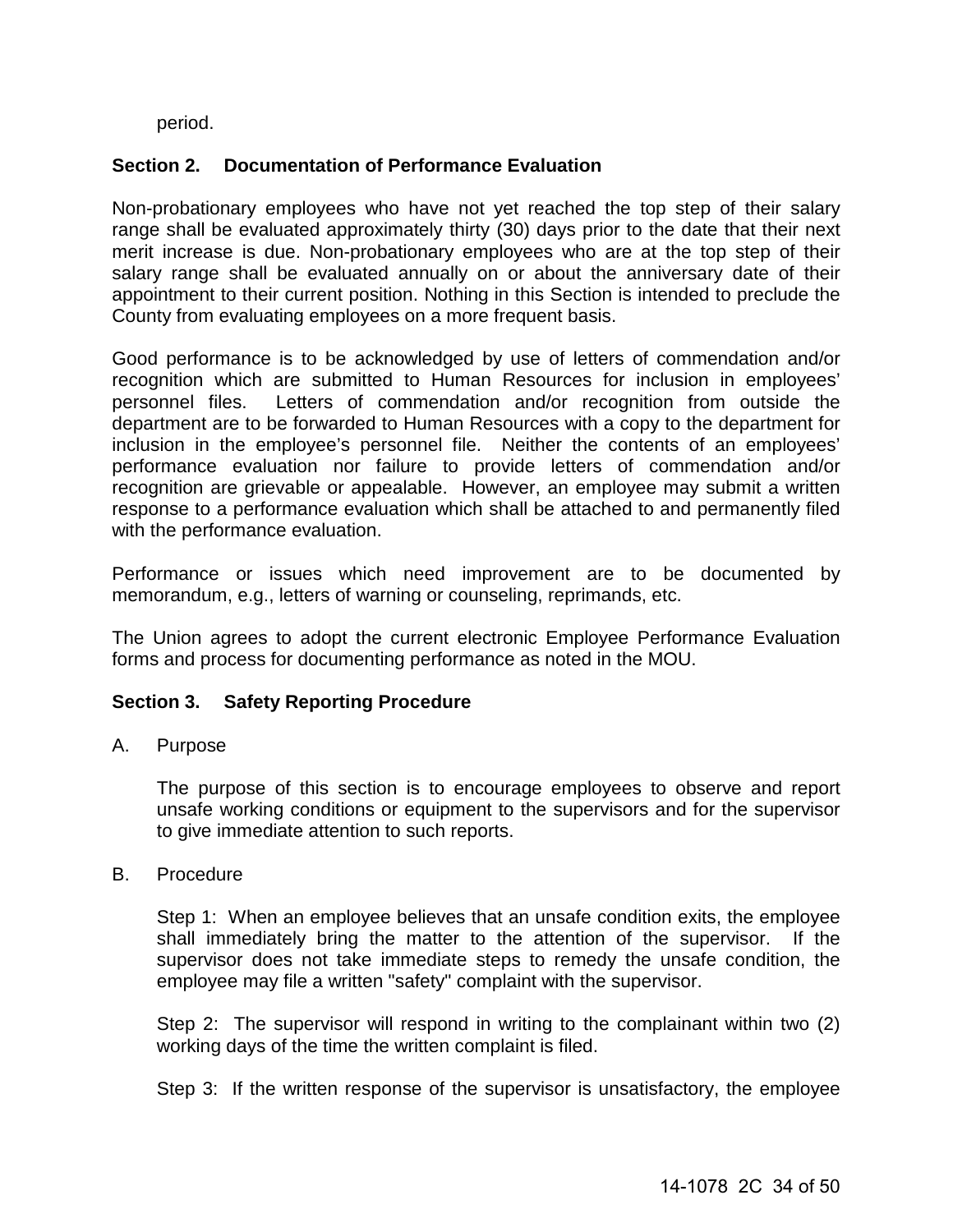may present the complaint to the Department Head or designee within two (2) working days. The Department Head or designee will review the alleged unsafe condition and will make the final decision on the complaint within two (2) working days of receiving the complaint. Copies of the safety complaint and the responses at all levels will be provided to the appropriate Safety Committee. The substantive decision of the supervisor or the Department Head is not grievable under Article 13 of the MOU. However, failure to adhere to this procedure is grievable under Article 13 of the MOU.

## <span id="page-34-0"></span>**Section 4. Drug Free Work Place**

The County and the Union agree that they are committed to providing and maintaining a drug free work place in accordance with the Drug Free Work Place Act of 1988. It is understood that the unlawful manufacture, distribution, dispensing, possession or use of drugs and/or alcohol is prohibited in the work place and that violation of this provision would subject the employee to disciplinary action. An employee may possess a prescription medication lawfully obtained via a prescription from a licensed medical doctor. The County has a zero tolerance standard for employees being under the influence of or in possession of alcohol and/or drugs while at work. Reasonable effort will be made to inform employees about the dangers of drug abuse in the work place, the availability of any counseling or rehabilitation, as well as the Employee Assistance Program, and that disciplinary action may be imposed upon employees for drug abuse violations occurring in the work place or affecting work performance. The Parties shall discuss the adoption of a reasonable suspicion drug testing policy during the term of this MOU.

## <span id="page-34-1"></span>**Section 5. Closure of County Buildings Policy**

The County Administrative Officer or designee shall determine when County facilities shall be temporarily closed in an emergency as determined by the Chief Administrative Officer.

- A. Any and all twenty-four (24) hour, seven (7) days a week facilities and/or operations are exempt from Article 10, Section 5.
- B. Employees whose buildings have been temporarily closed may be reassigned to work sites in the same geographic area.
- C. Regular County employees scheduled to work, but who are directed not report to work or who are sent home from work due to the closure of their work site due to an emergency, shall receive their regular pay for that scheduled shift. An employee shall not receive regular pay if the employee does not report to work due to circumstances when there has not been a County directive closing the employee's work site.
- D. After the first day of closure of a County building, if the County is unable to reopen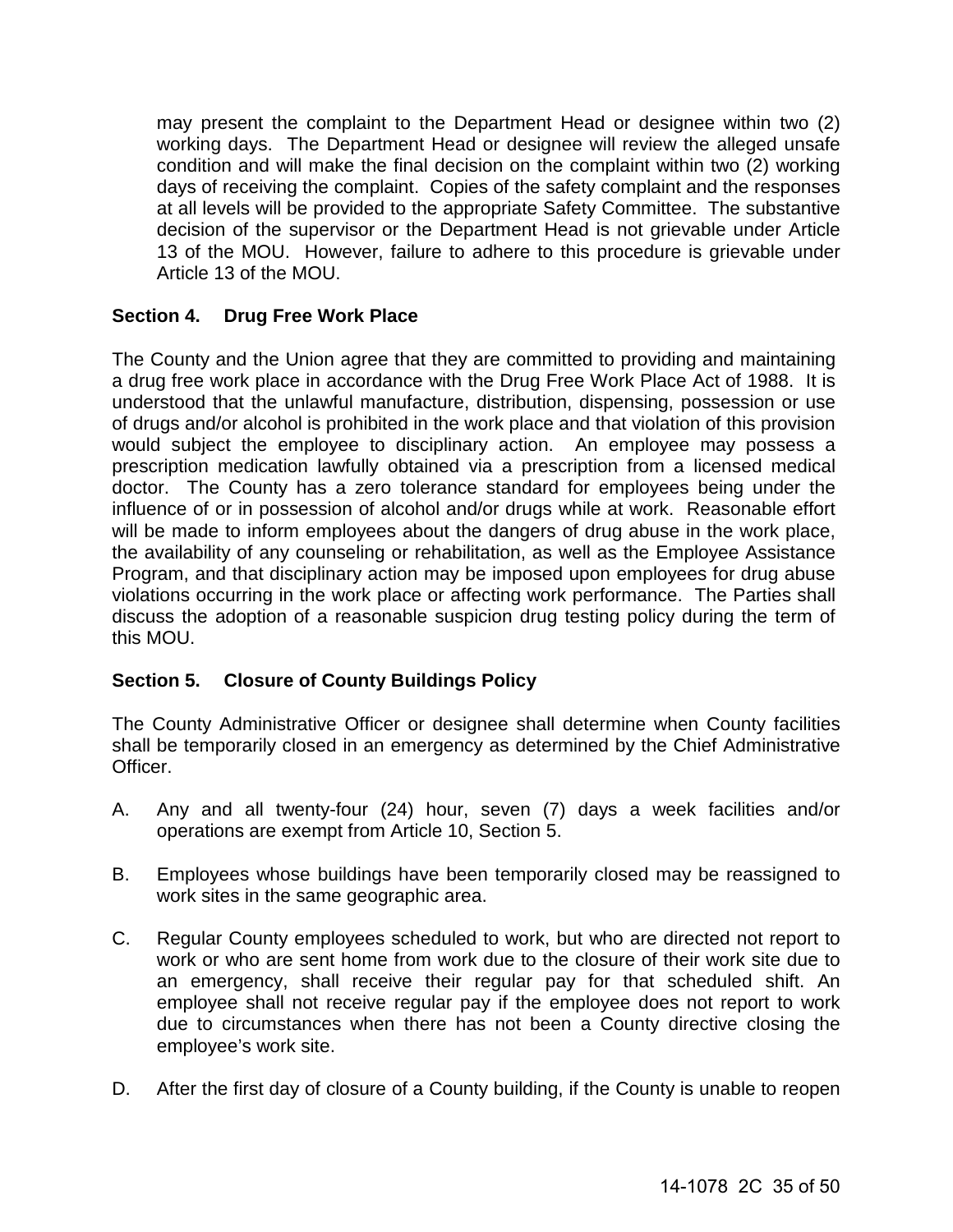a work site, or is unable to obtain an alternative work site in the same geographical area, an employee will be compensated for that day(s) as if it were a holiday.

- E. Notwithstanding Article 6, Section 2, during a temporary closure of County buildings, those regular employees who are still required to work as part of our essential services, as defined by the Chief Administrative Officer, would receive overtime compensation at time and one-half for those hours actually worked during designated closure.
- F. Those employees who are on scheduled vacation, compensatory time off, sick leave or any other paid leave during a designated closure would not be affected by the closure.
- G. Should the closure of a County facility last longer than five (5) working days the County reserves the right to reassign employees outside their geographical area. In the event of reassignment outside the employee's geographical area, the employee may at the employee's request utilize accumulated vacation and/or compensatory time off in lieu of reassignment unless the Chief Administrative Officer makes a finding that the employee's services are essential to the continued operation of the County.
- H. Geographical area is generally defined as:
	- 1.Tahoe Basin
	- 2. Western Slope

## <span id="page-35-0"></span>**Section 6. Appeals of Disciplinary Actions**

An employee in this unit, having obtained permanent status in the County's Civil Service System, shall have the right to appeal a termination, demotion in class or salary step or suspension without pay. Such appeal shall be in accordance with the provisions of the County Personnel Rules.

## <span id="page-35-1"></span>**Section 7. Hepatitis B Inoculations**

The County shall provide Hepatitis B inoculations to all members of the bargaining unit.

## <span id="page-35-2"></span>**ARTICLE 11. REDUCTION IN FORCE**

The following Reduction in Force policy is hereby included as a part of this MOU. Such inclusion, however, shall not provide avenues of appeal beyond those contained in this Article. This reduction in Force policy does not apply to employees who are covered by the Reduction in Force procedure defined in the California Administrative Code, Title 2, Division 5, Local Agency Personnel Standards.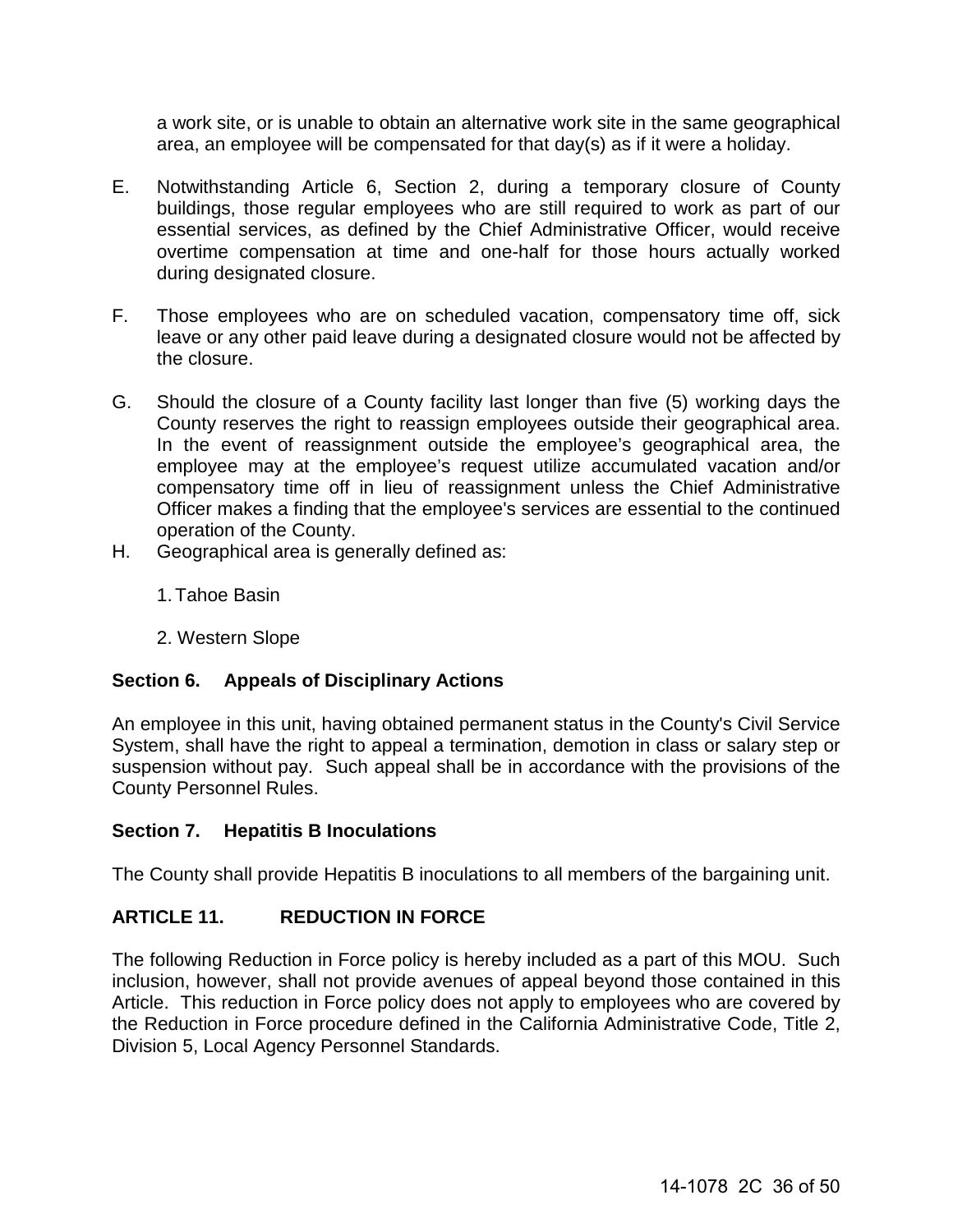## <span id="page-36-0"></span>**Section 1. Policy**

When necessary, and directed by the Board of Supervisors, a reduction in the County's work force may be initiated by (1) lack of work, (2) lack of funds, (3) program or organizational changes resulting in a surplus of employees, or (4) elimination of a specific program or service. Insofar as possible, a reduction in force shall be accomplished by attrition. When it is determined by the Board of Supervisors that attrition will not provide relief for the condition warranting a reduction in the number of County employees, the Board may direct (1) a temporary layoff of up to ten (10) working days of specific employees or classifications without invoking the provisions of this policy, or (2) a specific layoff by classification, number of employees and department(s) pursuant to this policy.

## <span id="page-36-1"></span>**Section 2. Procedure for Permanent Layoffs**

Reduction in Force occurs when the Board of Supervisors by Resolution amends the Authorized Personnel Allocation Resolution and/or adopts a Proposed or Final Budget that deletes specific positions by classification from a department.

- A. The Department of Human Resources, with the assistance of the affected department, determines the individuals to be laid off for the initial classification in which a layoff is to occur and for succeeding lower level classification(s) if displacement by demoting in lieu of layoff is anticipated in accordance with this Article based on employee retention points. A list of the classifications in which positions have been deleted along with the names and total retention points of employees in those classes shall be posted in the affected department and a copy mailed to the Union's current address. It is the Department Head's responsibility to insure posting.
- B. Layoffs and displacements are made within the department involved and are not Countywide.
- C. Written notice of layoff shall be served on affected employees in person or by USPS Priority mail sent to the last address on file with the Department of Human Resources. Notice will be served or mailed no later than thirty (30) calendar days prior to the effective date of separation. The thirty (30) calendar days shall include the effective date and the date served. Notice shall be deemed served upon the proof of service.
- D. The written layoff notice shall include the effective date of the separation (layoff), the reasons for the layoff, displacement rights, if any, rehire or restoration rights and the appeal rights. Such notice shall also set a specific deadline of not less than five (5) working days for when the affected employee must notify the Department of Human Resources that they will be exercising their displacement rights.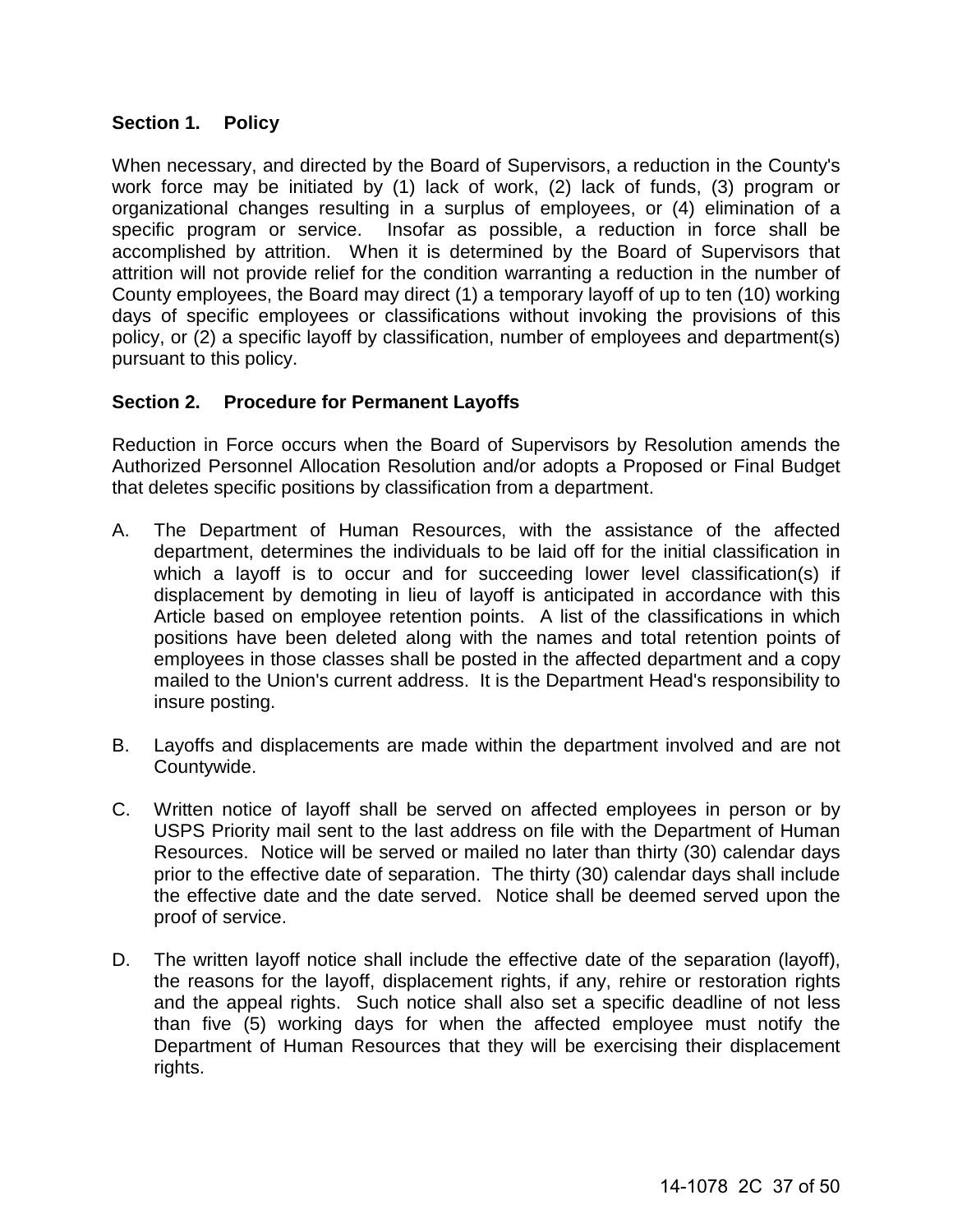## <span id="page-37-0"></span>**Section 3. Order of Layoffs**

Layoffs will be determined based on an inverse order of retention points computed as per provisions listed below by the classification within the individual department. Any required reduction in the number of employees shall be in the following order within the same classification:

- (1) Extra-help and provisional,
- (2) Probationary employees serving an initial probation period,
- (3) Regular (civil service status) part-time,
- (4) Regular (civil service status) full-time employees.

## A. Longevity

A full-time employee shall receive one (1) point for each full month of continuous service as a regular County employee in the employee's classification. Time spent in other classifications which the employee occupied within the prior three (3) years and which are at the same or higher rate of pay based upon the current salary plan applicable at the time of the layoff shall be included in the service time in the affected class. This includes probationary time.

Part-time employees shall receive a proportional amount of retention points based upon the number of hours worked. Less than a full month of service shall be prorated. It does not include service prior to employment, interruptions caused by resignation, dismissal, or transfer to extra-help status or disciplinary actions as defined in 2 below. It does include periods covered by authorized leaves of absences and such service accrued before a previous layoff.

- B. Performance/Disciplinary Actions
	- 1. An employee who receives an involuntary demotion as a disciplinary action will have twelve (12) points deducted from that employee's retention points if the administrative disciplinary appeal is completed or waived.
	- 2. An employee who receives a suspension will have one (1) point per day of suspension deducted from the employee's retention points, with a maximum deduction of twelve (12) points if the administrative disciplinary appeal is completed or waived.
- C. Alternate Classes Classes which are budgeted as alternate classes (e.g. Office Assistant II/I), as stated in the Personnel Allocation Resolution, shall be treated as one class for purposes of determining retention points.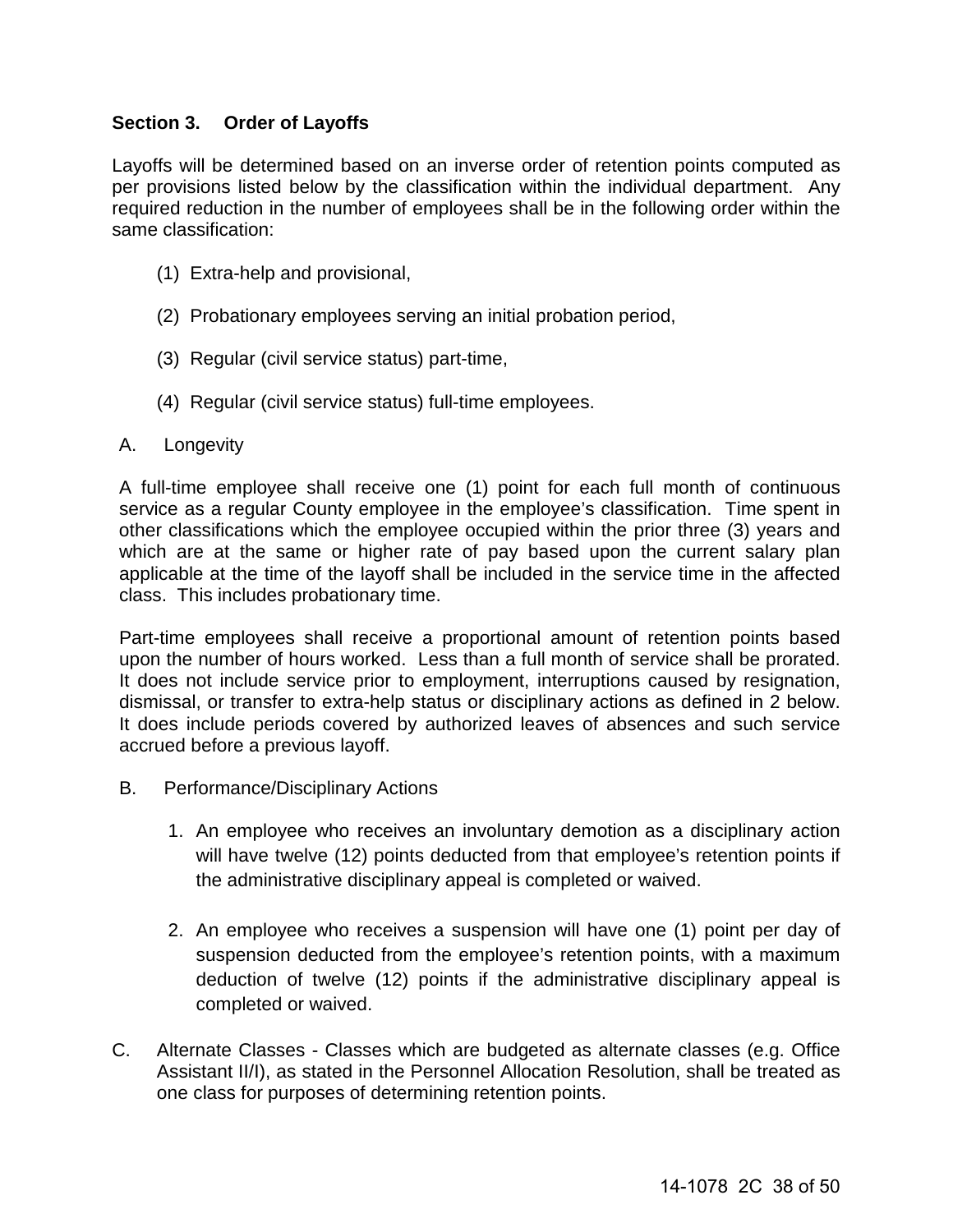- D. Out of Class Assignments Out-of-class time will not be credited towards the outof-class position in which the employee served. Out-of-class time will be considered as continuous service in the employee's regular classification.
- E. Ties In cases where two or more employees are tied with the same number of retention points, the following factors shall be considered in order for the purpose of breaking the tie: total County service (including County service prior to the most current period of employment); discipline actions; Department Head or designee determination. Letters of reprimand will be considered as a tie breaking criteria for up to three (3) years from the date of issuance.
- F. Volunteers for Layoff An employee who occupies a position within a class within a department affected by a layoff and/or displacement may volunteer to be laid off in place of another employee who has fewer retention points and who would otherwise be laid off. Such employee shall be entitled to the same rights and restoration privileges as other employees in accordance with this Article.

## <span id="page-38-0"></span>**Section 4. Layoff Privileges**

The following are the options open to affected individuals in each layoff instance:

A. Displacing in a Lower Class

An employee affected by layoff may, at the employee's discretion, in lieu of layoff, displace an employee in a class previously held by the employee or in succeeding lower classes in the class series who has less retention points. Retention point computation for displacement purposes are made as determined for the original layoff. This is considered a voluntary demotion.

B. Restoration

 Restoration shall be in inverse order of layoff. Names of employees with regular civil service status who have been laid off will be placed on an appropriate restoration list for their classification and department in order of Retention Points. The list will extend for a period of two (2) years. Employees shall also have restoration rights to a classification which has been replaced by a reclassification of the classification which the person previously had permanent status, provided that the duties have remained essentially the same. This list shall be maintained in the Department of Human Resources.

1. Three refusals to accept restoration from a departmental layoff list will remove the eligible individual's name from that list unless the offer of restoration is in excess of twenty five (25) miles from the geographical location of the position from which the employee was laid off.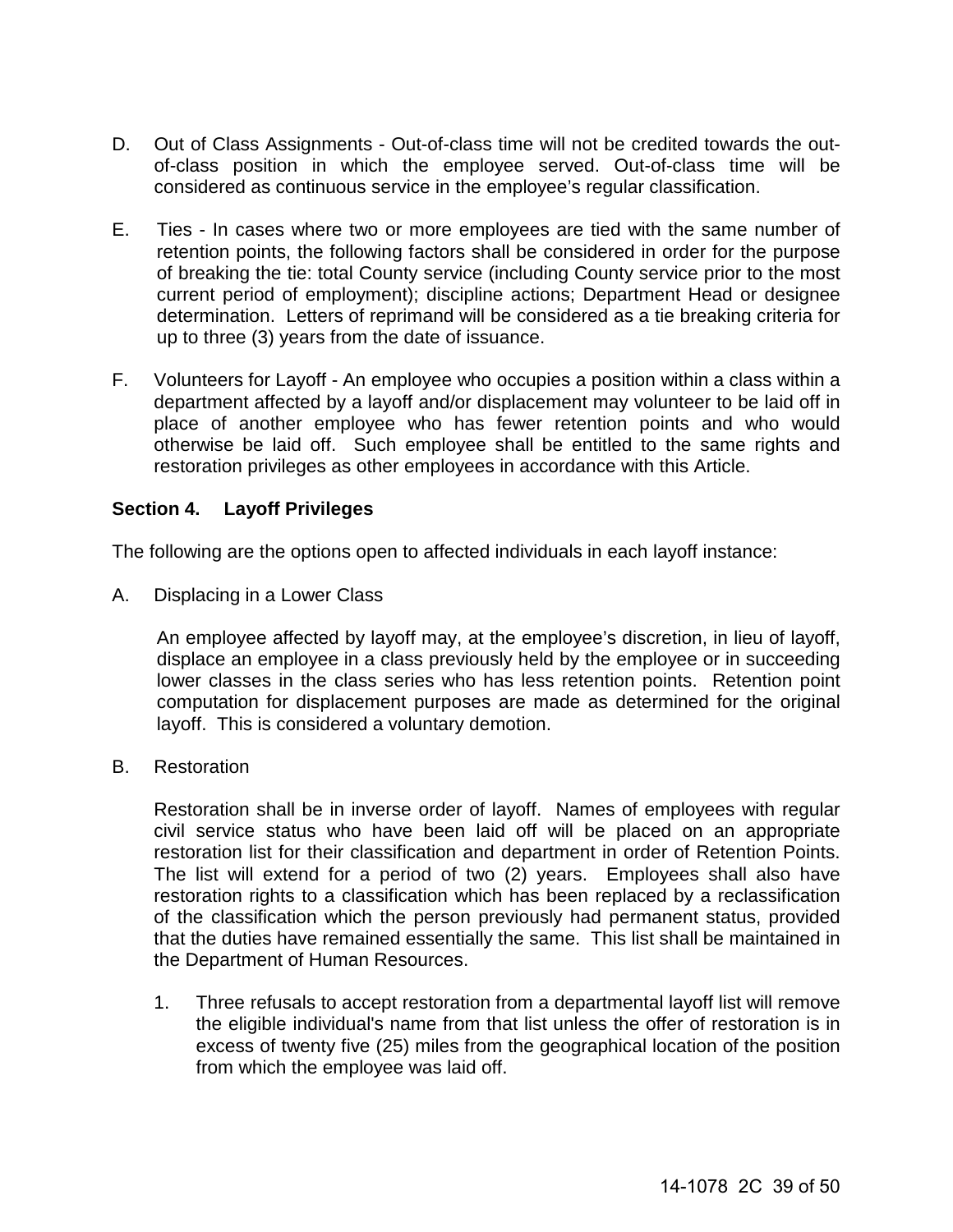- 2. A person notified of an offer of restoration must respond within ten (10) working days from the proof of service date. Offers of reemployment shall be sent by USPS Priority mail to the last address on file in the Department of Human Resources. It is the employee's responsibility to insure that a current address is provided to Human Resources.
- C. Transfer and Demotion

Employees to be laid off may be permitted to transfer or demote at the discretion of the appropriate Department Head(s) prior to the layoff effective date. Transfer or demotion may be made to any funded vacant position where the employee meets the minimum qualifications. However, transfer will not be permitted to a position in another County department if a departmental layoff list exists for that class. When an employee transfers or demotes in accord with provisions of this Article and is required by the Department Head to complete a new probationary period, which results in his rejection during probation, he shall not be required to forfeit his status on any layoff list.

D. Placement in Other Departments

In accordance with rules on order of layoff, an employee who shall be laid off shall have a right to be placed in a vacant position in the same class in another department which the department has determined to fill. Referral to vacant positions shall be offered based upon the inverse order of layoff. The new appointing authority shall have up to six (6) months to evaluate the employee's performance. If the appointing authority determines that the employee's performance does not meet job standards, the employee will be returned to the layoff list. The employee will, in accordance with the rules on restoration, be eligible for placement in another vacant position in the same class which a department has determined to fill, according to the provisions above.

E. Separation from County Service

Employees who are to be laid off have the option of leaving County service rather than displacing in a lower class, transferring or demoting. In the event an employee is laid off for an indefinite period, the employee may, upon request, receive payment for those benefits normally given to terminated employees.

F. Employment Interviews

Department Heads that are referred the names of individuals designated for layoff and who have requested transfers shall ensure that such persons are provided an employment interview.

G. Status on Restoration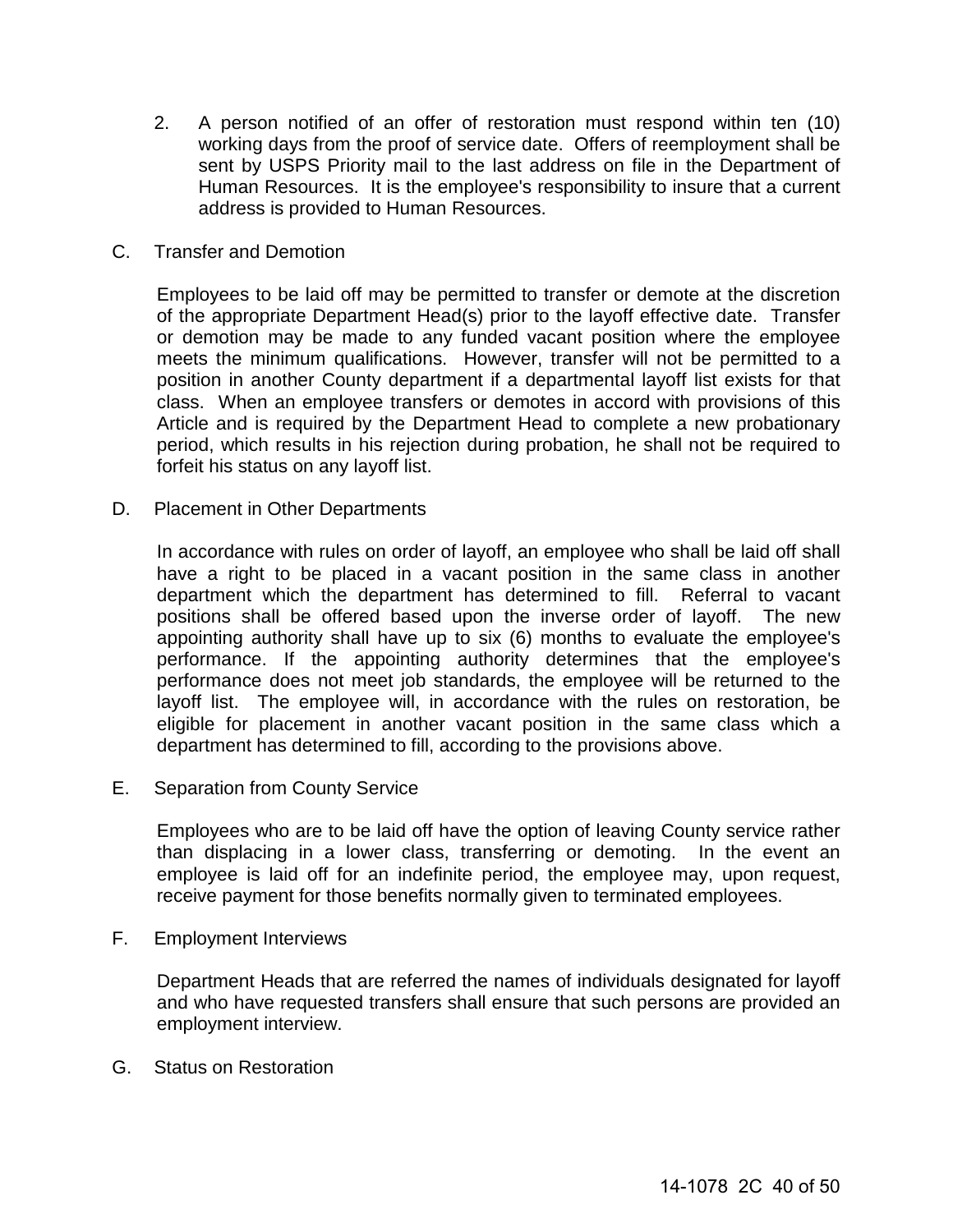An employee who has been laid off or voluntarily reduced under the provisions of this Article and subsequently restored in their former classification within a two (2) year period from the date of his/her layoff or voluntary reduction shall receive the following considerations and benefits:

- 1. All sick leave credited to the employee's account when laid off shall be restored, unless the employee received compensation for such sick leave at the time of the layoff.
- 2. All Retention Points held upon layoff shall be restored.
- 3. All prior service shall be credited for the purpose of determining sick leave and vacation earning rates, longevity pay increases, and time in step.
- 4. The employee shall be placed on the step of the salary range that was held at the time of the layoff.
- H. Meet and Confer Prior to the actual layoffs, the County's representatives and the Union shall, at the request of the Union, meet and confer over the practical effects of the proposed layoffs.

## <span id="page-40-0"></span>**Section 5. Deviation from Retention Points**

The Board of Supervisors may approve deviations from the order of layoff by retention points or demotions in lieu of layoff (bumping) when retention points order alone would result in retaining employees unable to maintain a satisfactory level of performance in the department affected. In such cases, the Department Head or shall fully justify and document in writing no later than two (2) weeks prior to submittal to the Board with the reasons therefore. The affected employees shall be provided a written notice of the department's request, reasons therefore and the date the Board of Supervisors shall consider the department's request.

## <span id="page-40-1"></span>**Section 6. Appeal of Layoff**

- A. Right of Appeal
	- 1. Regular civil service employees receiving a notice of layoff shall have the right to appeal only whether or not there was compliance with the procedures prescribed in this Article.
	- 2. The right of appeal is limited to the scope and process provided in this section, "Appeal of Layoff".
	- 3. The scope of any appeal shall not include such issues as the need for layoff, the reasons for layoff, or the exercise of other County prerogatives involved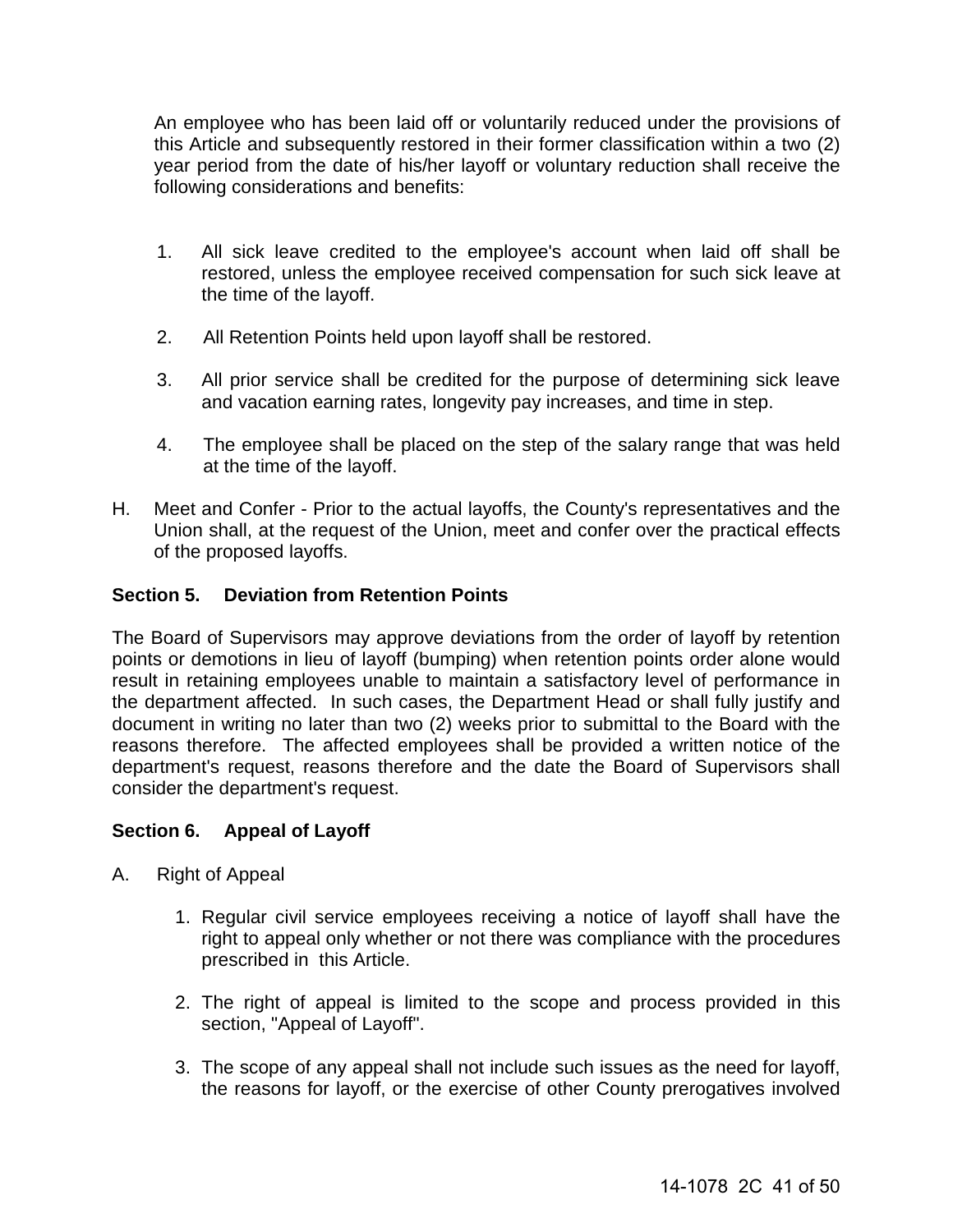in layoff.

- 4. Probationary, Temporary and extra help appointment have no right of appeal of a notice of layoff. Questions and disputes regarding regular civil service status shall be determined by the Civil Service Commission in accordance with their rules, regulations and procedures.
- B. Notice and Timing of Appeal
	- 1. Appeals shall be filed in writing with the Director of Human Resources or designee. An email shall be accepted as a written appeal..
	- 2. Appeals shall be filed within five (5) working days after the date of service of the notice of layoff as provided in this section, "Appeal of Layoff".
	- 3. The notice of appeal shall state the employee's reasons for the appeal consistent with this Article.
- C. Responsibilities of the Director of Human Resources
	- 1. The Director of Human Resources or designee shall within three (3) working days of receipt of an appeal forward a copy of the appeal to the Union.
	- 2. The Director of Human Resources or designee shall within three (3) working days of receipt of an appeal, determine which employees, if any, will be adversely affected if the appeal is successful. Human Resources will notify all employees potentially adversely affected of the appeal within five (5) working days of receipt of the successful appeal..
- D. Layoff Arbitration Panel

A tripartite Layoff Arbitration Panel shall be appointed to hear all appeals having the same effective date for layoff.

- 1. Appeals shall be heard by a tripartite panel consisting of:
	- a. A representative designated by the Director of Human Resources or designee.
	- b. A representative designated by the Union.
	- c. A neutral member selected in accordance with paragraph F.4.b.
- 2. The neutral Layoff Arbitration Panel member shall be chosen by:
	- a. Mutual agreement between the County and Union or their designated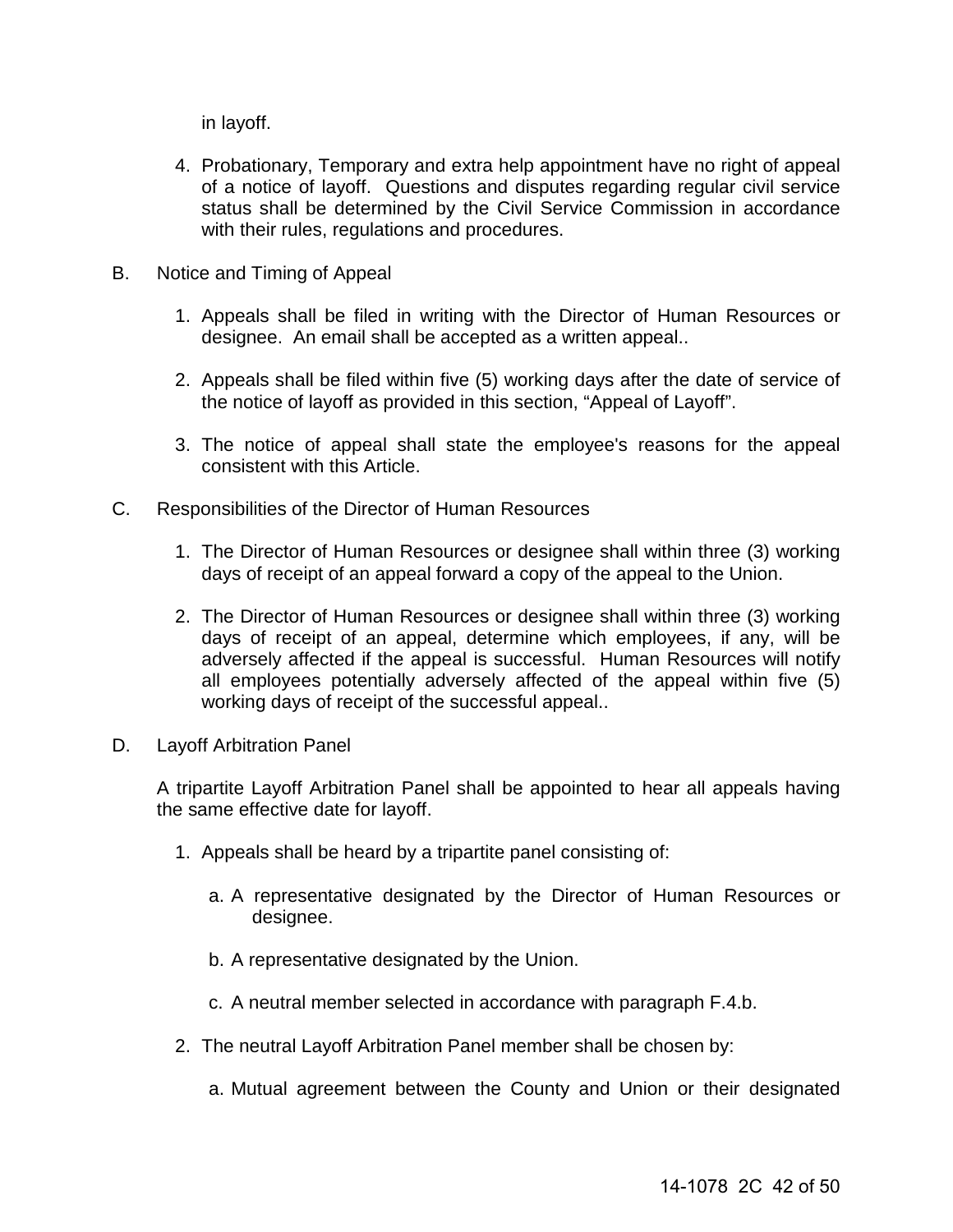representatives within five (5) working days of notification to the Union of an appeal.

- b. If the County and the Union fail to name a neutral arbitration panel member within five (5) working days of notification to the Union of the appeal, a member of the Civil Service Commission (CSC) shall serve as the neutral third member of the arbitration panel.
	- i). The Department of Human Resources will notify the Chair of the CSC of the inability to agree on a neutral;
	- ii). The Department of Human Resources will notify the Chair of the CSC of the desire that a member of the CSC serve as the neutral member of the Layoff Arbitration Panel in lieu of agreement on a third party.
	- iii). The Chair of the CSC shall name a member of the CSC to serve as the neutral member of the Layoff Arbitration Panel and an alternate.
- 3. The Layoff Arbitration Panel shall convene and open the hearing within fifteen (15) working days of the initial filing of the appeal. Representatives to the arbitration panel shall be named with primary consideration being given to their availability to meet within the fifteen (15) working day time limit.
	- a. If either or both party fails to name a representative who can meet within the time limit the CSC Chair shall name a member(s) of the CSC to serve as a second and if necessary third neutral in lieu of the failure of either or both parties to provide an available representative.
	- b. If the Civil Service Commissioner(s) designated, or the alternate, cannot serve within the time limit, the Chair shall designate another Civil Service Commissioner(s) who can serve within the time limit.
- E. Hearing Process
	- 1. The employee filing the appeal and all other potentially affected employees will be notified of the date, time and place of the hearing not less than two (2) working days in advance of the hearing.
	- 2. The neutral member shall serve as Chair of the Layoff Arbitration Panel.
	- 3. The hearing shall be conducted in accordance with standard administrative hearing procedures used by the Civil Service Commission.
	- 4. In addition to hearing such evidence and witnesses of the parties including any employees potentially affected by the appeal, the Layoff Arbitration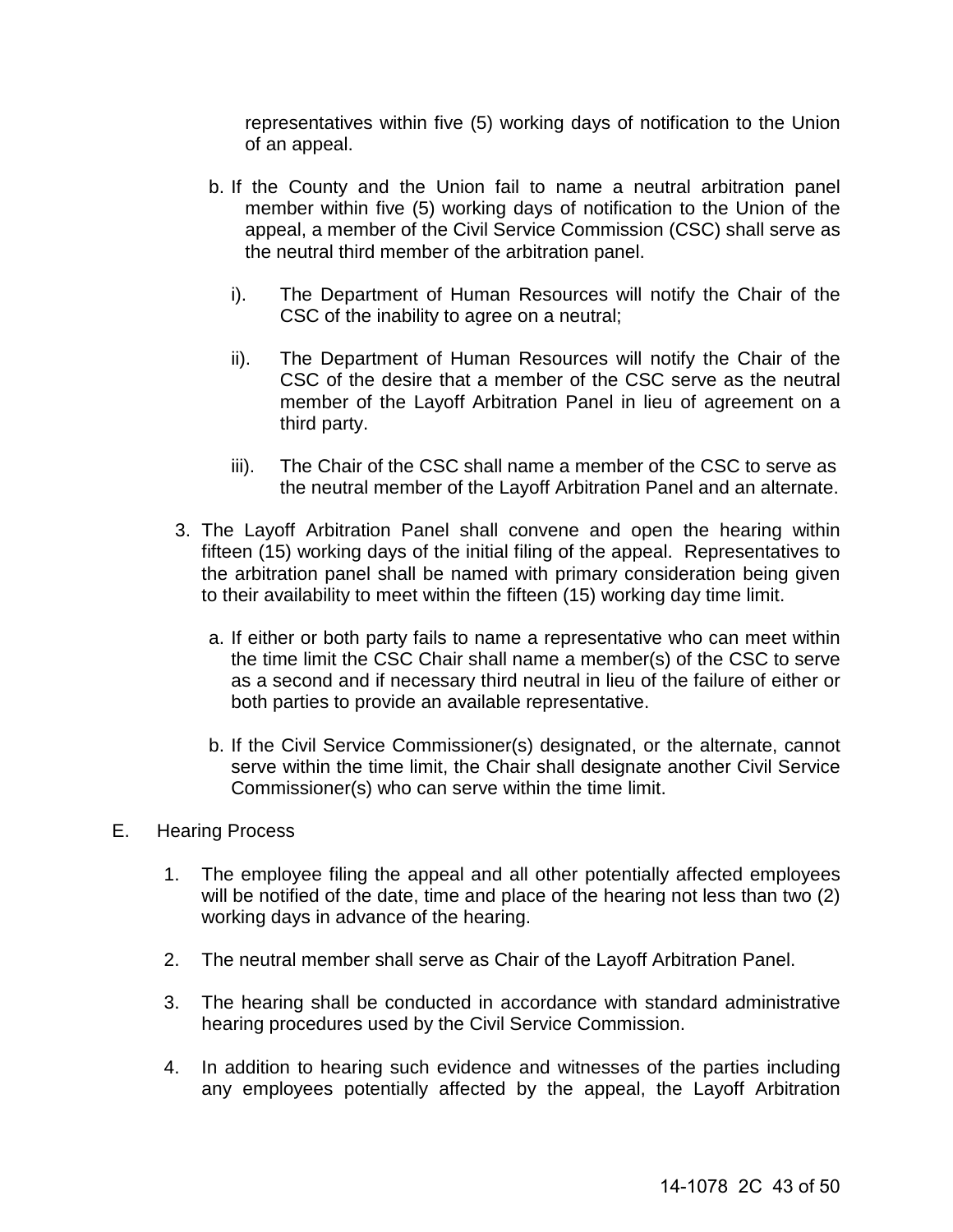Panel may question witnesses and call such witnesses as they deem appropriate.

- F. Decision
	- 1. The Layoff Arbitration Panel shall issue their written decision within two (2) working days of closing the hearing.
	- 2. The decision of the Layoff Arbitration Panel shall be final and binding on all parties.

## <span id="page-43-0"></span>**ARTICLE 12. GRIEVANCE PROCEDURE**

#### **Section 1. Intent**

It is the intent of this procedure to provide for an orderly and equitable procedure for the resolution of misunderstanding and disputes between the County and its employees.

#### **Section 2. Scope of Grievance**

- A. A grievance is a claimed violation, misapplication or misinterpretation of the provisions of a Resolution or employee protections contained in ordinances, resolutions, personnel rules or written policies, adversely affecting an employee's wages, hours or conditions of employment.
- B. Specifically, excluded from the scope of grievances are:
	- 1. Subjects involving the amendment or change of Board of Supervisor's resolutions and ordinances, which do not incorporate the provisions of this MOU or other employee protections contained in ordinances, resolutions, personnel rules or written policies.
	- 2. Discrimination complaints that allege violations of equal employment opportunity laws or employment discrimination which shall be processed under the County's Discrimination Complaint Procedure.
	- 3. Appeals of the "Reduction in Force" articles and policies which fall under the appeal process contained within that policy.
	- 4. Appeals of disciplinary actions resulting in termination, demotion, suspensions without pay which fall under the County's Civil Service Appeal Procedure.

#### **Section 3. Definitions**

A. Grievant - A grievant is (1) an employee in the unit who is filing a grievance as defined herein or (2) if two or more employees have essentially the same grievance,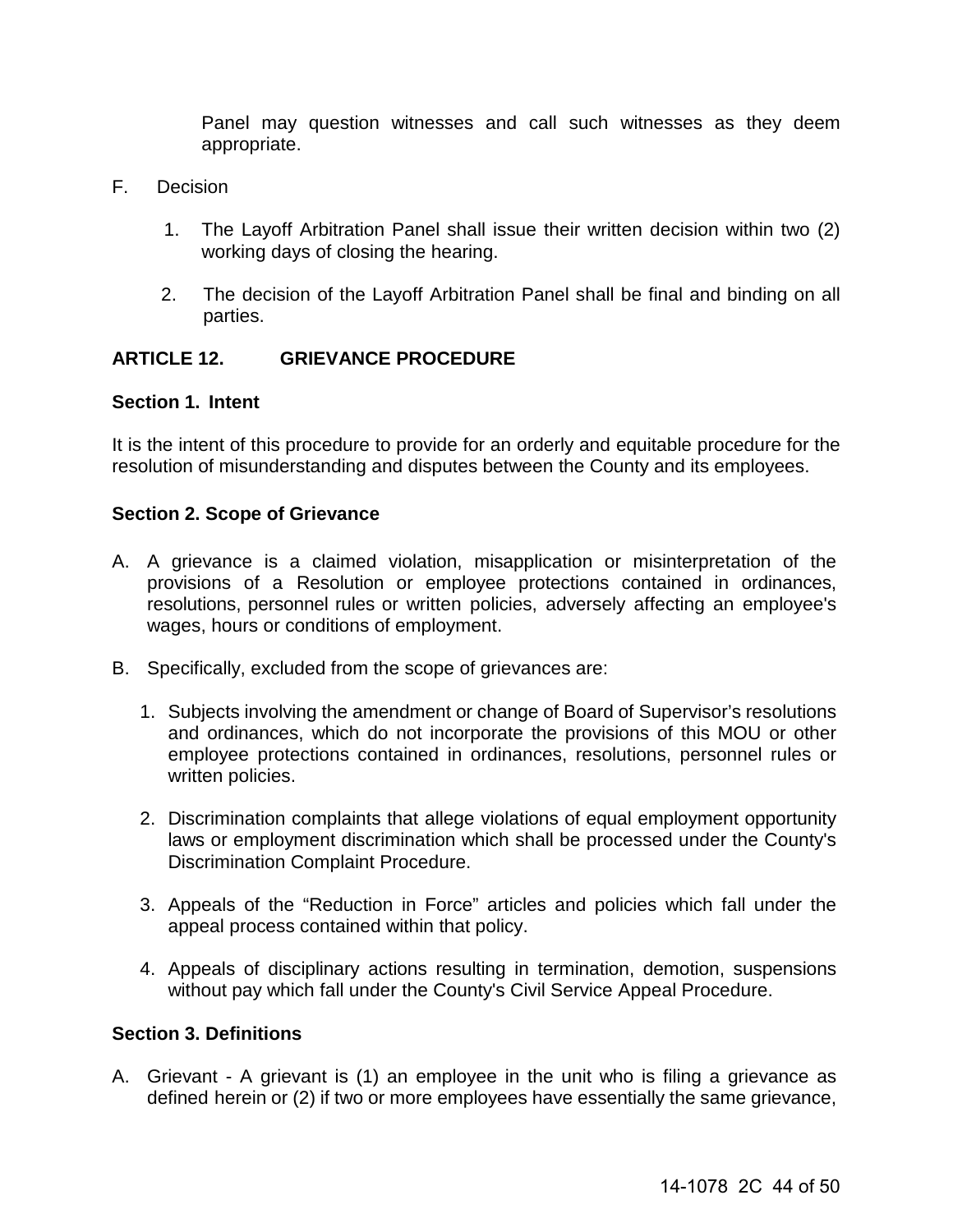they may, if approved by the Director of Human Resources or designee, submit their combined grievances as one grievant, or by Union as the grieving party.

B. Day - Shall mean day(s) in which the County's main administration office is open for business.

#### **Section 4. Grievance Procedure Steps**

- A. Informal Discussion Every effort should be made to settle grievances at the lowest level of supervision possible. If an employee has a complaint relating to a work situation, the grievant is encouraged to request a meeting with the grievant's immediate supervisor to discuss the problem in an effort to clarify the issue and to work cooperatively toward settlement. Such discussion shall occur within fifteen (15) working days of the incident or occurrence giving rise to the complaint. The immediate supervisor shall respond informally within seven (7) working days.
- B. Formal Grievance Steps The formal grievance procedure shall consist of the following steps, each of which must be completed prior to any request for further consideration of the matter unless waived by mutual consent or as otherwise provided herein.
	- 1. Immediate Supervisor A grievant and representative may formally submit a grievance to the immediate supervisor within seven (7) working days from the date of the immediate supervisor's informal decision or if the informal discussion has not taken place fifteen (15) working days from the date of the incident or occurrence giving rise to the complaint. An email may serve as a formal submission. Such a written grievance shall set forth the facts at issue, the relief sought and the time of the occurrence of any alleged incident or violations precipitating the grievance. The immediate supervisor shall respond in writing within seven (7) working days after receiving the grievance. If the grievance is denied, the reasons for denial shall be given in the supervisor's response. This response shall contain the position to which the next level of employee grievance should be addressed such as an intermediate supervisor or Department Head.
	- 2. Intermediate Supervisor If the grievance is not resolved by the written decision of the immediate supervisor and if there is an intermediate level of supervision, the grievant and representative may, within five (5) working days after the date of the immediate supervisor's decision, file a written appeal to the intermediate supervisor designed in the decision being appeal. Such intermediate supervisor shall respond in writing within ten (10) working days. If the grievance is denied, the reasons for denial shall be given in the supervisor's response. This response shall contain the position to which the next level of employee grievance should be addressed.
	- 3. Department Head If the grievance is not resolved by the written decision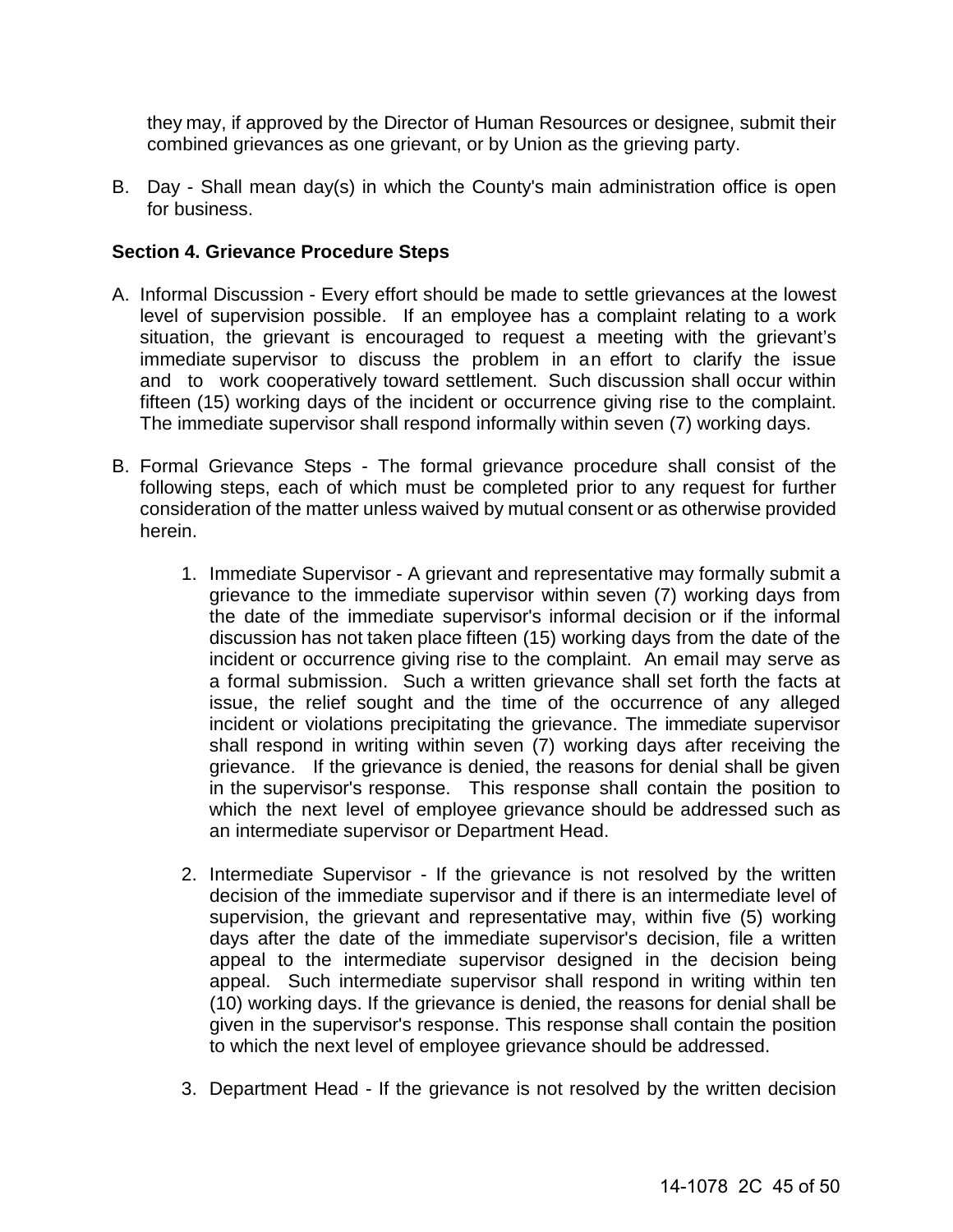of the immediate/intermediate supervisor, the grievant may submit in writing within five (5) working days after the date of the immediate/intermediate supervisor's written decision the grievance to the Department Head. The Department Head shall conduct such meeting(s) with the grievant; informal hearings and investigations as are appropriate in the Department Head's judgment and deliver to the grievant a written decision within ten (10) working days. If the grievance is denied, the reasons for denial shall be included in the response.

- 4. Director of Human Resources or Designee If the grievant wishes to appeal the Department Head's decision, the grievant and representative may do so in writing to the Director of Human Resources or designee within five (5) working days after the date of the Department Head's decision. The Director of Human Resources or designee shall conduct such meeting(s), informal hearings and/or investigations as are appropriate in their judgment and deliver to the grievant a written decision within fifteen (15) working days. If the grievance is denied, the reasons for the denial shall be included in the response.
- C. Final Resolution Should the grievant and representative be unsatisfied with the decision of the Director of Human Resources or designee, the grievant and representative may within ten (10) working days notify the Director of Human Resources or designee that the grievant is appealing the Director of Human Resource's or designee's decision to arbitration, for final resolution of the grievance, subject to ratification by the Board of Supervisors if the decision required an unbudgeted expenditure.

Grievances that involve an interpretation of a personnel resolution, personnel rule or MOU shall be appealed through the arbitration method as it is described in this paragraph.

If Arbitration is chosen, the grievant and representative and the County's Management representative shall attempt to mutually agree on an acceptable arbitrator. If no agreement can be reached on an arbitrator within five (5) working days, a list of seven (7) names from the California State Conciliation & Mediation Service shall be obtained. The parties shall alternately strike names until only one name remains, which name shall be the arbitrator in the dispute. The party to strike the first name shall be chosen by lot. The arbitrator shall have no power to add to, subtract from, alter, modify or go beyond the applicable provisions of the MOU or Resolution.

## **Section 5. Basic Rules**

A. Costs - All costs incurred jointly by both parties to the final resolution process shall be borne equally by the parties. Costs incurred separately shall be borne by the party incurring them.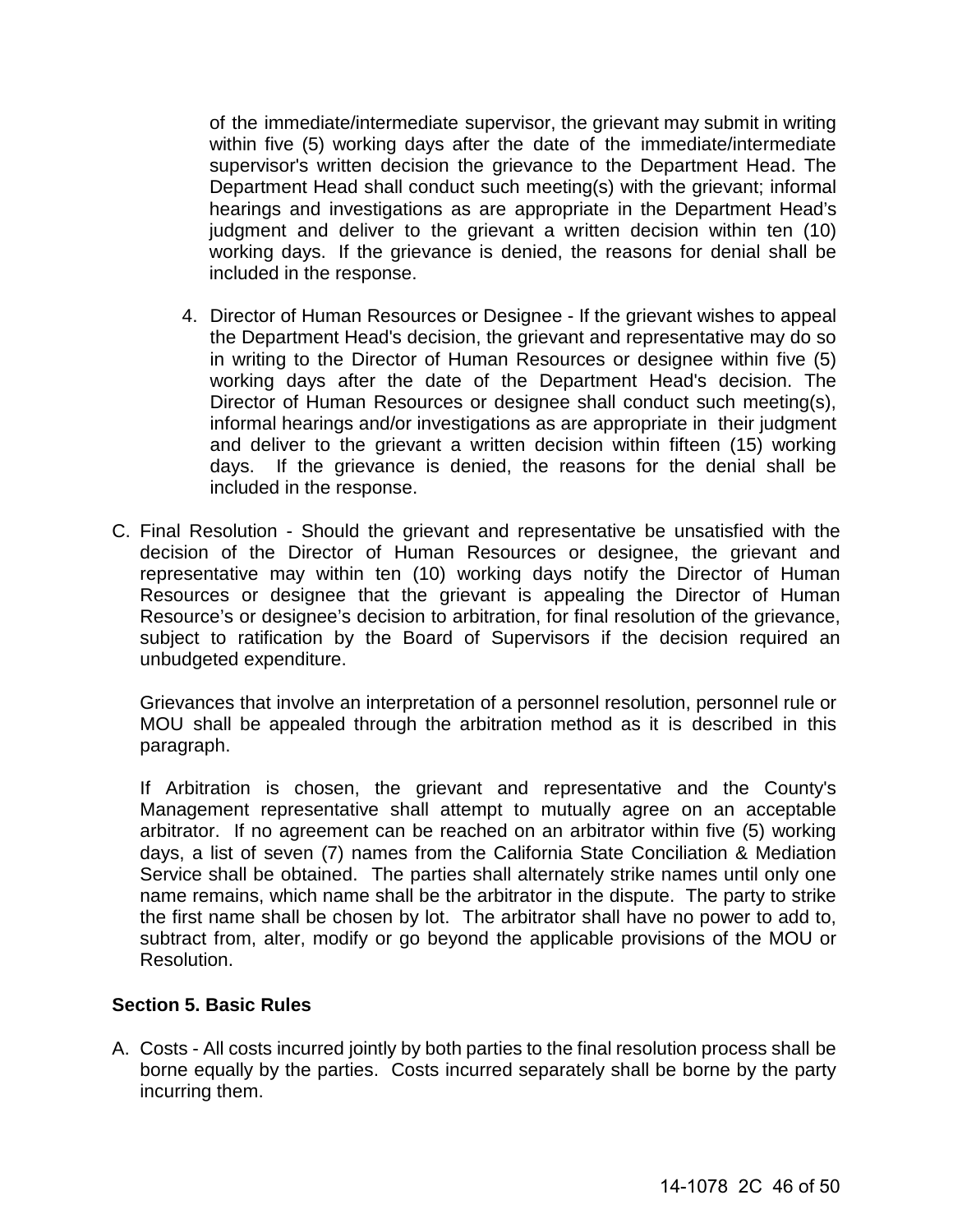- B. Time Limits If the grievant and representative fail to carry the grievance forward to the next level within the prescribed time period, the grievance shall be considered settled based upon the decision rendered at the most recent step utilized. If a supervisor or manager fails to respond with an answer within the given time period, the grievant may appeal the grievance to the next higher level. Time limits may be waived by mutual written consent of the parties.
- C. Representation The grievant may be represented by a person of the grievant's choice at any formal level of this procedure. The grievant may take reasonable County time without loss of pay to prepare the grievance and meet with management representatives regarding the grievance. Other employees assisting or representing the grievant shall do so on their own time.

## <span id="page-46-0"></span>**ARTICLE 13. PEACEFUL PERFORMANCE CLAUSE**

The parties to this MOU recognize and acknowledge that the services performed by the County employees covered by this Agreement are essential to the public health, safety, and general welfare of the residents of the County of El Dorado. The Union agrees that under no circumstances will the Union recommend, encourage, cause or permit its members to initiate, participate in, nor will any member of the bargaining unit take part in any strike, sit-down, stay-in, sick-out, slowdown or picketing (hereinafter collectively referred to as work stoppage) in any office or department of the County, nor to curtail any work or restrict any production, or interfere with any operation of the County. Nor will this organization recognize the strike or job action of any organization or engage in any sympathy strike by recognizing the strike, job action or picket lines of any other organization. In the event of any such work stoppage by any member of the bargaining unit, the County shall not be required to negotiate on the merits of any dispute which may have given rise to such work stoppage until said work stoppage has ceased.

In the event of any work stoppage, during the term of this MOU, whether by the Union or by any member of the bargaining unit, the Union by its officers, shall immediately declare in writing and publicize that such work stoppage is illegal and unauthorized, and further direct its members in writing to cease the said conduct and resume work. Copies of such written notice shall be served upon the County. In the event of any work stoppage the Union had not otherwise authorized, permitted or encouraged such work stoppage, the Union shall not be liable for any damages caused by the violation of this provision. However, the County shall have the right to discipline, to include discharge, any employee who instigates, participates in, or gives leadership to, any work stoppage activity herein prohibited, and the County shall have the right to seek full legal redress, including damages, as against any such employee.

## <span id="page-46-1"></span>**Section 1. Job Sick-Outs – Variance from Personnel Rule 1404**

Whenever the CAO or designee determines that an increase in absenteeism due to a job action or sick out is significantly and detrimentally affecting the ability of one or more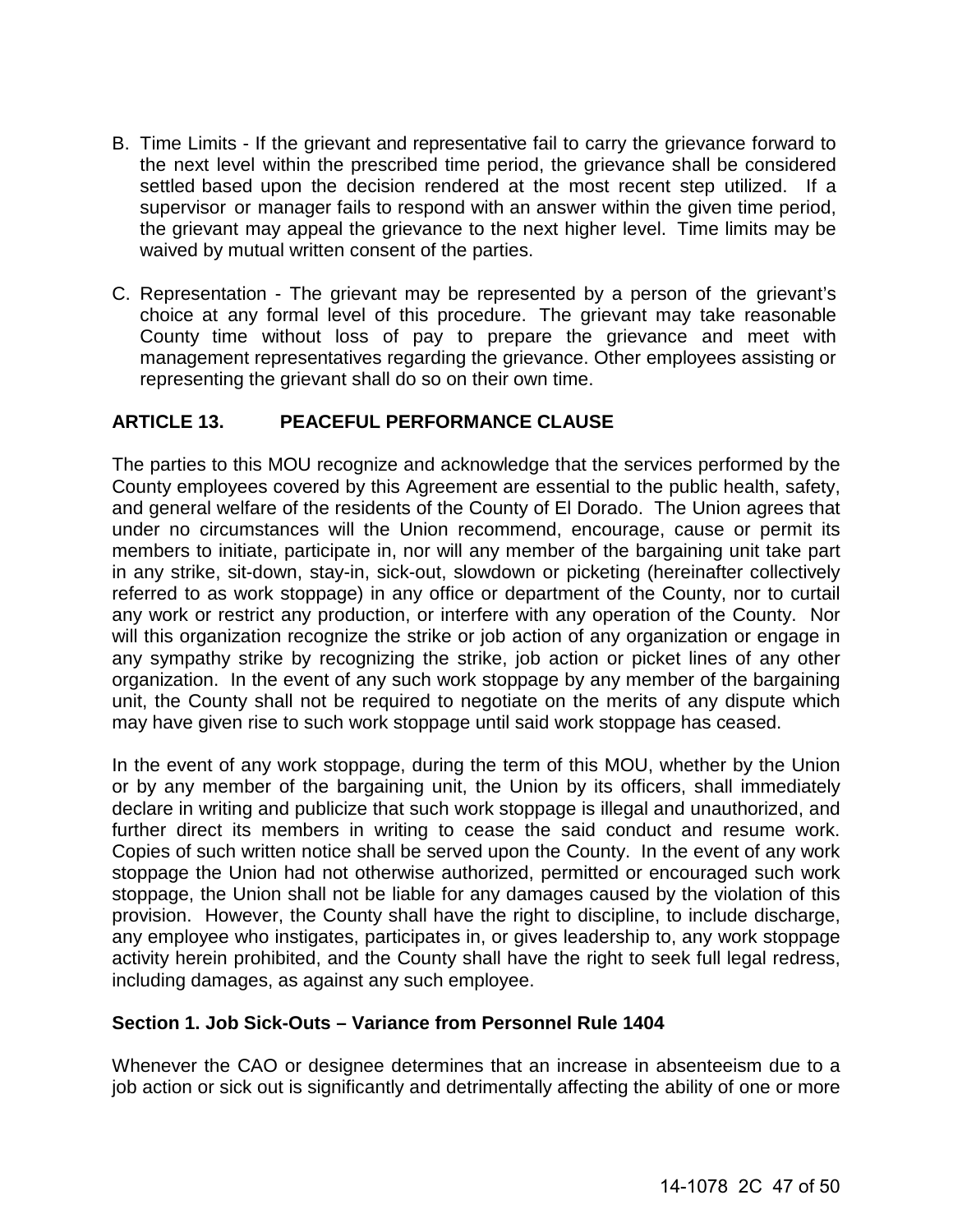departments to carry out their functions he/she may declare that this Section shall be in force and the following rules shall apply. These requirements shall stay in effect for all purposes until after the CAO determines that the increased incidence of absenteeism and the threat of such increased incidence of absenteeism have abated.

- A. The Department Heads of the departments specified in the CAO declaration shall require that each employee who is unable to report for duty due to illness or injury that is requesting sick leave shall provide a certificate completed and signed by a licensed physician or other qualified medical professional. This certificate shall show that the physician examined the employee during the period of absence from work, state the date of each examination, describe the physician's diagnosis of the employee's illness or nature and extent of the employee's injury and certify that the physician has recommended that the employee be excused from work for medical reasons, and the specific number of days of the recommended excuse. Such medical verification shall be provided to the Department Head within three (3) working days of the employee's return to work.
- B. The employee shall also provide a sworn affidavit justifying their claim of sick leave. Such affidavit shall be provided to the employee by the Department Head upon their return to work. Each request for sick leave time will be evaluated individually at the time the required documentation is received.
- C. An employee shall not be allowed sick leave credit and shall not be compensated for any period of absence unless t has complied with the requirements of this policy and unless the information provided therein and otherwise required of or provided by the employee is deemed to substantiate the claimed illness or injury. The employee may appeal a denial of sick leave through the County's Grievance Procedure.
- D. It is recognized that the facts which constitute the basis for use of sick leave may vary considerably from employee to employee and that in rare instances, the specific<br>requirements of this rule may not be appropriate or feasible. Accordingly, requirements of this rule may not be appropriate or feasible. discretionary variances, (but not waivers from the requirements of these rules) may be considered and allowed by the CAO or designee. Any such variance shall, if feasible, provide for an acceptable alternative means by which the employee involved shall provide assurance of the existence of facts which are adequate as a basis for proper use of sick leave.

## <span id="page-47-0"></span>**ARTICLE 14. FULL UNDERSTANDING, MODIFICATION, WAIVER**

This MOU sets forth the full and entire understanding regarding the matters set forth herein, and any other prior or existing understandings or agreements relating to such matters are hereby superseded or terminated as appropriate. It is agreed and understood that each party hereto voluntarily and unqualifiedly waives its right to negotiate, and agrees that the other party shall not be required to negotiate, with respect to any matter covered herein during the term of this MOU.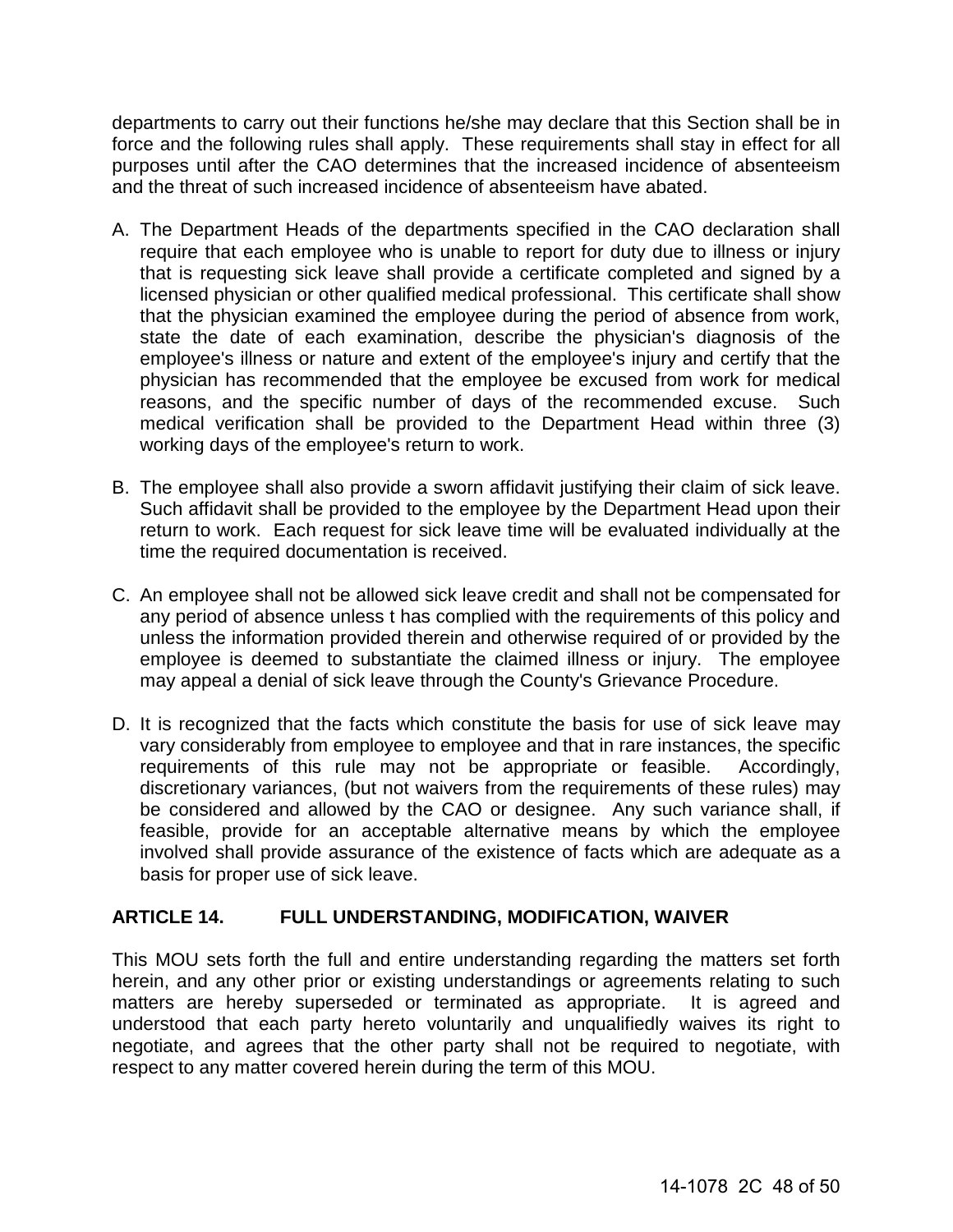No agreement, alteration, understanding, variation, waiver or modification of any of the terms or provisions contained herein shall in any manner be binding upon the parties, unless made and executed in writing by all the parties hereto, and if required, approved and implemented by the County.

## <span id="page-48-0"></span>**ARTICLE 15. SEVERABILITY**

If any provisions of this MOU are held to be contrary to law by a court of competent jurisdiction, such provisions will not be deemed valid and subsisting except to the extent permitted by law, but all other provisions will continue in full force and effect.

## <span id="page-48-1"></span>**ARTICLE 16. ECONOMIC HARDSHIP REOPENER**

At any time after the effective date of this MOU upon 30 calendar days written notice to the Union, the County may reopen this agreement for renegotiation if a financial shortfall in the County budget has occurred that caused the Board of Supervisors to actually reopen negotiations with other employee groups with negotiated MOUs or adopted Salary and Benefit Resolution, except with respect to any salaries governed by Section 504 of the County Charter. Any notice provided subject to this section must include evidence demonstrating the basis for the claim of financial hardship.

At any time after July 1, 2015, either party may request to meet and confer over the economic status of the County and the impact on the members of the bargaining unit.